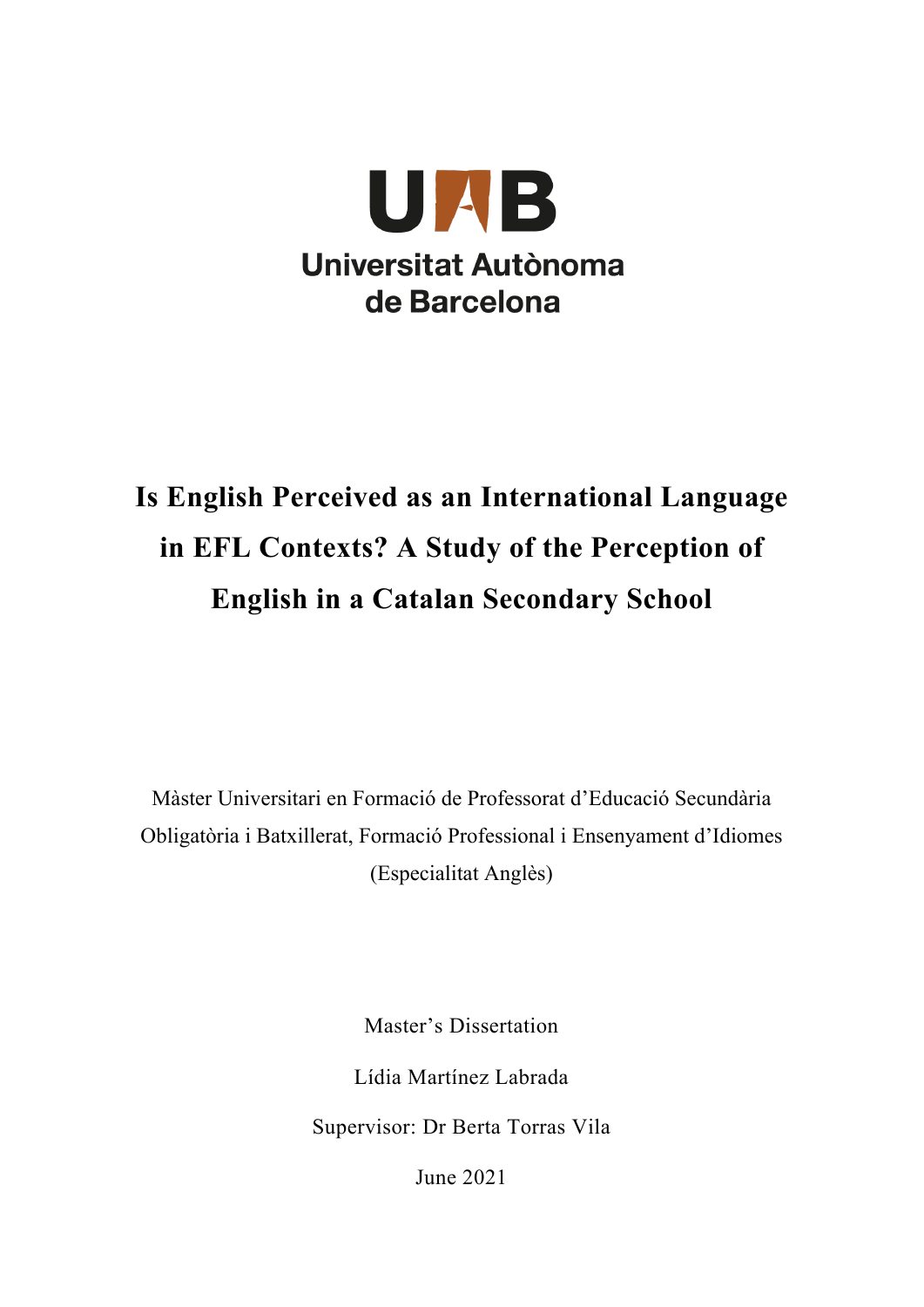#### **ABSTRACT**

EFL teaching approaches and SLA research has traditionally focused on the native speaker model. However, this notion has been questioned in language teaching recently, as English has taken the role of an International Language (EIL) used to communicate and interact with both native and non-native speakers of the language. Therefore, this dissertation aims at exploring the role of English in EFL contexts in a Catalan secondary school, and whether implementing an activity addressing the role of English as an IL affects students' acquisition and perception of the language, as well as investigating in which ways this may affect learners' imagined identities and their contribution in EFL contexts. The study begins with an introduction to globalisation and the international role of English, which establishes the basis for the theoretical framework. And it concludes with a mixed analysis based on the implications of promoting English as an IL in L2 teaching. The findings suggest that promoting EIL in classroom impacts students' perception and degree of legitimacy as regards to the use of English.

*Keywords:* International Language, EIL, (non)native speaker model, EFL contexts, perception of the language, imagined identities, degree of legitimacy.

#### **RESUM**

L'ensenyament de l'anglès com a llengua estrangera i la recerca s'han centrat, tradicionalment, en el model parlant nadiu. Recentment, però, aquest rol en l'ensenyament de llengües s'ha qüestionat, ja que l'anglès ha pres el paper de llengua internacional (EIL) que s'utilitza per comunicar-se i interactuar tant amb gent nativa com no nativa d'aquesta llengua. Consegüentment, aquest treball té com a objectiu explorar el rol de l'anglès en contextos EFL en un institut català, i veure si el fet d'implementar una activitat que promou l'anglès com a llengua internacional afecta els estudiants a l'hora d'adquirir i percebre la llengua i, així doncs, investigar de quines maneres pot afectar les identitats imaginades de l'alumnat i la seva contribució a les classes. L'estudi comença amb una presentació de la globalització i del paper de l'anglès com a llengua internacional, la qual estructura el marc teòric; i finalitza amb una anàlisi mixta basada en les implicacions que té el fet de promoure l'anglès com a llengua internacional en l'ensenyament de L2. Els resultats demostren que promoure EIL a la classe influeix en la percepció i el grau de legitimitat de l'alumnat en relació amb l'ús de l'anglès.

*Paraules clau:* Llengua Internacional, EIL, model de parlant (no) nadiu, contextos EFL, percepció de la llengua, identitats imaginades, grau de legitimitat.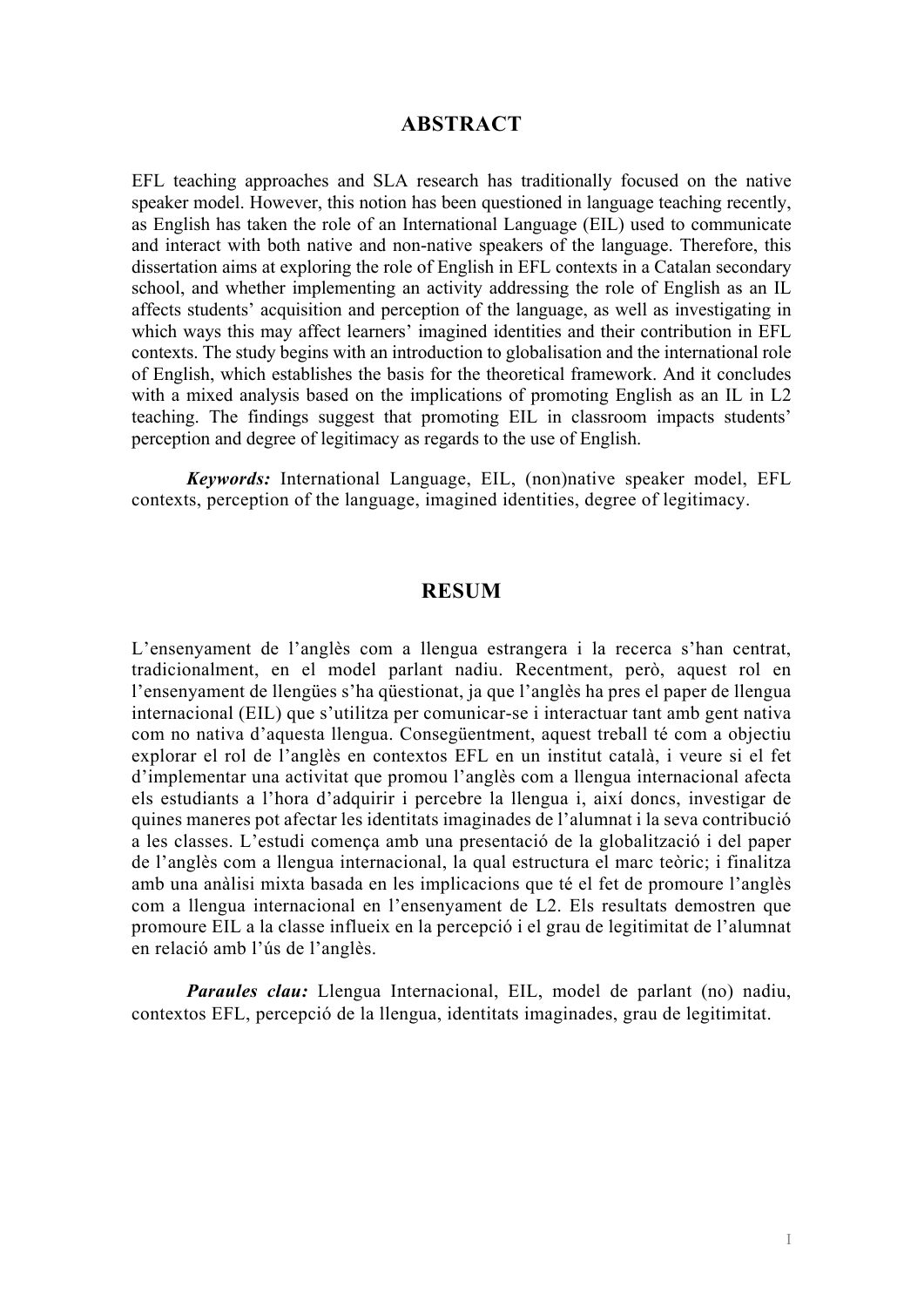# **ACKNOWLEDGEMENTS**

First of all, I would like to thank my supervisor, Dr Berta Torras Vila, for her constant support and guidance throughout all this research. I really appreciate the advice and the feedback she has provided. It has been a privilege to benefit from her knowledge.

Secondly, I am grateful to my internship colleagues, Maria Antònia, Adriana, Mireia and Abril whose support has been wonderful. This Master would have not been the same without you.

I would also like to acknowledge my school mentors, Susana and Maria Rosa, and Mónica for having allowed me to carry out this research in the high school; and also to the participants for their constant cooperation and their excellent job during the sessions.

Last but not least, I owe my gratitude to my family and closest friends for their support and their company. Blanca, thank you so much for your excellent performance. This research is for you all.

Thank you every single one of you.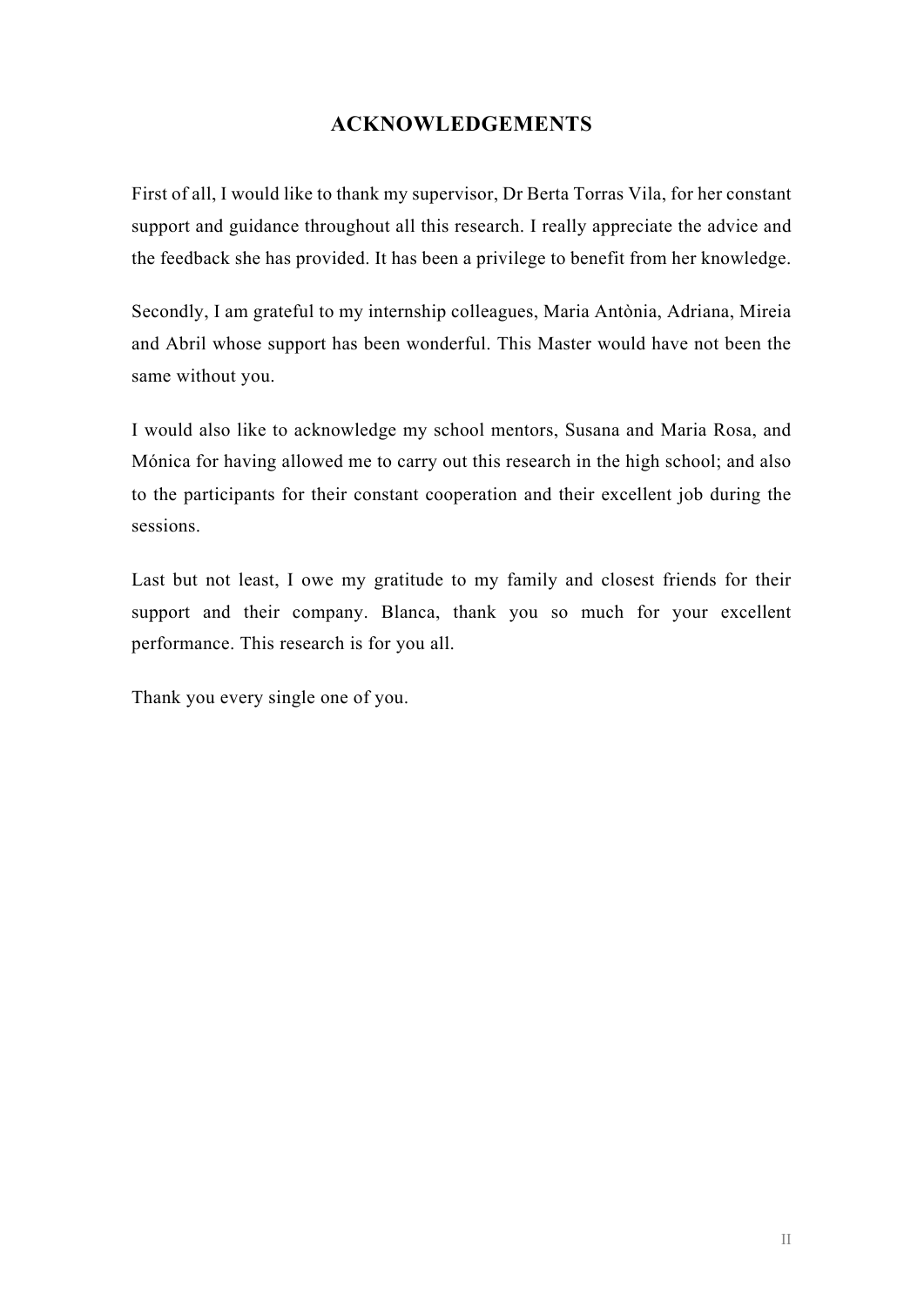# **TABLE OF CONTENTS**

| $\mathbf{I}$ .     |        |                                                                         |  |
|--------------------|--------|-------------------------------------------------------------------------|--|
|                    | 1.1.   |                                                                         |  |
|                    | 1.2.   |                                                                         |  |
| 2.                 |        |                                                                         |  |
|                    | 2.1.   | English as an International Language and the distinction between Native |  |
|                    |        |                                                                         |  |
|                    | 2.2.   |                                                                         |  |
|                    | 2.3.   |                                                                         |  |
| 3.                 |        |                                                                         |  |
|                    | 3.1.   |                                                                         |  |
|                    | 3.2.   |                                                                         |  |
|                    | 3.3.   |                                                                         |  |
|                    | 3.4.   |                                                                         |  |
|                    | 3.4.1. |                                                                         |  |
|                    | 3.4.2. |                                                                         |  |
|                    | 3.5.   |                                                                         |  |
|                    | 3.6.   |                                                                         |  |
|                    | 3.7.   |                                                                         |  |
| $\boldsymbol{4}$ . |        |                                                                         |  |
|                    | 4.1.   |                                                                         |  |
|                    | 4.2.   |                                                                         |  |
|                    | 4.3.   |                                                                         |  |
|                    | 4.4.   |                                                                         |  |
| 5.                 |        |                                                                         |  |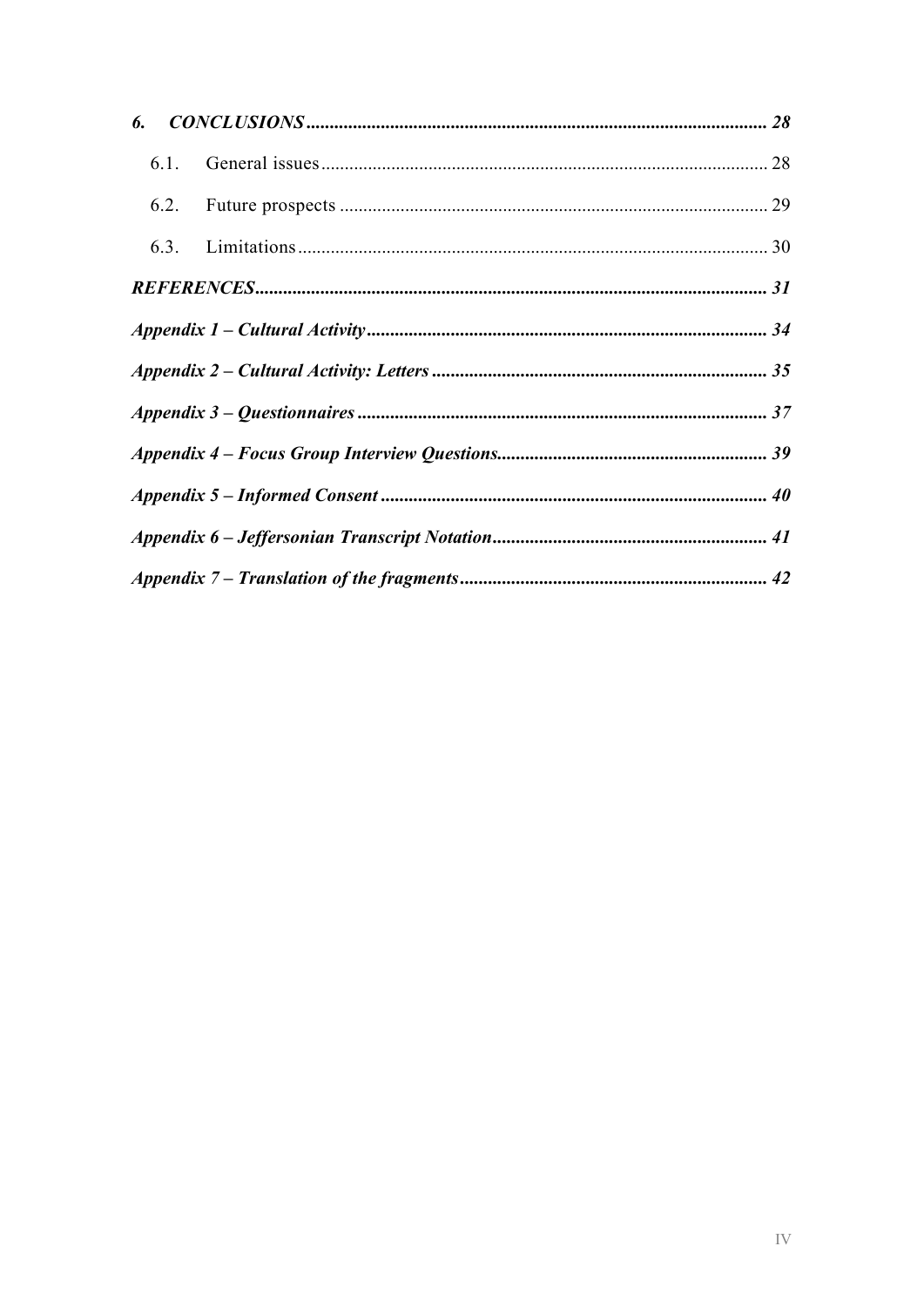# **LIST OF FIGURES AND TABLES**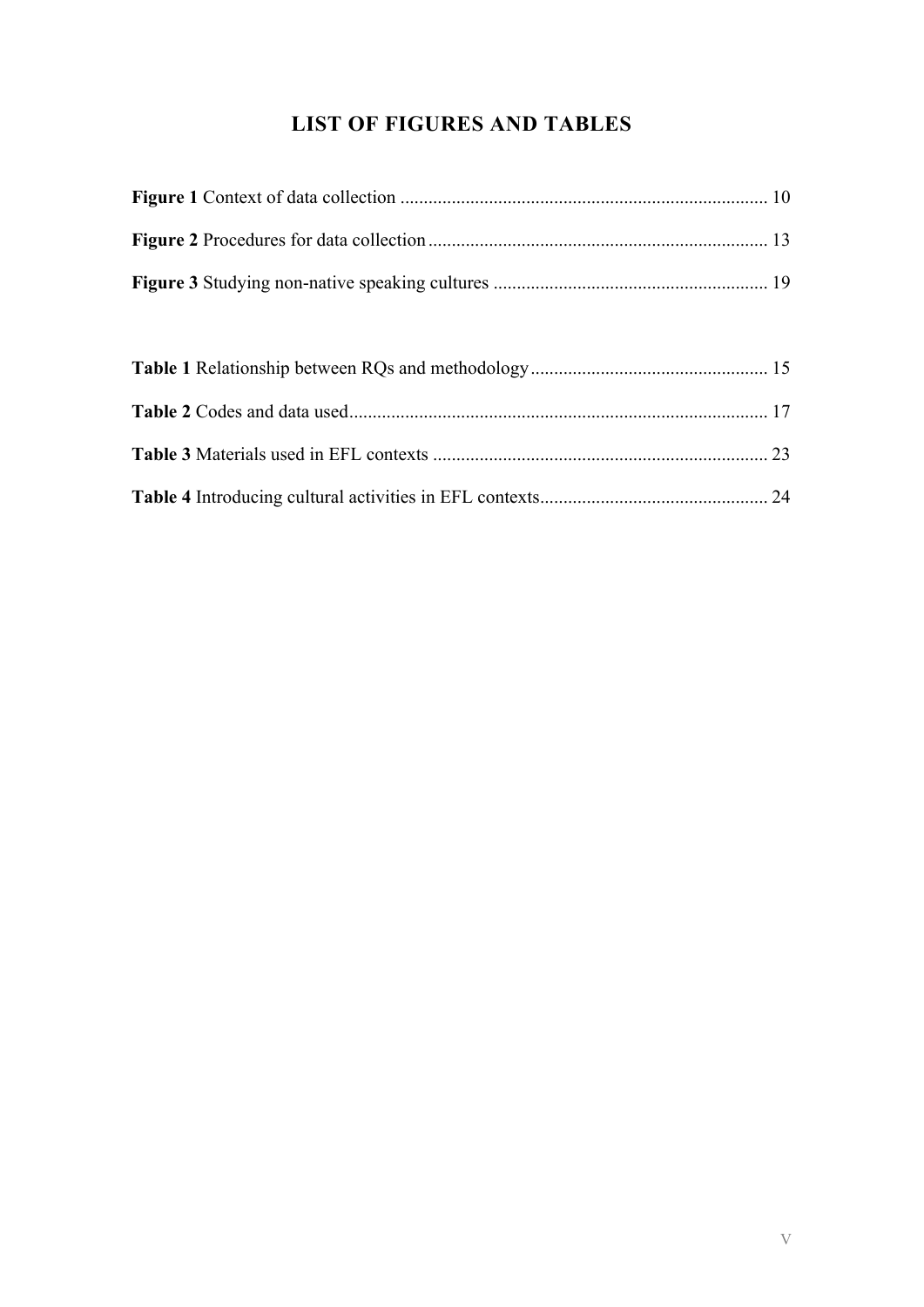#### **1. INTRODUCTION**

#### **1.1. Objectives and Research Questions**

This Master's dissertation aims to investigate the role of English as an International Language (EIL) in the context of English as a Foreign Language (EFL) classes. According to Cook (2007), "the external goal implicit in much language teaching has been to make the students approximate to native speakers" (p. 239), which means that there are many teaching approaches focusing on both the native speaker model and Anglo-Saxon cultures. In this way, English is conceived as a language linked to cultures of native-English-speaking countries and, consequently, "SLA research has often fallen into the comparative fallacy of relating the L2 learners to the native speaker" (Cook, 1999, p. 189). However, L2 learners are multicompetent speakers, dominating both an L1 and an L2, who must be seen as English users, referred to people who know and are able to use the L2, rather than English speakers.

Therefore, new teaching approaches can be incorporated in EFL classrooms, where students are seen as potential and actual L2 users (Cook, 1999), instead of focusing on the native speaker proficiency. One possible solution could be the implementation of students' cultural background in the context of EFL teaching, addressing the international role of English, as it is a language that "belongs to no one culture but, rather, provides the basis for promoting cross-cultural understanding in an increasingly global village" (McKay, 2000, p. 11). For this reason, the researcher aims to design an innovative task based on the importance of the perception of English as an International Language (IL) and the impact that this type of task has on students rather than preparing L2 learners to be native-like competent, and in this way, help students "function as multilingual individuals in whatever capacity they choose in the diverse situations of the L2 use outside the classroom" (Cook, 2007, p. 237). Hence, this dissertation aims to respond the following research questions:

**RQ1.:** How do students perceive English as a result of the implementation of a sequence of activities aimed at addressing the international role of this language?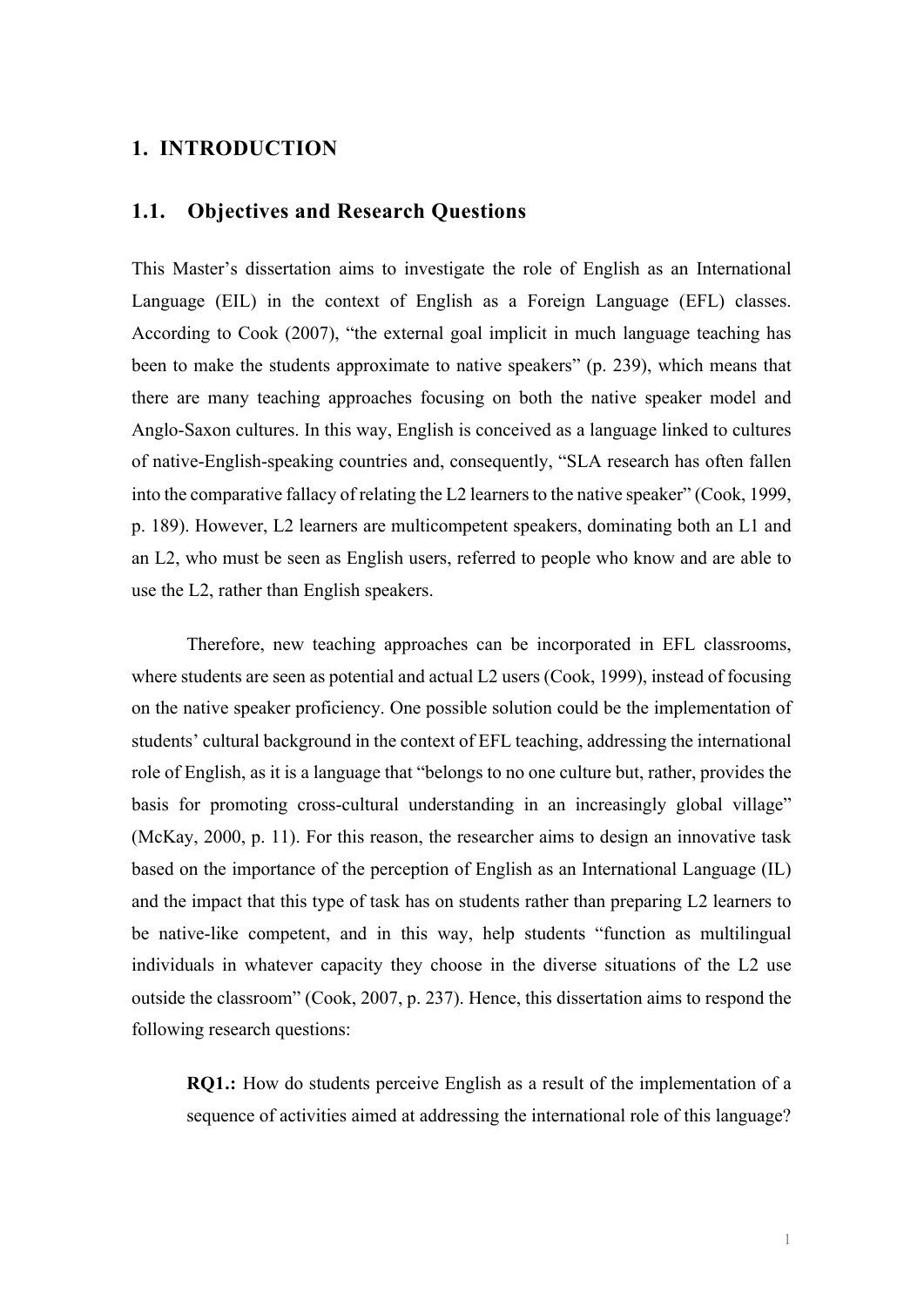**RQ1.1.** How do students perceive English in EFL classes at T1, before the implementation of a task addressing the international role of English?

**RQ1.2.** What is the students' degree of legitimacy as regards to the use of English at T1, before the implementation of the EIL task?

**RQ1.3.** What is the students' degree of legitimacy as regards to the use of English at T2, after the implementation of a task addressing the international role of English?

**RQ1.4.** To what extent do teachers' perceptions of English influence learners?

In relation to the sub-questions, the first three questions are related to the students' perception of the language, that is, whether they see themselves as users or speakers of the L2. Therefore, their perception will be analysed and compared before and after the implementation of a task addressing the role of culture. Moreover, the last research question is related to the teachers' perception of the language, as many teachers use approaches which are based on cultural content related to native-speaking countries. Despite this idea, English is an international language that does not have to be linked with a unique culture.

#### **1.2. Context**

The data for this dissertation will be collected in a secondary school located in a city near Barcelona. This high school is located in an industrial estate, next to two public schools – a high school and a primary school –, and a sports centre; and it offers a variety of Education Cycles, Secondary education, and three types of Baccalaureate – scientifictechnological, humanistic, and social sciences  $-$  (Kingston high school<sup>1</sup>, 2020).

As it is stated in the PGAC (2019-2020) of this high school, its main objective is to educate students to become, on the one hand, responsible and solidary citizens; and on the other hand, to be social and personal competent people. Moreover, the centre is located in a town where there are just two public high schools, that is the reason why this

 $<sup>1</sup>$  A pseudonym is used to preserve the anonymity of the high school.</sup>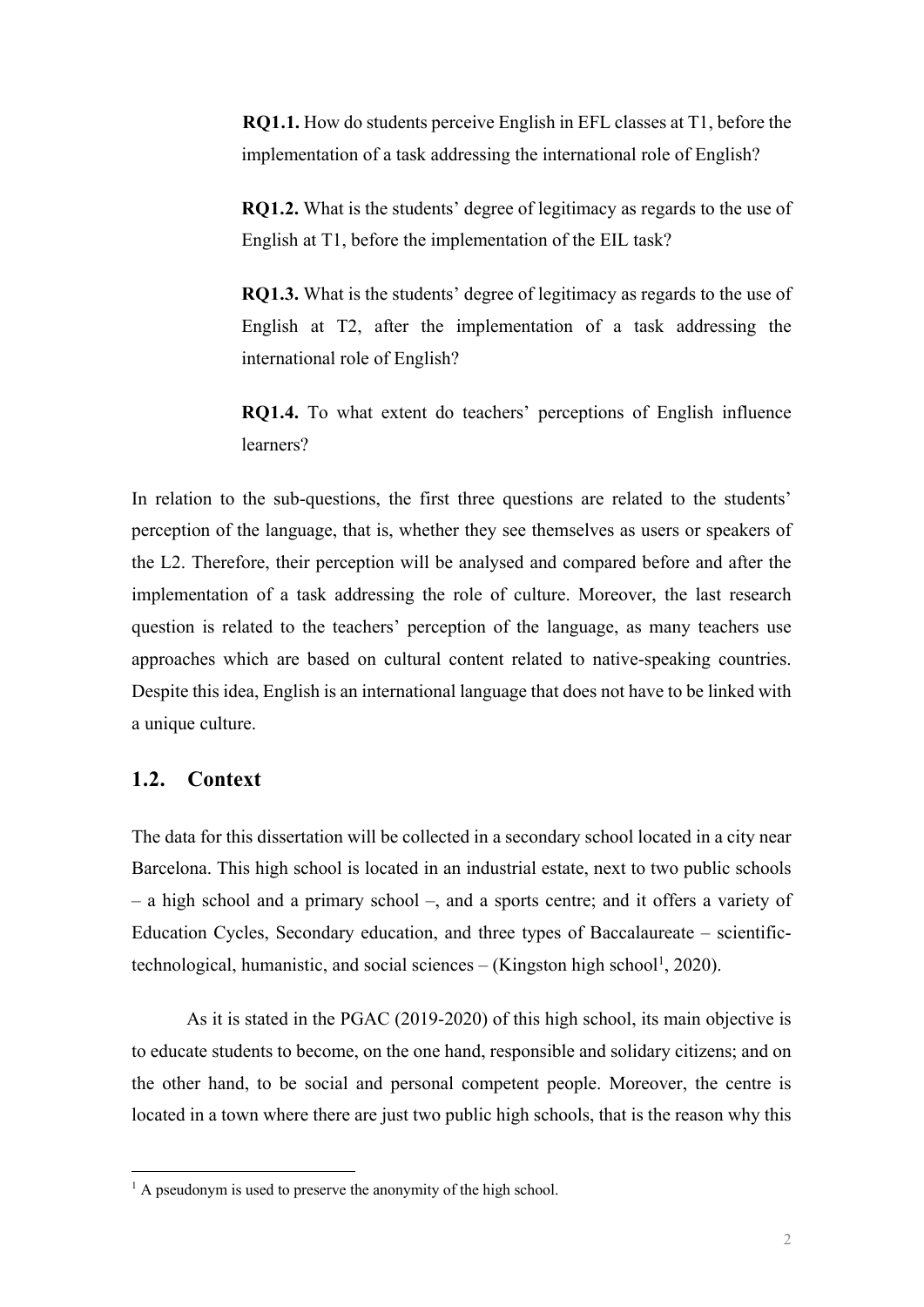school receives students from five public primary schools. Therefore, all the students share similar characteristics such as the following: there is low divisiveness and absenteeism, and almost all the students speak the two official languages of Catalonia.

Furthermore, the high school fosters foreign language teaching, that is why three different foreign languages are taught – English, French and German –. It also accomplishes different educational projects in which English has an important role. In this way, students have the opportunity to learn the language in different contexts – apart from the English subject – from the very first years of ESO. Firstly, there is an optional subject in 1<sup>st</sup> of ESO known as "Global Scholars", where students are engaged with other students around the world and organize discussions on subjects of interest, such as waste management. Secondly, there is a project known as "Erasmus+", where students are engaged in cooperation and mobility projects with other European and international centres. The school also promotes project work through the "Xarxa de Competències Bàsiques". Lastly, the centre has also added a program called "Grup d'Experimentació per al Plurilingüisme", where English is used in non-linguistic subjects (Kingston high school, 2020).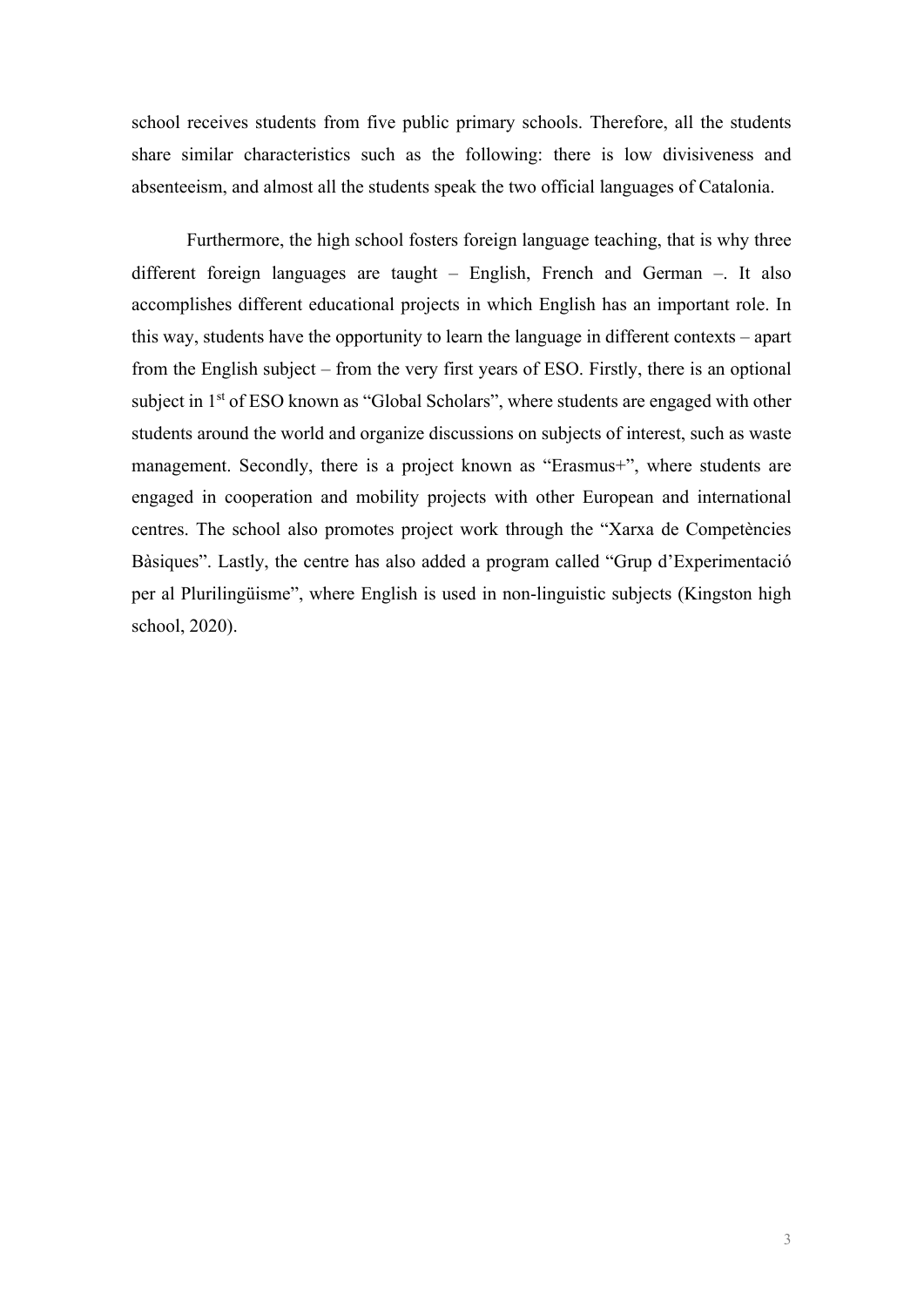#### **2. THEORETICAL FRAMEWORK**

The following section establishes the basis for the theoretical framework followed in this dissertation. Therefore, this section is divided in three different sub-sections according to the ideas addressing this research. Section 2.1. is devoted to introduce the main topic of this dissertation, that is the role of English as an IL and whether EFL contexts promote the notion of EIL. In section 2.2. the concept of *Multicompetence* and the importance of perceiving students as L2 users are presented. Finally, section 2.3. examines learners' imagined identities which are directly linked to their degree of legitimacy and their perception of English, and why it is important to include students' cultural backgrounds in EFL classrooms.

# **2.1. English as an International Language and the distinction between Native Speakers and Non-native speakers**

Globalisation makes the world increasingly interconnected, and, in result, English has become one of the most potential languages used to communicate and interact with people from different L1 backgrounds. As a consequence, this increasingly globalised world changes, somehow, the conception of the acquisition of English. This means, that English should be seen as an International Language rather than a language that belongs just to a single culture.

To begin with, Giddens (1990) defines globalisation as "the intensification of worldwide social relations which link distant localities in such a way that local happenings are shaped by events occurring many miles away and vice versa" (as cited in Block, 2004, p. 75). This new era is changing the conception of how English language should be taught, as there are more non-native than native speakers of this language, that is why Block (2004) assumes that "the question is how discussions about globalisation taking place in sociological circles relate to their overall approach to language teaching, and to their day-to-day practice" (p. 76).

Moreover, the spread of EIL has been attributed to political and economic issues. Indeed, Graddol (1997) distinguishes two historical factors which have contributed to this gain of power: the first one is linked to the expansion of Britain throughout the world, which "has provided a diasporic base for the language" (as cited in Caine, 2008, p. 4);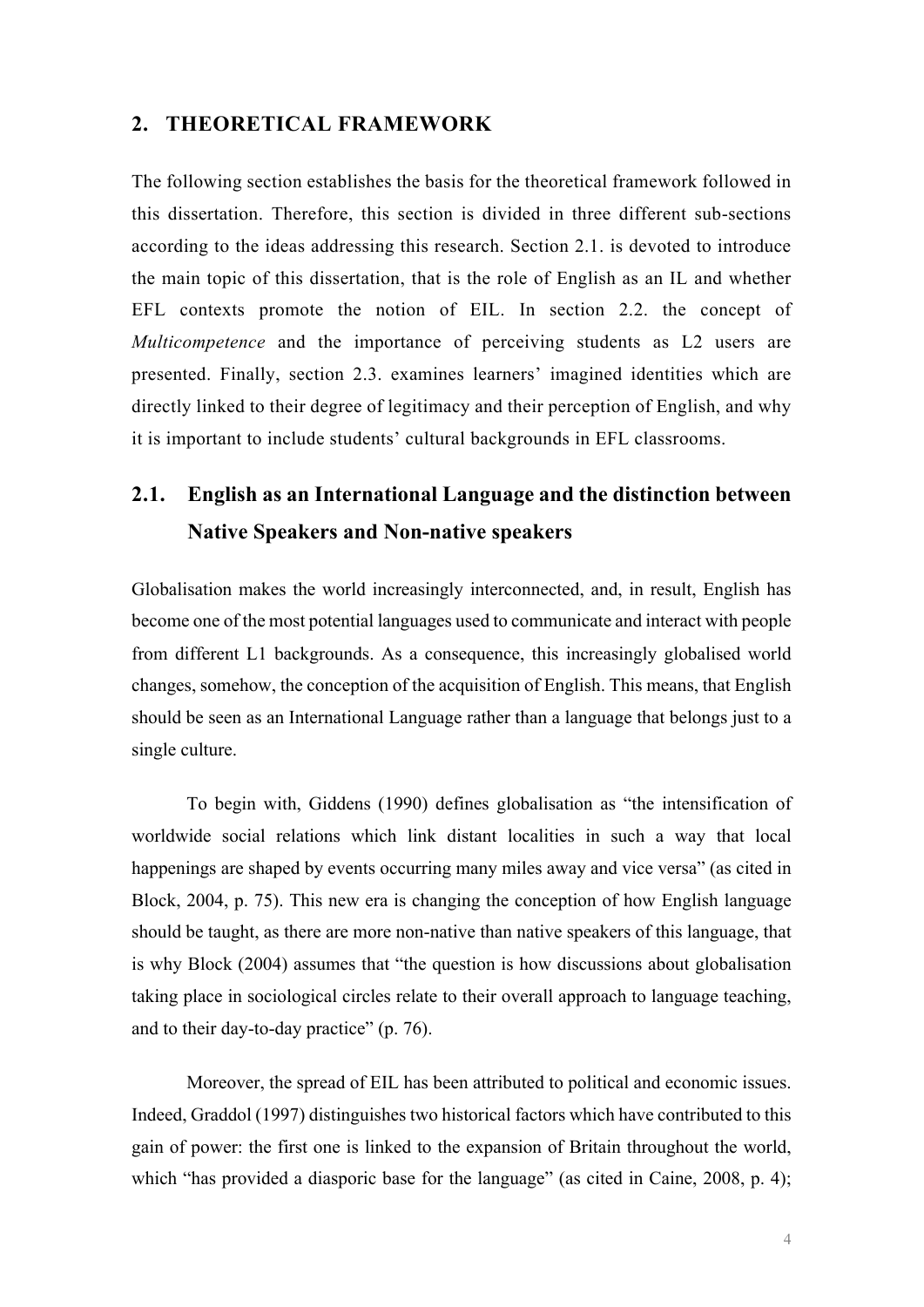and the second one is related to the power that has gained the US in the  $20<sup>th</sup>$  century, which "has helped ensure that the language is not only at the forefront of scientific and technical knowledge, but also leads consumer culture" (as cited in Caine, 2008, p. 4).

In relation to this, there is the conception that L2 English learners have to become native speakers of the language or at least they have to achieve monolingual native proficiency. Therefore, "language professionals often take for granted that the only appropriate models of language's use come from its native speakers" (Cook, 1999, p. 185). That is the reason why most of the traditional teaching methodologies are concerned with the monolingual native speaker figure, rather than relating L2 students' backgrounds with the use of English outside the classroom. As Cook (1999) states: "L2 users have to be looked at in their own right as genuine L2 users, not as imitation native speakers" (p. 195). This means that L2 users are multicompetent language users who dominate both L1 competence and L2 interlanguage (Cook, 1999); that is, the author describes the term *Multicompetence* as "the compound state of a mind with two grammars" (Cook, 1992, p. 557). In other words, L1 constantly affects the acquisition of the L2, and that is why language teaching should set accurate goals to L2 users as the following proposed by Cook (1999): appropriate goals related to the students' lives, situations and roles which do not underestimate L2 users, and teaching methods that acknowledge the students' L1.

#### **2.2. Towards a multicompetent model of EFL**

Cook (2007) also discusses the concept of *Multicompetence* in his article "The goals of ELT: Reproducing Native-speakers or Promoting Multicompetence among Second Language Users?". The author states that learning a second language, in this case English, is not just a tool to communicate, because teaching communication "is only one role of the language in human life" (p. 239). Therefore, learning an L2 also provides an endless list of benefits, as Cook (2002) explains: "enabling students to use an L2 does not just give them a tool for talking to people through a different language but changes their lives and minds in all sorts of ways" (as cited in Cook, 2007, p. 239). One of these benefits is the fact that L2 users are people from all parts of the world, who are able to interact and share different cultures and, in this way, human diversity increases (Cook, 2007). Thus, L2 users do not just use English to interact with native speakers, as a big percentage of communication in English involves non-native speakers, so it would be better to evaluate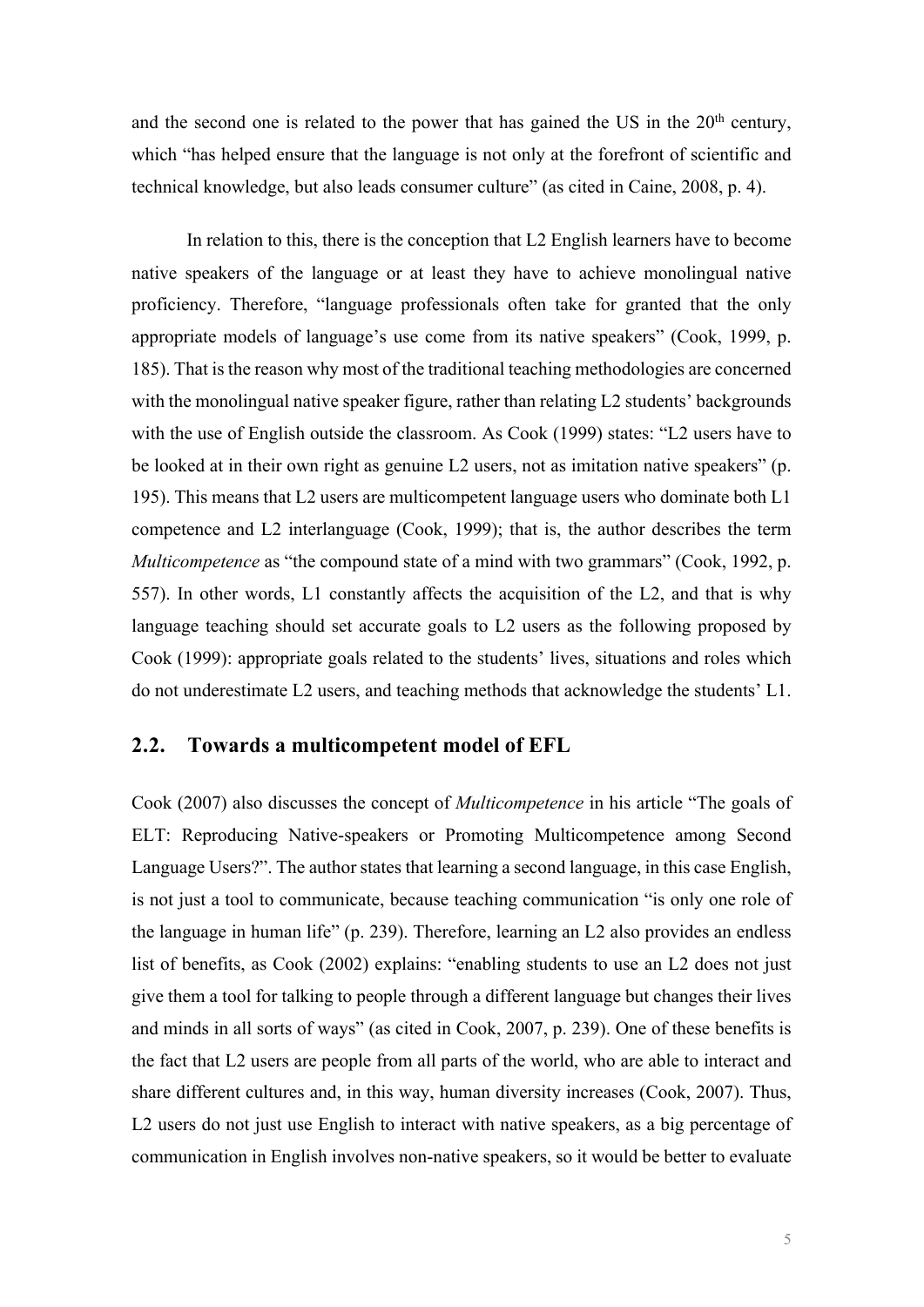L2 users as people who are able to speak two languages, because "L2 students have the right to become L2 users not imitation native speakers" (Cook, 2007, p. 245).

Therefore, EFL practices should leave apart the native-like acquisition of the language, because the native proficiency only refers to a mother-tongue language, that is why "someone who did not learn a language in childhood cannot be a native speaker of the language" (Cook, 1999, p. 187). Thus, both teaching approaches and teachers should get adapted to "this new paradigm where English is an international language" that requires "both pedagogical and ideological changes" (Caine, 2008, p. 5). In order to do so, Kachru (1996) assures that there are five main cows that should be eradicated, which are the following: the acquisitional cow, the theoretical cow, the pedagogical cow, sociolinguistic cow, and the ideological cow (as cited in Caine, 2008, p. 5). Therefore, if these five cows disappear, professionals will be "better-equipped to employ culturally sensitive second language teaching methodologies appropriate to the teaching context" (Bhatt, 2001, as cited in Caine, 2008, pp. 5-6).

#### **2.3. Legitimacy and learners' imagined identities**

Pavlenko (2003) states that "the self-positioning as a NNS and, oftentimes, as a perpetual L2 learner is an unavoidable corollary of internalization of the dominant SLA discourse, which portrays L2 learning as a never-ending elusive quest for NS competence" (p. 259). In other words, the author refers to the idea that EFL approaches are mainly based on the perception of L2 learners as non-native English speakers that cannot achieve a native English level. Consequently, students adopt a non-native speaker identity which directly affects their participation in EFL contexts. As Pavlenko (2003) explains, "classroom discourses play an important role in shaping students' memberships in imagined communities and legitimizing new identity options" (p. 266).

Moreover, Pavlenko & Norton (2007) assure that imagined identities linked to English are different depending on the context. Concretely, these authors state that people who learn English as a foreign language are seen as "non-native speakers, limited English proficiency students, interlanguage speakers, or language learners" (p. 96). Therefore, pedagogical approaches should position students as multicompetent users of English, rather than L2 speakers. McKay (2000) explains that we live in a global world where there are between 100 to 1000 million learners of English, in contrast to 320-380 million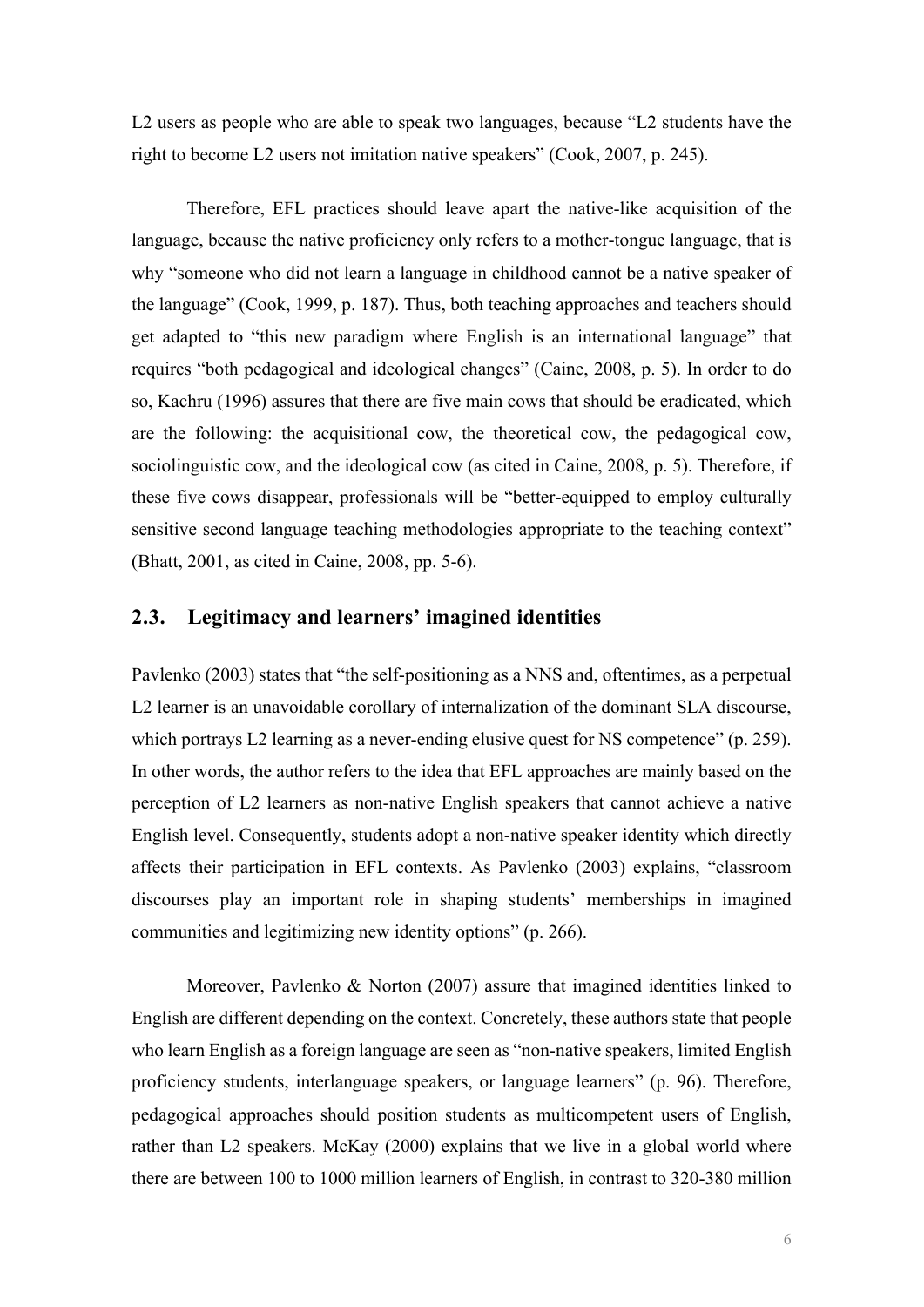of native speakers, that is why classroom contexts should be "re-imagined as places of possibility for students with a wide range of histories, investments, and desires for the future" (Pavlenko & Norton, 2007, p. 598). Thereupon, language teaching does not need to include cultural content of countries where English is the official language, as McKay (2000) proceeds: "it is not necessary for language learners to acquire knowledge about the culture of those who speak it as a native language" (p. 7). On the contrary, it would be better to include information about the L2 learners as well as a variety of cultures for two main reasons. On the one hand, students would have the opportunity to learn their own culture and be able to explain it to others, and on the other hand, the fact of knowing new cultures provides interculturalism which "assumes a knowledge of, rather than acceptance of, another culture" (McKay, 2000, p. 8).

Taking all these issues into account, a shift in the way English is perceived in language teaching approaches should be made in order to consider that English is an IL used by more non-native than native speakers all around the world. Therefore, there is no need to include cultural content of native-English-speaking countries and to achieve monolingual proficiency; that is, eradicate the belief that a second language learner is not an L2 speaker, but an L2 user of English who knows and uses this second language at any level. As Cook (2007) states: "Most importantly L2 users have to be credited with being what they are  $-$  L2 users" (p. 245).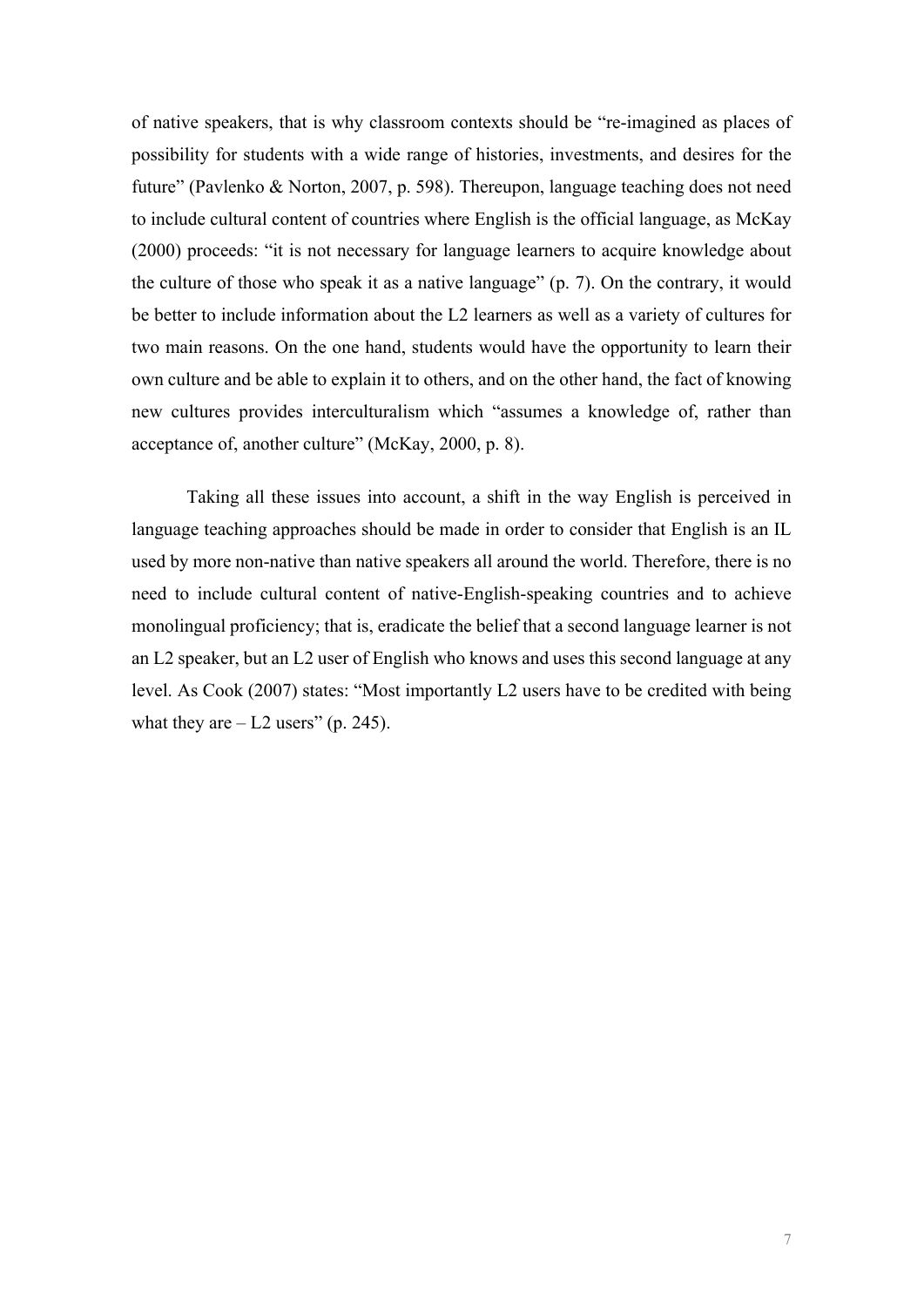#### **3. METHODOLOGY**

#### **3.1. Methodological approach**

The primary purpose of this research is to discover students' perception of English after the implementation of an activity addressing the international role of the language, therefore it is based on a qualitative, quantitative and an interpretative methodology.

On the one hand, qualitative analysis involves "making sense of data in terms of the participants' definitions of the situation, noting patterns, themes, categories and regularities" (Cohen et al., 2007, p. 461), that is why this approach suits in this research as it aims to take into account participants' reflections. Moreover, a qualitative approach "is broadly 'interpretivist' in the sense that it is concerned with how the social world is interpreted, understood, experienced, produced or constituted" (Mason, 2002, p. 3), which fits into the need to corroborate whether this notion of English as an IL impacts on students' degree of legitimacy in relation to the language.

On the other hand, quantitative data was also used for this research as "standardized measurement tools are used to measure latent variables" (Şahin & Öztürk, 2019, p. 301). Moreover, Şahin & Öztürk (2019) also explain that in this type of research, "the theory-concept relation must be confirmatory or falsifying" (p. 301). That is, in this piece of research there is a small percentage of data collection tools which took the form of closed-ended questions in order to obtain objective values in relation to participants' perception of English in EFL contexts and the degree of legitimacy after the implementation of an activity addressing the role of culture.

Furthermore, this dissertation is based on an interpretative methodology which aims to understand what happens at one time and in a particular place (Cohen et al., 2007). Following, this type of approach also refuses "the imposition of external form and structure […] since this reflects the viewpoint of the observer as opposed to that of the actor directly involved" (Cohen et al. 2007, p. 21), which makes it suitable for this research as it aims to discover how students perceive English and the influence of that perception on their imagined identities.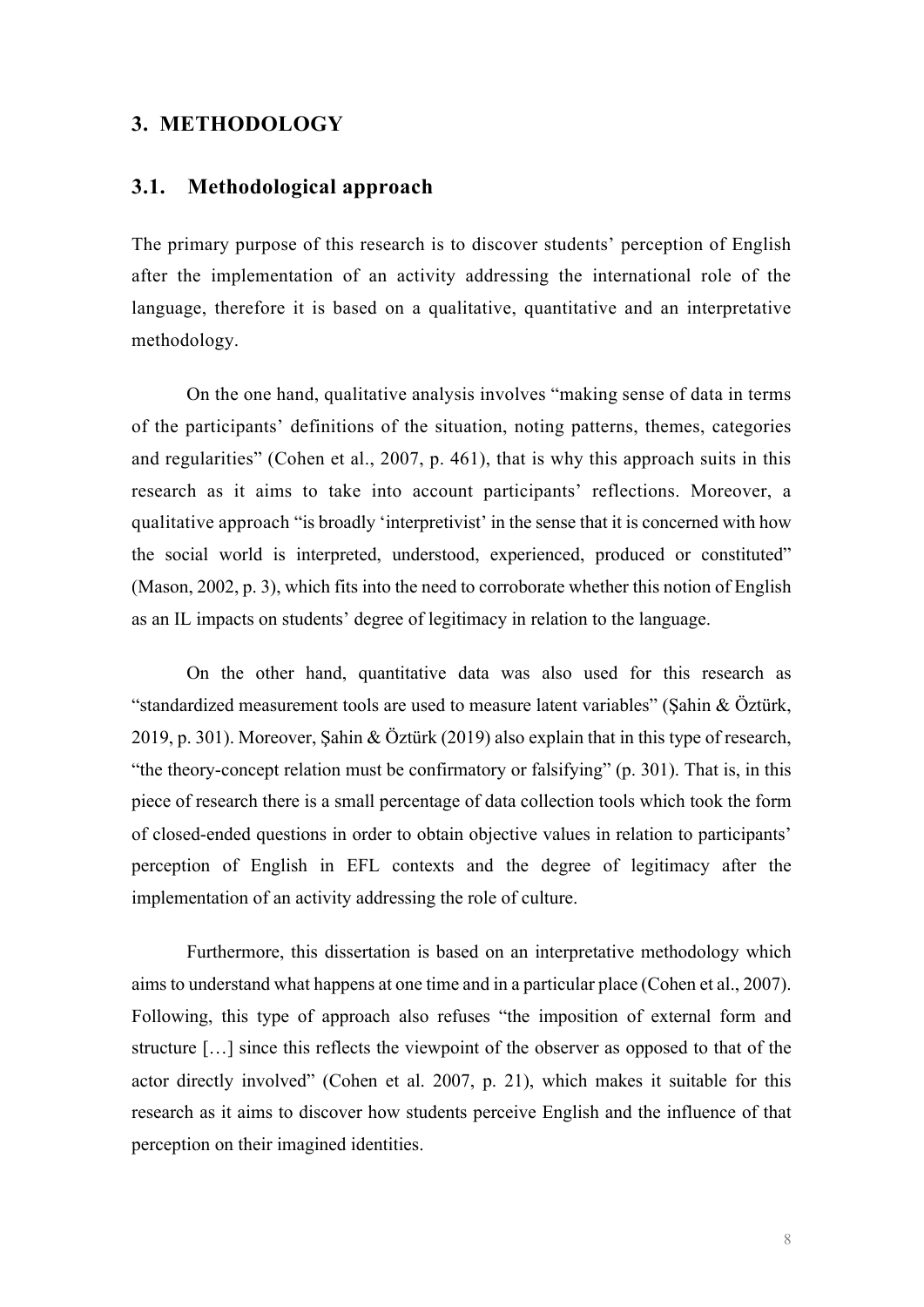Moreover, the method employed here is also Action Research, as "it is a systematic study that combines action and reflection with the intention of improving practice" (Ebbutt, 1985, as cited in Cohen et al., 2007, p. 297). Following, Corey (1953) argues that "it is a process in which practitioners study problems *scientifically* […] so that they can evaluate, improve and steer decision-making and practice" (as cited in Cohen et al., 2007, p. 297); that is, the researcher implemented an activity based on the role of English as an IL, in order to discover whether these types of activities influence on students' acquisition of English, and, in this way, improve researcher's professional development.

#### **3.2. Context of data collection**

This research was conducted in a 1<sup>st</sup> of ESO class during the second practicum, in a high school located in a city near Barcelona – as it was explained in section 1 – characterised by being a middle-class neighbourhood.

In order to collect the data, we needed two different sessions, during English lessons. The first session took place on the 16<sup>th</sup> of April and the second one on the  $19<sup>th</sup>$  of April. In the first session, participants had to answer an initial questionnaire and they participated in a Focus Group Interview addressing students' degree of legitimacy and perception of English in EFL contexts, because as presented in the literature review "both language teachers and students have traditionally seen their goal as getting close to native speaker competence" (Cook, 2007, p. 241).

During the second session, students had to do an activity addressing the role of culture in the process of learning a foreign language, as the main focus of this research is to explore the notion of English as an IL in EFL contexts. The available evidence seems to suggest that "the language must be taught as a means of intercultural communication, critical analysis and indeed, where necessary resistance" (Erling, 2005, as cited in Caine, 2008). Following, McKay (2000) states that "the varieties of English that exist today within many countries are just one indication of the diversity that is present within many national borders" (p. 8). Therefore, introducing an activity addressing learners' own culture (see Appendices 1 & 2) is a way of introducing the notion of English as an IL in EFL contexts, in order for students to be able to use the language as a way "to establish a sphere of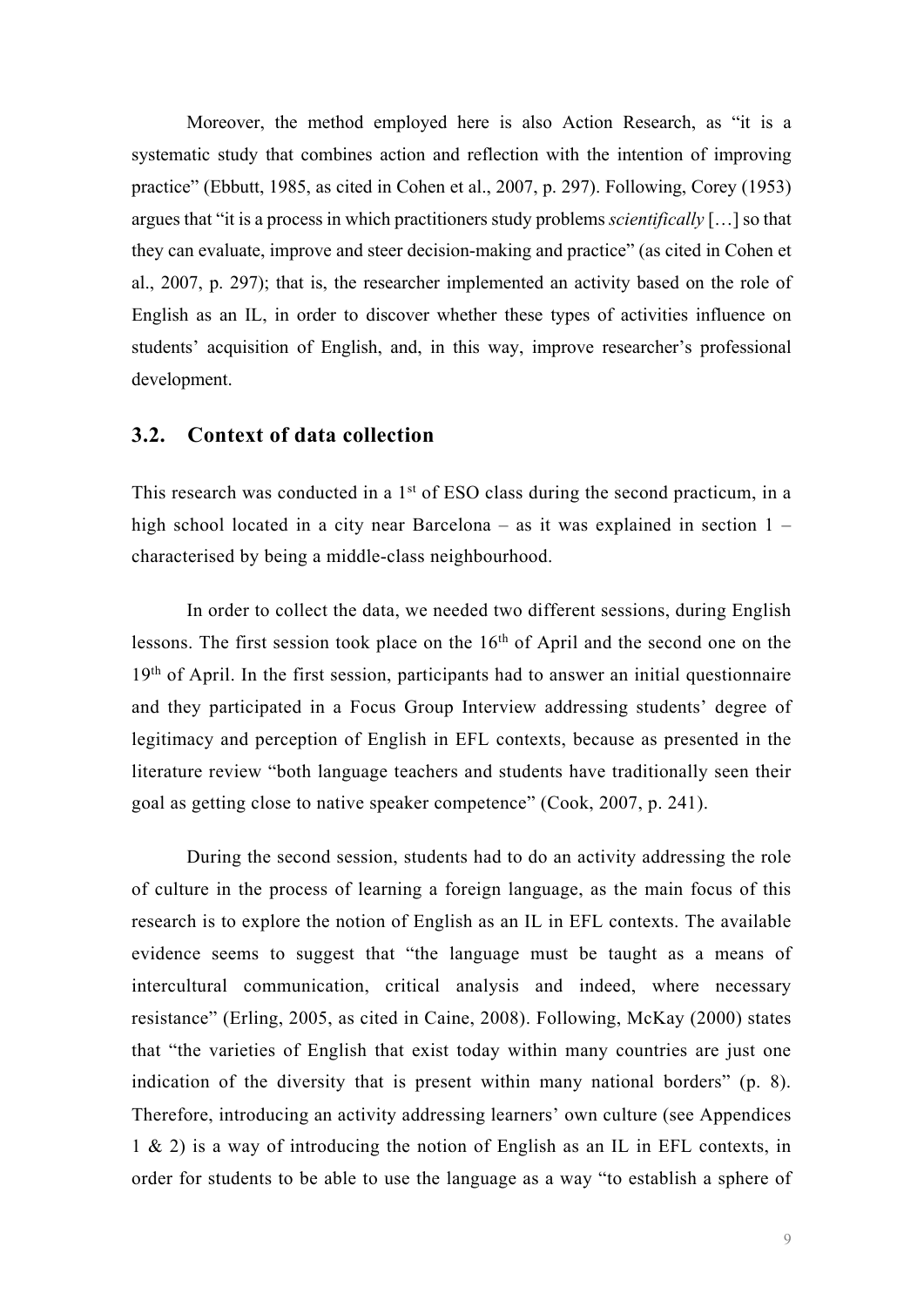interculturality" (Kramsch, 1993, as cited in McKay, 2002, p. 8). That is, introducing cultural content allows learners to be able to reflect on and explain their own culture in English. Hence, this task was designed on the basis of Cortazzi and Jin's idea of using *source culture materials* "that draw on the learners' own culture as content" (1999, as cited in McKay, 2000, p. 9). Therefore, students were presented with a short video from a non-native English speaker who wanted to visit Barcelona, that is why students were asked to explain to that person the following things: an emblematic building of the city – Sagrada Familia –, a festivity – Sant Jordi – and a typical dance – Sardanes –. Participants were divided in three different groups, and each group was assigned one topic in order to write the short letter; in this way, writing, reading and speaking skills were used in the activity. Finally, once the activity was done, participants were asked to answer a final questionnaire in relation to the cultural activity they did previously.

Both the questionnaires and the Focus Group Interview were carried out in participants' L1 (Catalan and/or Spanish), as there is overwhelming evidence corroborating the notion that using the L1 in EFL contexts is better for students, as Pan (2010) states, "students use L1 to facilitate their process of comprehension and to reduce any insecurities that may arise from their limited language proficiency" (p. 93).





#### **3.3. Participants**

The data for this research was collected from a total of 25 students of the first year of ESO (between 12-13 years old), who are bilingual Catalan/Spanish speakers. There are some students that do English as an extracurricular activity, whereas other students just study it in high school, which may account for the different levels of proficiency observed in the group. That is the reason why we focused on that class, in order to discover whether different students' profiles influence on the perception of English.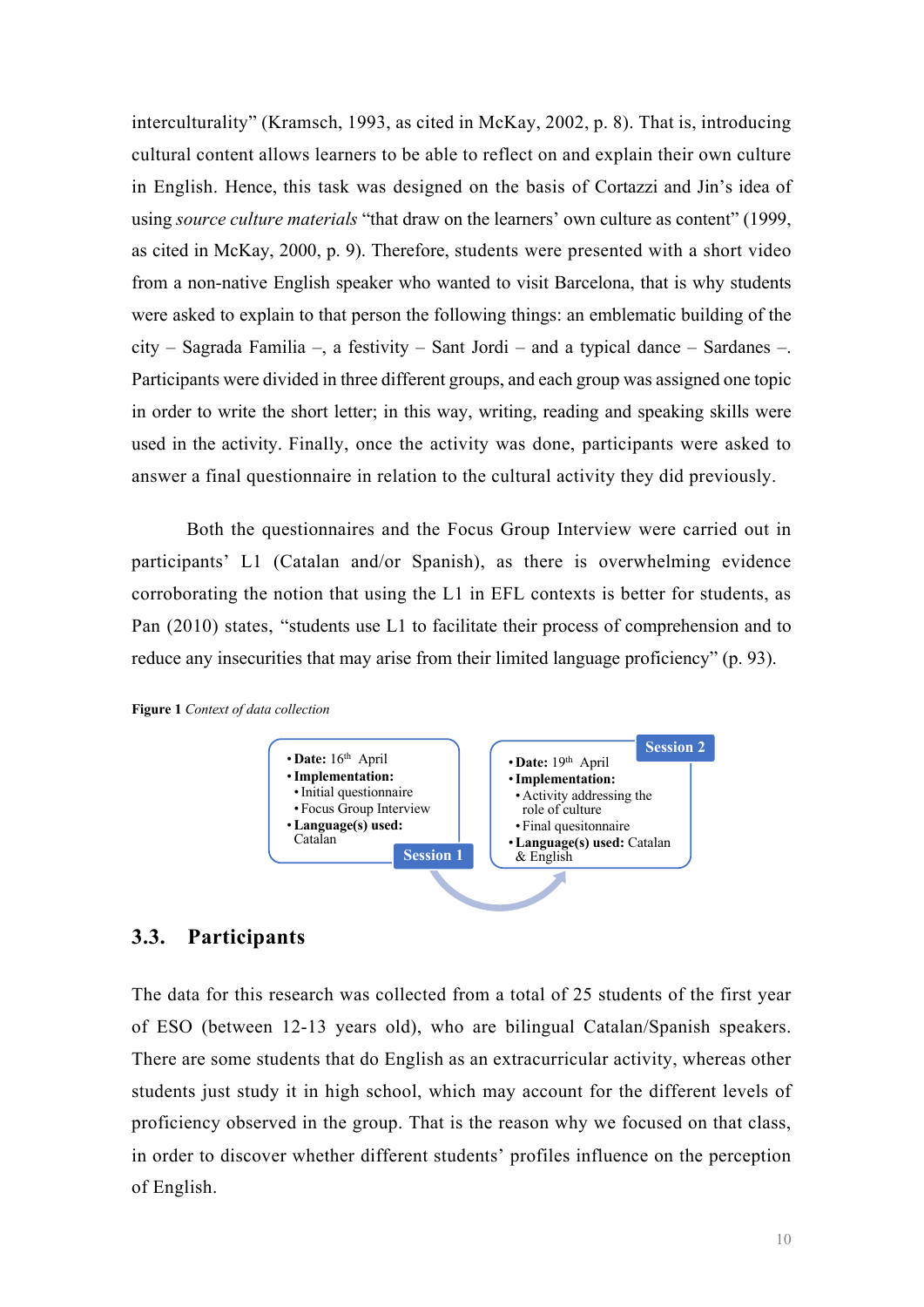#### **3.4. Data collection tools**

In order to capture the students' perception and legitimacy as regards English as an IL at T1 and T2, a multi-method approach was used because as Cohen et al. (2007) state, "triangulation is a powerful way of demonstrating concurrent validity" (p. 141). Therefore, two different instruments were used for data collection: two questionnaires and a Focus Group Interview. Hence, this section aims to describe each instrument in detail.

#### **3.4.1. Questionnaires**

According to Cohen et al. (2007), "the questionnaire is a widely used and useful instrument for collecting survey information, providing structured, often numerical data" (p. 317). Therefore, two questionnaires (see Appendix 3) were used in order to compare participants' perception of English before and after the implementation of a Cultural Activity.

Both questionnaires were characterised by being semi-structured questionnaires in which "a series of questions, statements or items are presented and the respondents are asked to answer, respond to or comment on them in a way that they think best" (Cohen et al., 2007, p. 321). Therefore, the questionnaires contained a combination of open-ended questions which "enable respondents to answer as much as they wish" (Cohen et al., 2007, p. 321), and closed-ended questions which are "useful in that they can generate frequencies of response amenable to statistical treatment and analysis" (Cohen et al., 2007, p. 321).

The Initial Questionnaire (Q1) was used to get some general information about the participants and their perceptions and legitimacy of English in EFL contexts; that is, it helps discover what students think about the textbooks and materials used in the classroom, the way they are taught the language, and how they feel when learning English as an L2. Whereas the Final Questionnaire (Q2) was used to analyse participants' legitimacy of English after the implementation of an activity addressing the role of culture, in order to see whether addressing these types of tasks in EFL contexts impact on students' perception of English as an IL.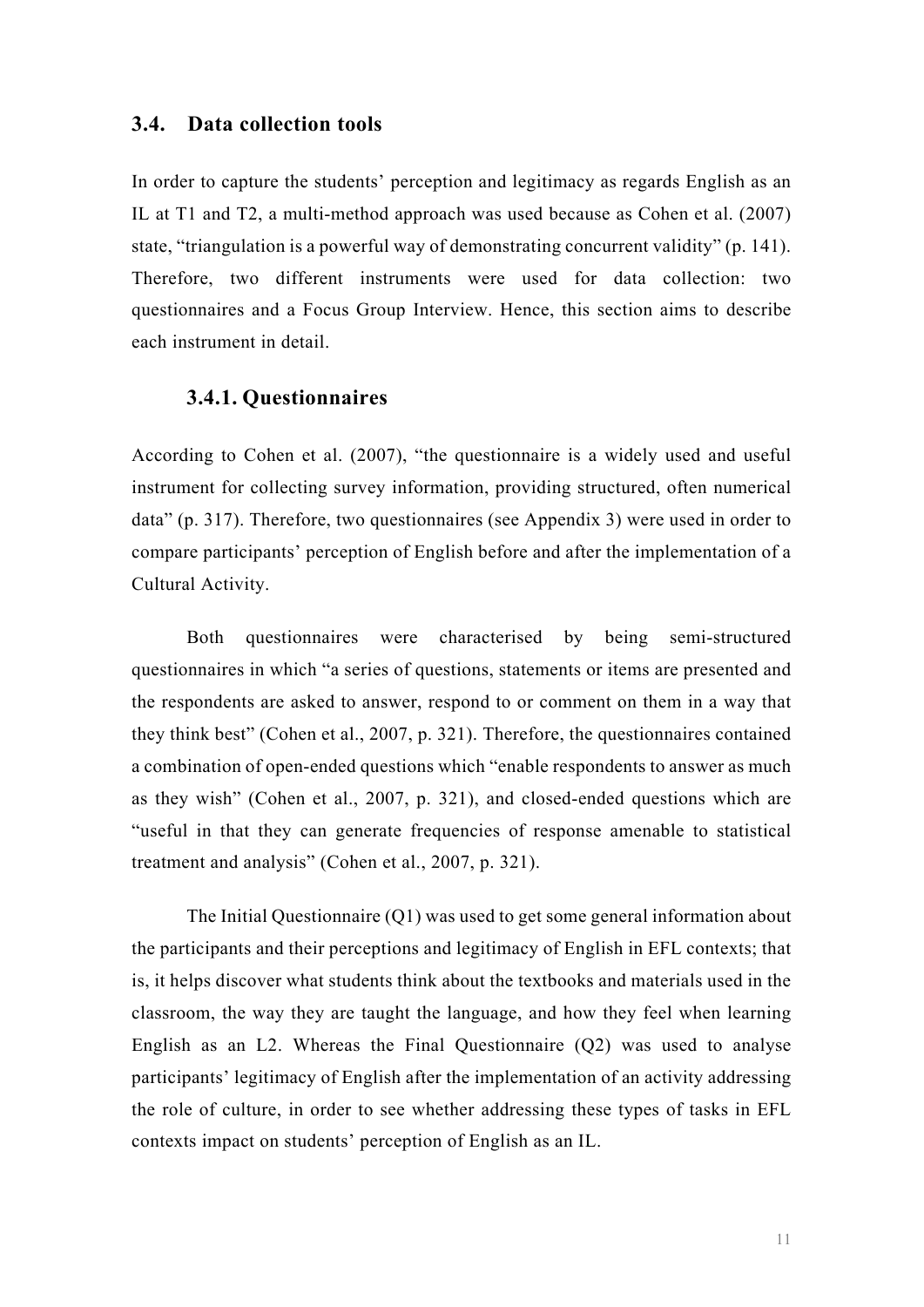#### **3.4.2. Focus Group Interview**

Interviews "enable participants […] to discuss their interpretations of the world in which they live, and to express how they regard situations from their own point of view" (Cohen et al., 2007, p. 350). Moreover, interviews are perceived as one of the most used instruments in qualitative research (Mason, 2002). Therefore, after the initial questionnaire, participants were invited to take part in an Interview Guide Approach (see Appendix 4), in which the interview remained "fairly conversational and situational" (Cohen et al., 2007, p. 353).

This interview was guided by some established topics which were not exposed explicitly by the interviewer; that is, it took the form of a semi-structured Focus Group Interview, as for students be able to share their personal opinions in a comfortable way. Moreover, this type of interview allows participants to expose a variety of points of view on the issues analysed in this thesis (Torras, 2016).

According to Mason (2002), interviews are the perfect tool that can be used simultaneously with another instrument when doing methodological triangulation. Therefore, this Focus Group Interview was used in order to "ensure validity of observations" (Bogdan & Biklen, 2006, as cited in Torras, 2016, p. 105). That is, participants were asked about their perceptions of the use of English in EFL contexts and their own use of the language, their perceptions of English as an IL, their imagined identities, and whether participants are influenced by teachers' perceptions of the language.

#### **3.5. Data collection procedures**

As it was explained in section 3.2, context of data collection, a 1<sup>st</sup> of ESO class of 25 students was used for this research. The data collection process took place in April 2021. Specifically, the first data collection process took place the 16<sup>th</sup> of April and the last data collection process took place three days after, the 19th of April. The process was divided in two different times: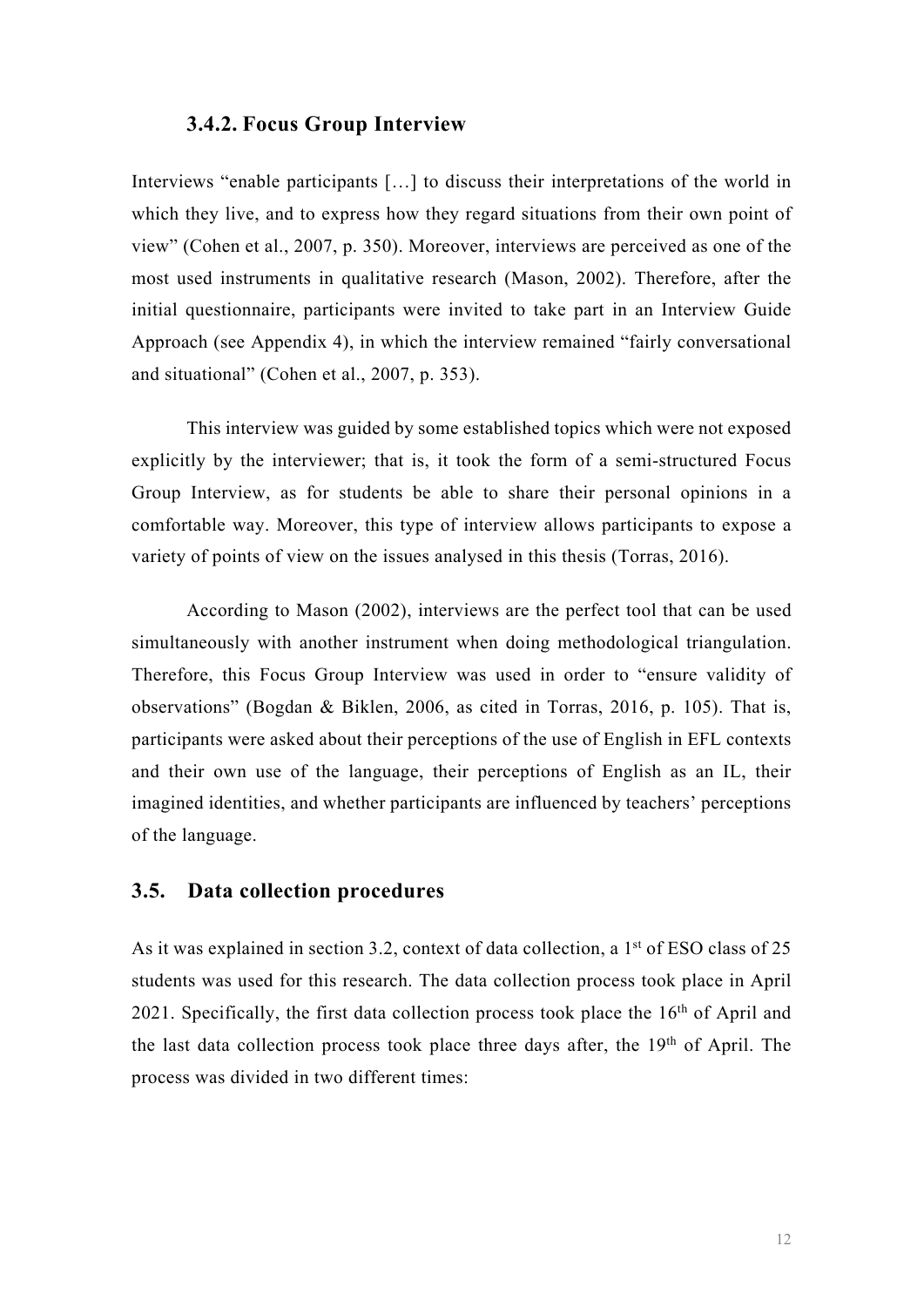- **Time 1 (T1):** April 16<sup>th</sup>. In T1 the research was introduced, and data sets were collected: an Initial Questionnaire and a Focus Group Interview.
- **Time 2 (T2):** April 19<sup>th</sup>. In T2 the task was introduced, and a data set was collected: a Final Questionnaire.

Figure 2 summarizes the procedures for the data collection at each time:

**Figure 2** *Procedures for data collection* 

**T1: 16th April**  Presentation of the research Initial Questionnaire Focus Group Interview

**T2: 19th April** Explanation of the task Cultural Activity Final Questionnaire

The data collection procedures included the following stages. As it was already mentioned, T1 took place the  $16<sup>th</sup>$  of April and consisted of a presentation of the research, an Initial Questionnaire, and a Focus Group Interview. These three stages were implemented by the author of this research and were explained and carried out in Catalan, due to the participants' L2 low proficiency level; therefore, "the choice of L1 as the language of data collection is justified" (Pavlenko, 2007, as cited in Torras, 2016, p. 112).

The second session, which took place the 19<sup>th</sup> of April, was subdivided in two different sessions; that is, participants were divided in two different groups. In the first stage, students were presented the task that had to do. Students worked in three different groups in order to write a short letter. Once the activity was done, participants were asked to complete a Final Questionnaire. The two different stages were also implemented by the researcher with the help of the English teacher, who explained to them the importance of answering the questionnaire.

Both questionnaires were given in the form of Google Forms. Participants were given a link to fill it in with their mobile phones. There were some participants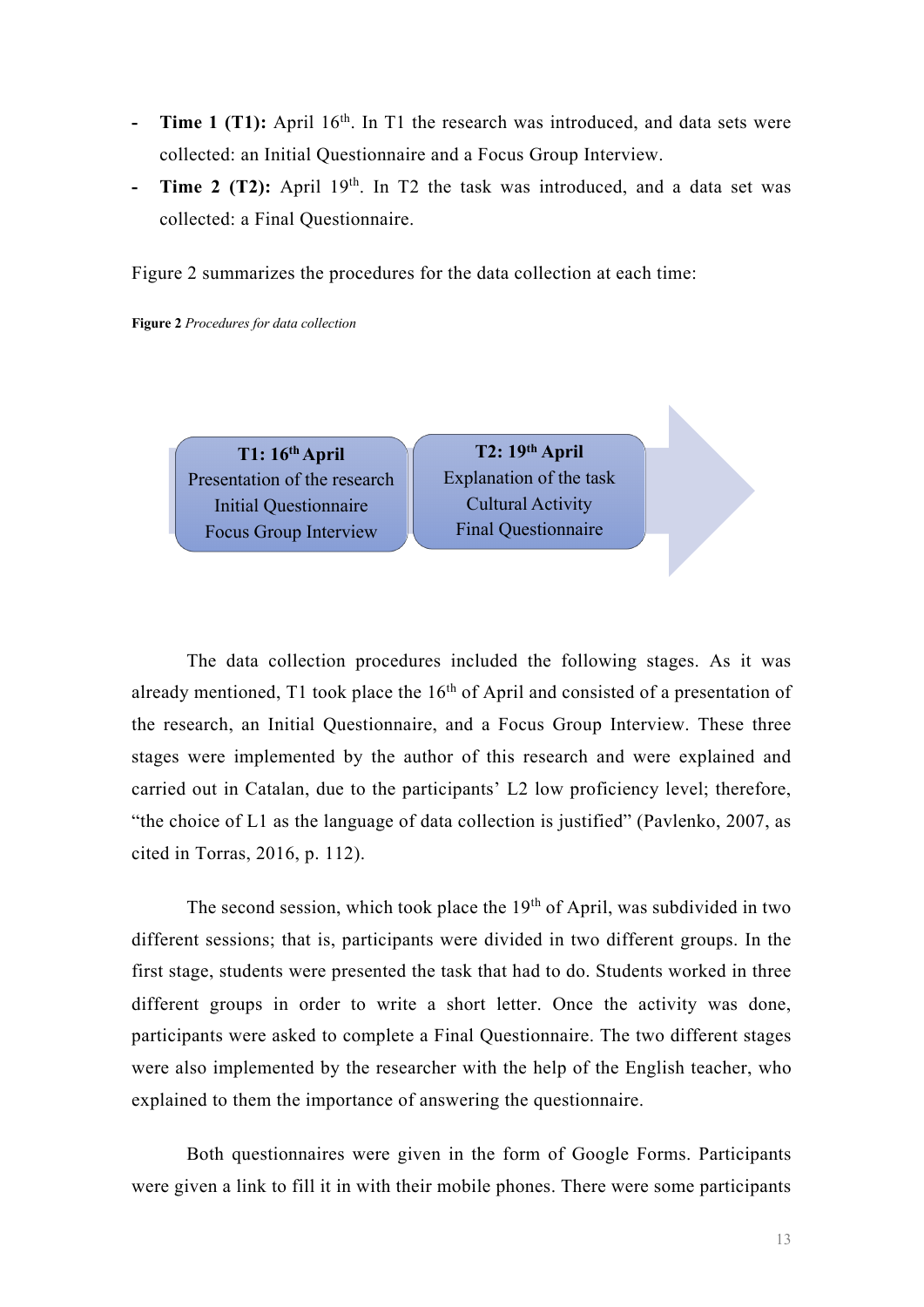that did not possess Internet connection, that is why WIFI connection was shared. Moreover, students could ask any question in relation to the meaning of some of the questions asked. Lastly, both questionnaires were used to extract quantitative data – from the closed-ended questions– and qualitative data –from the open-ended questions–.

#### **3.6. Ethical procedures**

All this data was collected ensuring the compliance with best ethical practice. To do so, we asked for the consent of the school mentor and the school's director. Participants were also informed about this research before starting it, as the researcher must "negotiate publication rights with the sponsor in advance of the research and what confidentiality the researcher must respect" (Cohen et al., 2007, p. 74). Once they accepted to participate in the study, they were sent an informed consent (see Appendix 5), which stated that all the sensitive information would be anonymous and used exclusively for this research, and that participants will be assigned numbers (e.g., Student 1) in order to mention them in the research.

To ensure this anonymity, both questionnaires were totally anonymous; that is, participants were not asked to provide either their names or pseudonyms, because evidence assures that "questionnaire respondents are not passive data providers for researchers; they are subjects not objects of research" (Cohen et al., 2007, p. 317). Likewise, when doing the Focus Group Interview, the researcher used a voice recording, as for students not to feel nervous. Moreover, the researcher tried not to make participants feel pressured by taking an *epistemological* position (Mason, 2002); that is, interacting with participants, to construct knowledge rather than excavating facts (Mason, 2002, p. 64) and make participants feel that there were no right or wrong answers. Finally, the activity addressing the role of culture was also anonymous and adjusted to their preferences, as for students feel motivated.

The data was implemented and collected exclusively by the author of this dissertation with the help of other researchers and the school's mentor. Lastly, this data will be shared with another researcher in order to compare possible different conclusions extracted from different participants' profiles and ages.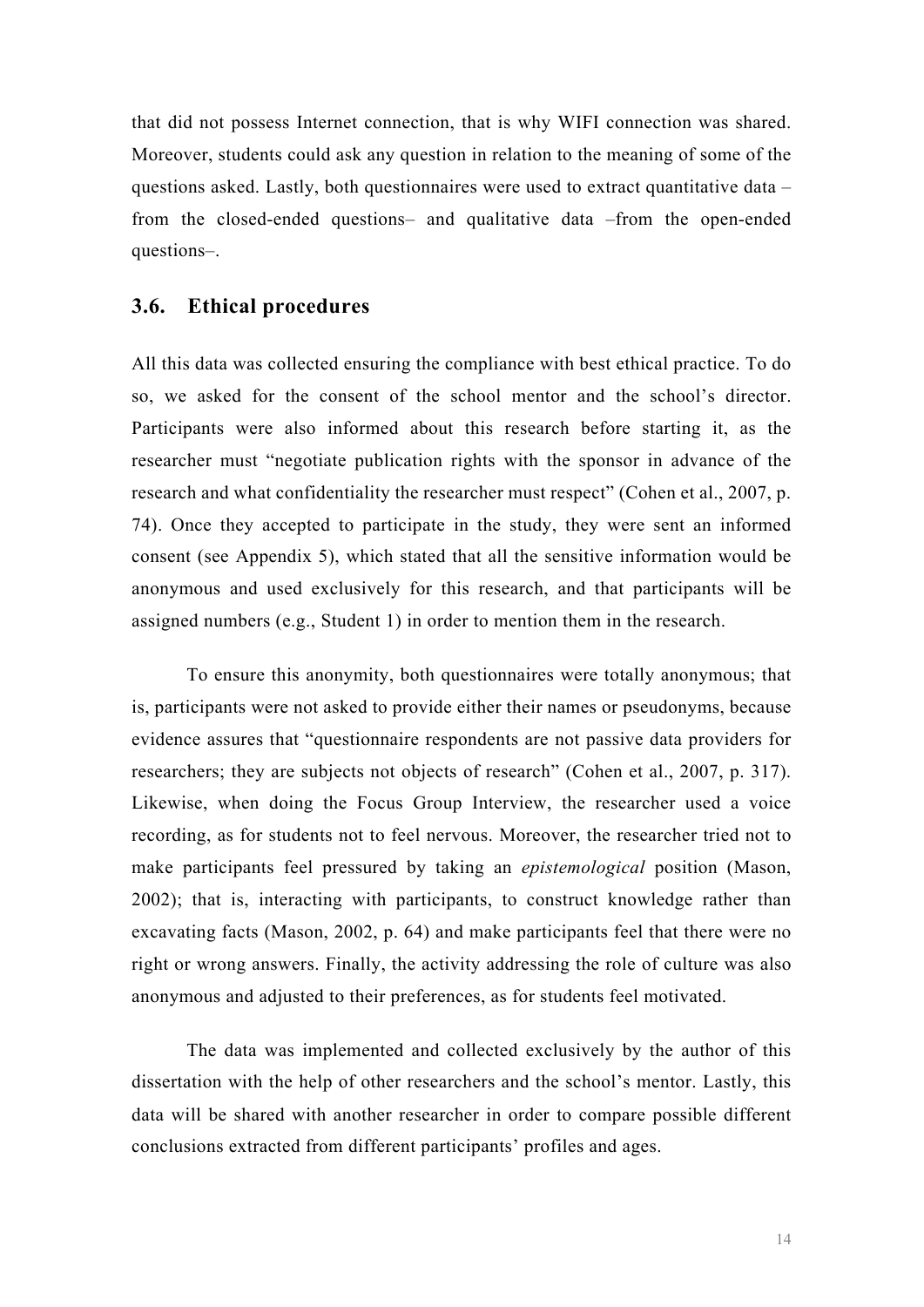# **3.7. Chapter summary**

Chapter 3 presented the methodological approach used for this research. Therefore, the following table has been designed to illustrate the relationship between the research questions and the methodology used.

|  |  |  | Table 1 Relationship between RQs and methodology |
|--|--|--|--------------------------------------------------|
|--|--|--|--------------------------------------------------|

| <b>Research questions</b>              | Data sources<br>and methods | <b>Justification</b>     | <b>Ethical</b><br>issues |
|----------------------------------------|-----------------------------|--------------------------|--------------------------|
| RQ1.1. How do students perceive        | Initial                     | The questionnaire and    | Anonymous                |
| English in EFL classes at T1, before   | questionnaire +             | the interview will       | $^{+}$                   |
| the implementation of a task           | Focus Group                 | provide accounts of how  | Nicknames                |
| addressing the international role of   | Interview                   | students are influenced  |                          |
| English?                               |                             | by the way English is    |                          |
|                                        |                             | taught in EFL contexts.  |                          |
|                                        |                             |                          |                          |
| RQ1.2. What is the students' degree    | Initial                     | The questionnaire and    | Anonymous                |
| of legitimacy as regards to the use of | questionnaire +             | the interview will       |                          |
| English at T1, before the              | Focus Group                 | provide accounts of      | Nicknames                |
| implementation of the EIL task?        | Interview                   | whether students         |                          |
|                                        |                             | perceive themselves as   |                          |
|                                        |                             | users or speakers of     |                          |
|                                        |                             | English.                 |                          |
| RQ1.3. What is the students' degree    | Final                       | The questionnaire will   | Anonymous                |
| of legitimacy as regards to the use of | questionnaire               | provide accounts of how  |                          |
| English at T2, after the               |                             | students perceive        | Nicknames                |
| implementation of a task addressing    |                             | English after the        |                          |
| the international role of English?     |                             | implementation of a      |                          |
|                                        |                             | cultural activity.       |                          |
|                                        |                             |                          |                          |
| RQ1.4. To what extent do teachers'     | Final                       | The questionnaire and    | Anonymous                |
| perceptions of English influence       | questionnaire +             | the interview will       |                          |
| learners?                              | Focus Group                 | provide accounts of how  | Nicknames                |
|                                        | Interview                   | teachers' perceptions of |                          |
|                                        |                             | English influence        |                          |
|                                        |                             | students.                |                          |

Note. Adapted from *Qualitative Researching* (p. 30), by J. Mason, 2002, SAGE Publications. Copyright Licensing Agency.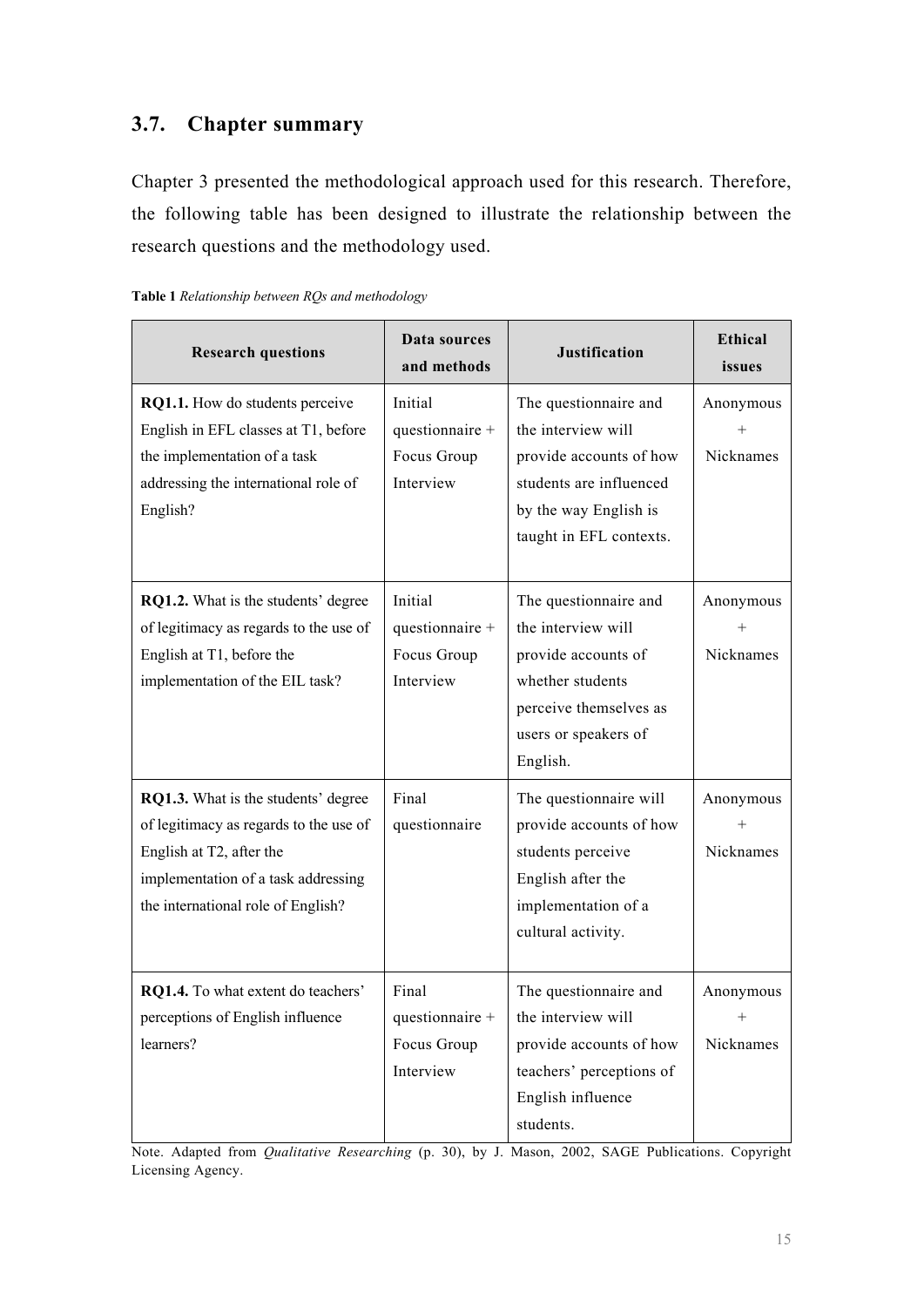#### **4. RESULTS**

The following section describes all the data results and provide an analysis on what this data appears to suggest. This data was analysed following a mixed-methods approach which involves the use of qualitative and quantitative data (Şahin  $& Öztürk$ , 2019). On the one hand, qualitative data took the form of a narrative approach which "involves inquiry directed at narratives of human experience" (Butina, 2015, p. 190). On the other hand, quantitative data was analysed in the form of statistical analysis through a Google Forms document. At the same time, this approach consisted of four stages based on Butina's (2015) approach: "(a) organization of the data, (b) obtaining a general sense of the information, (c) the coding process […] and (d) interpretation of the data" (p. 193). During the coding process, defined by Cohen et al. (2007) as "the ascription of a category label to a piece of data" (p. 369), four main codes were assigned to the data with the aim to find answers to the research questions:

- (a) **Perception of English in EFL classes:** the code used to refer to the way English is perceived by students; that is, whether students think that language is important and how they learn it.
- (b) **Students' degree of legitimacy:** the code used to refer to whether students feel L2 users or speakers.
- (c) **Teachers' perception of English:** the code used to refer to teachers' influences on students as regards the use of English.
- (d) **Materials used in EFL contexts:** the code used to refer to those materials used to learn English, such as textbooks and whether students enjoy learning the language through these materials or, on the contrary prefer others, such as the cultural activity.

The codes in which the data was classified are interconnected between each other and are also related to the literature review presented in section 2. These codes were used for both qualitative and quantitative data, as the results from closed-ended questions addressed specific issues that have been coded in the same way as the qualitative data. Moreover, the data collected from the Initial and the Final Questionnaires, and the Focus Group Interview led to the emergence of the new category "Materials used in EFL contexts".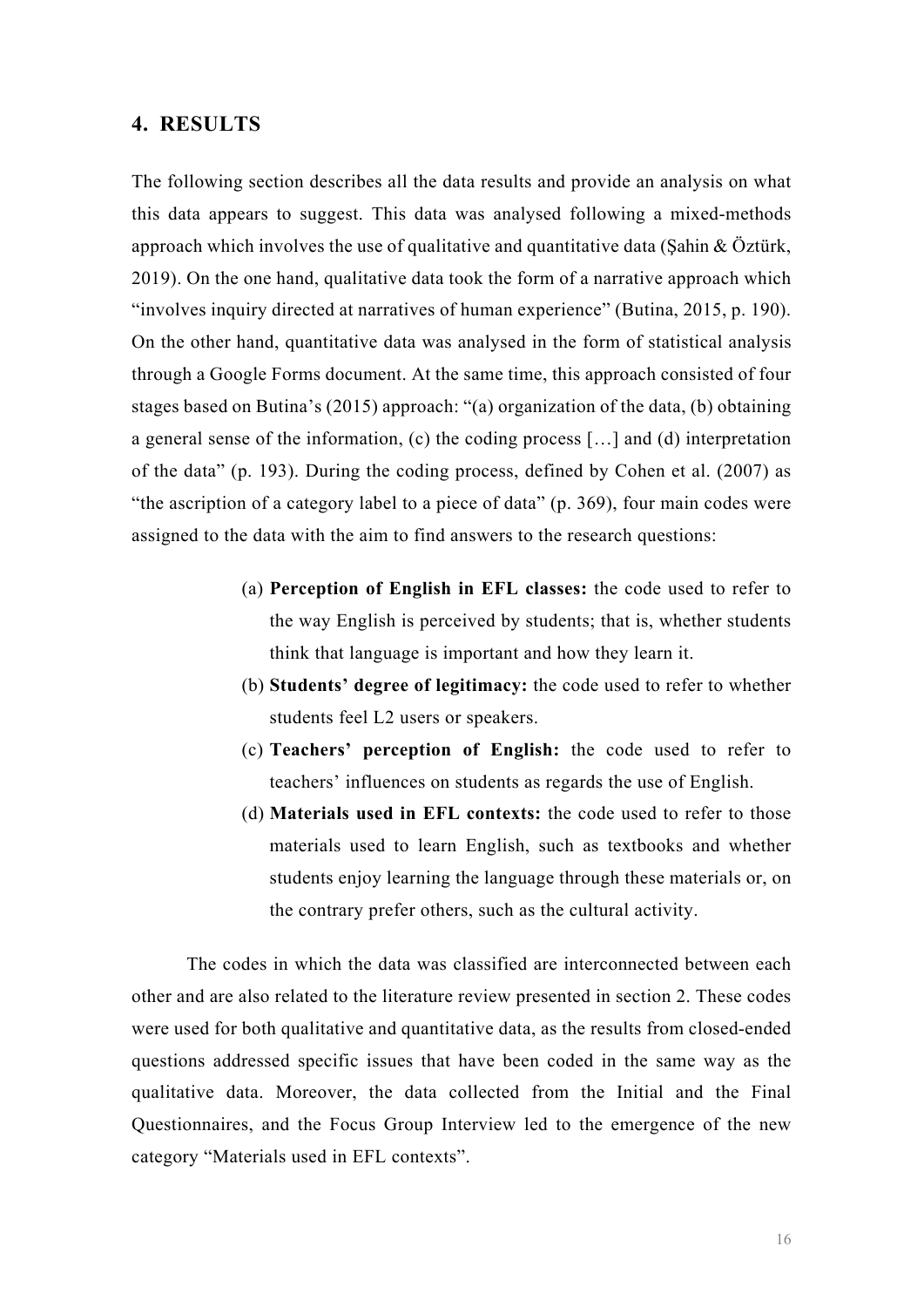Figure 2 shows the codes and the data used to make that classification. Four main codes raised from the data, which will be explained in the following sections.

| <b>Table 2</b> Codes and data used |               |  |
|------------------------------------|---------------|--|
|                                    | $\Gamma$ adaa |  |

| Codes                                | Data                                                                                                    |
|--------------------------------------|---------------------------------------------------------------------------------------------------------|
| Perception of English in EFL classes | Closed-ended questions in Q1<br>Closed-ended questions in Q2<br>Focus Group Interview<br>$\overline{a}$ |
| Students' degree of legitimacy       | Closed-ended questions in Q1<br>Closed-ended questions in Q2<br>Focus Group Interview                   |
| Teachers' perception of English      | Closed-ended questions in Q2<br>Focus Group Interview                                                   |
| Materials used in EFL contexts       | Closed-ended questions in Q1<br>Open-ended questions in Q2<br>Focus Group Interview                     |

# **4.1. Perception of English in EFL classes**

This section presents an analysis of all the data tools used in this research: closedended questions in Q1, closed-ended questions in Q2 and the Focus Group Interview. The objective is to observe whether students see themselves as speakers or users of English and how they are influenced to have one conception or another. Participants had to answer a series of questions related to the way they are taught English, and how they feel when learning English as an L2.

The Initial Questionnaire was composed of 21 questions (see Appendix 3). Question 6 provided basic information on when students started learning English. A closer look at the data indicates that all the participants started learning the language before ESO. Concretely, more than half of the students (54.5%) began in primary school, whereas less than a half (45.5%) began in kindergarten. Moreover, there is just 27.3% of participants who study English as an extracurricular activity.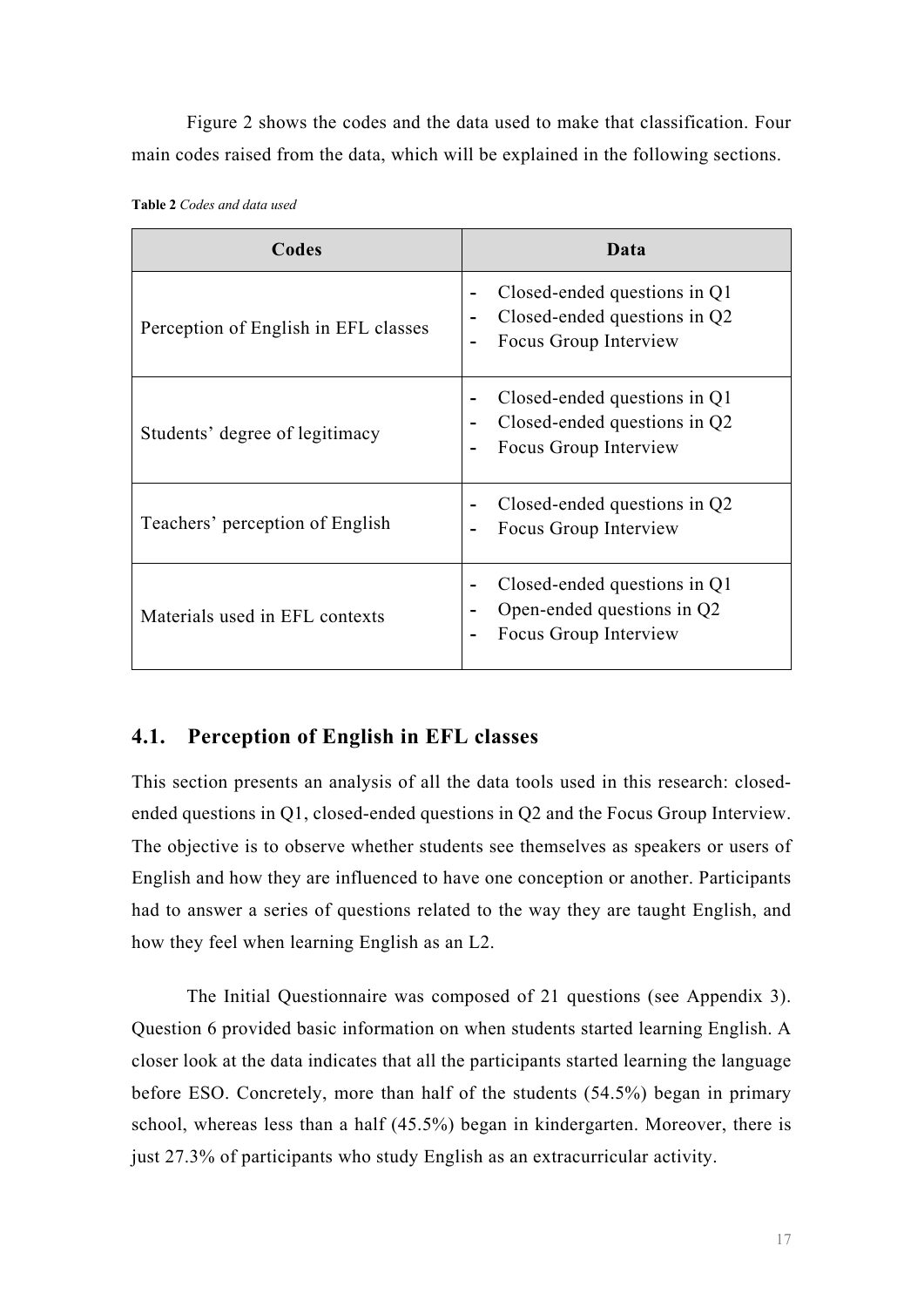In relation to this, in questions 8 and 9, students were asked whether they practice English outside high school and how they practice it, respectively. The data appears to suggest that English is hardly practiced outside high school. There is just a small percentage of participants who indicate that practice the language by listening to music, watching films or TV series, and studying with materials. However, most of the participants think that it is a very important language and it should be learnt (question 10), as illustrated in Example 1 by Student 3 and Example 2 by Student 9:

- (1) "It is important to study English as it is a language necessary to work and have better career opportunities" (ST 3 male).
- (2) "It is important to study English as it is useful in order to communicate with people from other countries" (ST 9 female).

Regarding the perception of English, in both questionnaires, participants were asked whether they think English is just related to native-speaking countries and they had to answer in a scale from 1 to 4. Nevertheless, different results appeared in the Initial and the Final Questionnaires. In the former one, more than a half of the participants (54.5%) answered that English is not just related to native-speaking countries, such as the United States or the United Kingdom, and there was a 9.1% that agree on the fact that English is linked to these countries. On the contrary, in the Final Questionnaire, none of the participants answered that English is only related to native-speaking countries.

In relation to this, students do not mind learning the language through these cultures, as it is seen in Example 3 by Student 11:

> (3) "I like learning the culture of native-speaking countries" (ST 11 female).

However, the data also appears to suggest that the incorporation of other cultures in English lessons would be positive, as McKay (2000) argues, "it is important in the teaching of English as an international language (EIL) for learners to be asked to reflect on their own culture in relation to other cultures" (p. 8). As it is illustrated in the following graphic: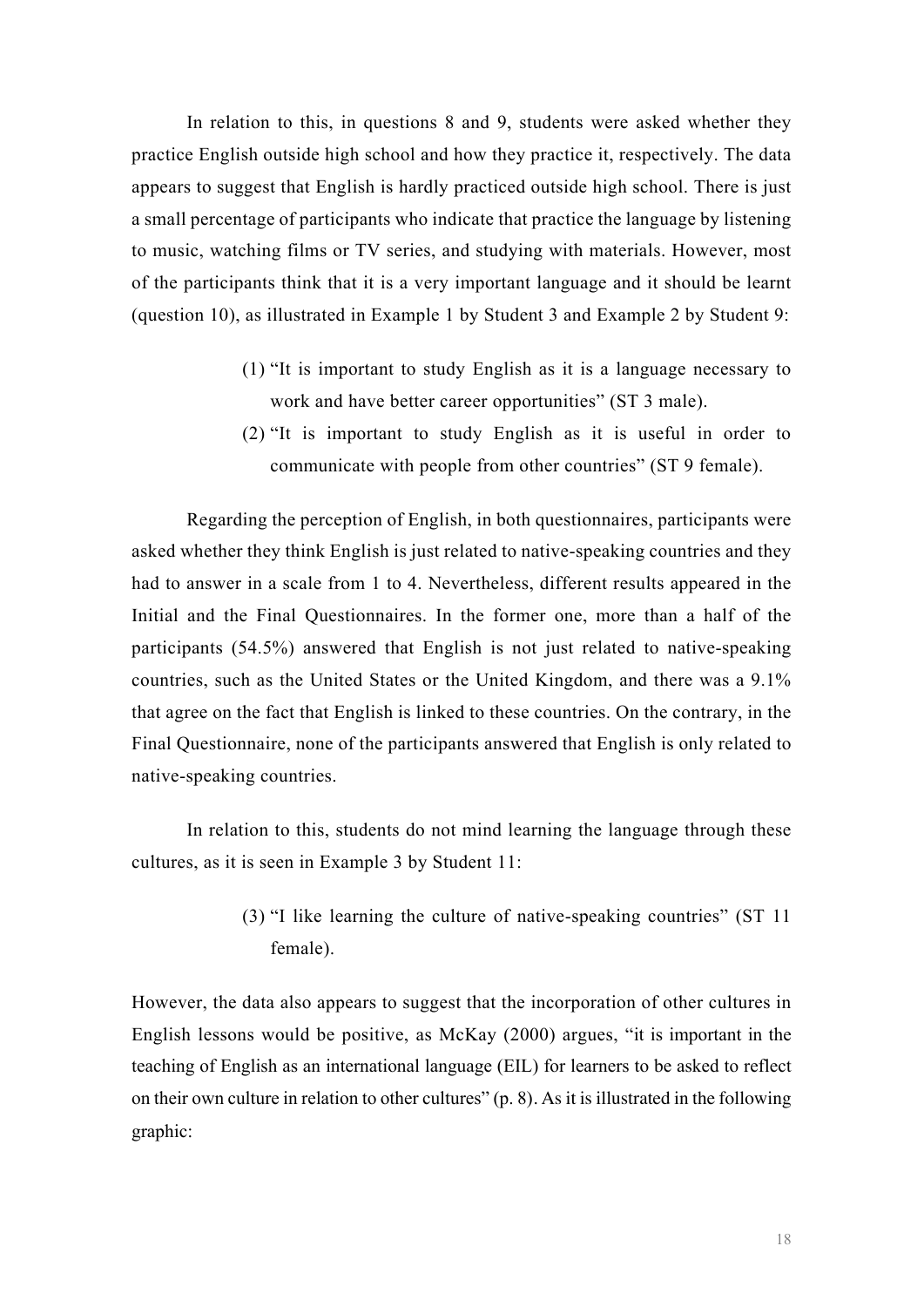



In the Focus Group Interview, participants were asked similar questions to those of the questionnaires. Thus, students had the opportunity to answer more freely and, in this way, that data could be compared with the quantitative data of both questionnaires. To begin with, participants were asked whether they feel they are learning English or not. Most of the students assured that they are acquiring the language very slowly and, concretely, students 1 and 2 explained that this language will be useful for their future career, that is the reason why they want to learn the language.

Moreover, in the Focus Group Interview, participants discussed the role of English as an IL as illustrated below (see Appendices 6 for the annotation conventions  $\& 7$  (a) for the translation):

- 1. T: When you hear someone speaking in English  $\uparrow$  which is the first culture that comes to your mind  $\downarrow$
- 2. S1: England  $\uparrow$
- 3. T: England  $\downarrow$
- 4. S2: The USA  $\uparrow$
- 5. T: The USA  $\downarrow$
- 6. Ss: The USA  $\uparrow$

Most of the students concur that this associations are due to the way English is taught, as Block (2004) explains, "there seemed to be an implicit hyperglobalism which envisaged the entire world learning English via […] one particular type of pedagogical material" (p. 76).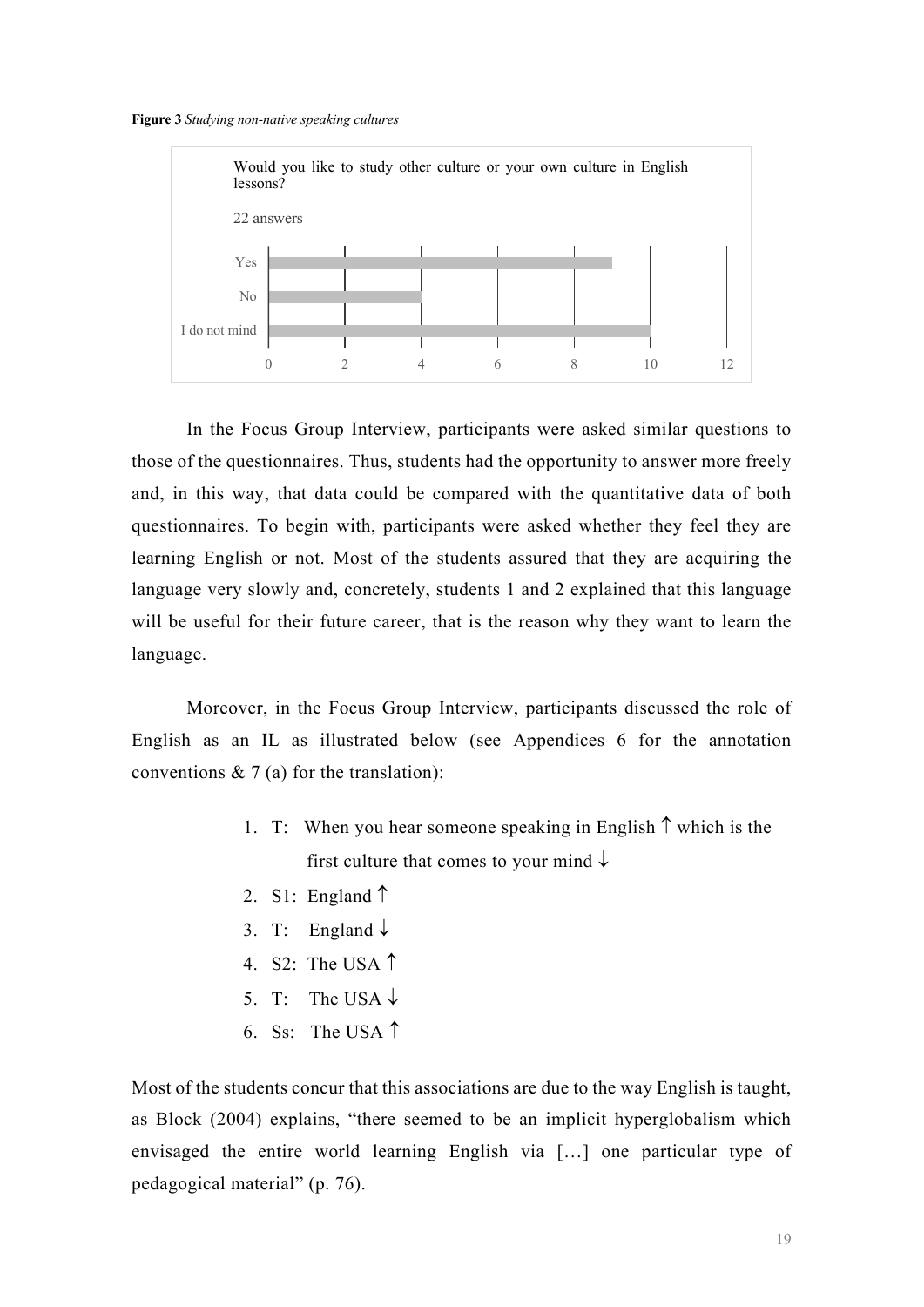#### **4.2. Students' degree of legitimacy**

This section presents another code, which received the name of "students' degree of legitimacy". This code emerged from the data obtained of closed-ended questions in Q1 and Q2, and the qualitative data of the Focus Group Interview. The objective is to discover how much confidence they feel as regards English.

In the Initial Questionnaire, students were asked the following questions:

- (1) Do you feel comfortable when you have to speak in English?
- (2) Do you feel identified with English?

As for question (1), only 18.2% of them feel comfortable when using English. On the contrary, around a 50% assure that they do not like speaking in English for the following reasons:

- Low level of dominance (22.7%)
- Embarrassment (18.2%)
- Level of difficulty (9.1%)

In question (2), most of the participants (54.6%) agree on the fact that English is an IL useful to communicate with people around the world, which is related to the idea that "the language belongs to no-one culture" (McKay, 2000, p. 11).

In the Final Questionnaire, participants were asked the same questions as in Q1, but referring to the cultural material. Therefore, different responses emerged from those questions, as participants agreed on the fact that they would feel more comfortable and identified with the language doing different types of activities in EFL contexts. For example, Student 20 (female) answered the following: "In this way, I would learn more English".

Moreover, coded data obtained from the Focus Group Interview allowed for more specific responses related to this issue. Students were asked how they will use English in the future. Student 1 answered the following:

> (4) "I will use the language to find a job, to travel and things like that" (ST 1 male).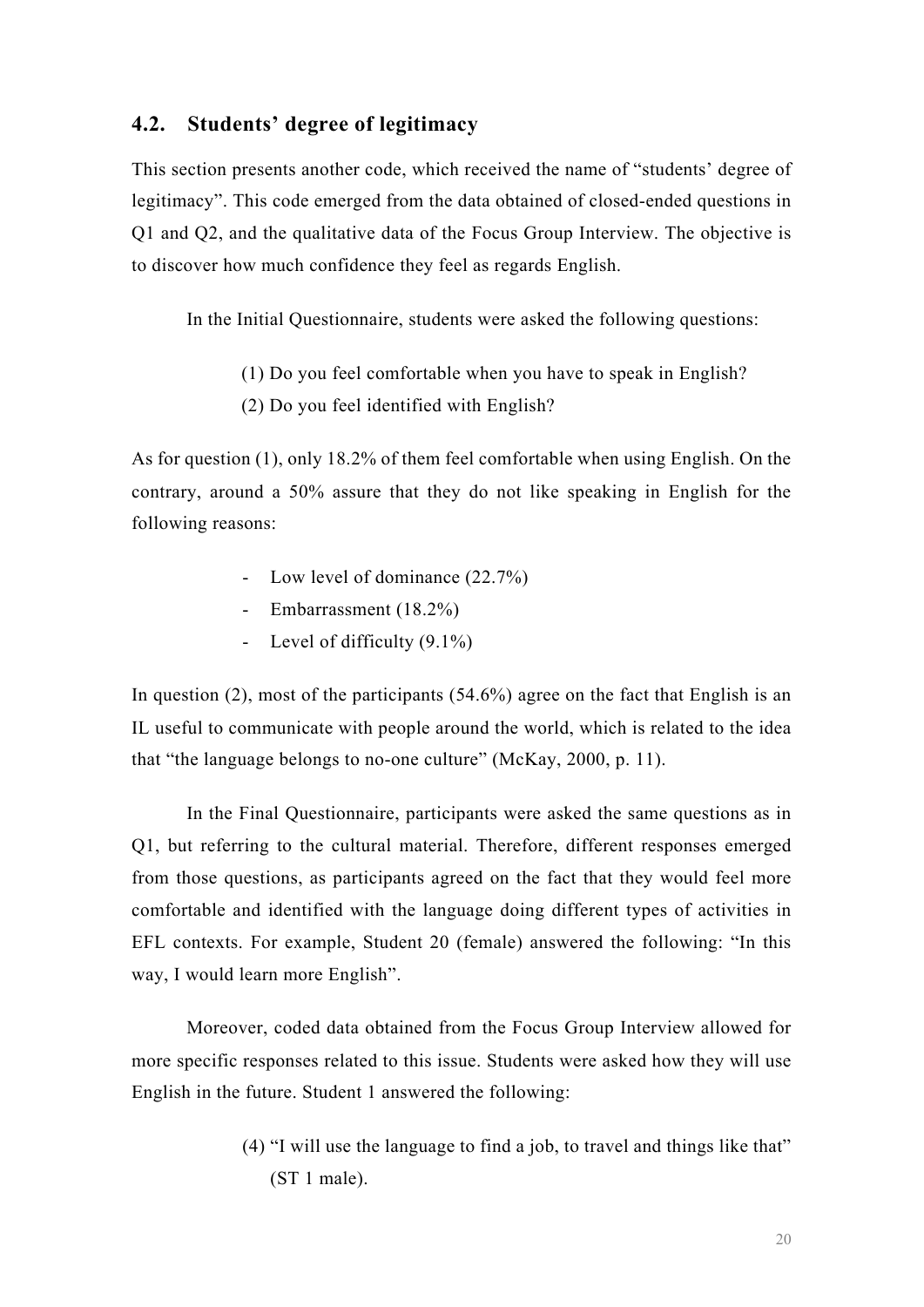Besides, Student 2 responded something similar:

(5) "I will use the language to communicate universally, to have more job opportunities and to have it in my CV" (ST 2 male).

That is, participants perceive English as a language "used by different nations to communicate with one another" (Smith, 1976, as cited in McKay, 2000, p. 7).

#### **4.3. Teachers' perception of English**

This section presents the influence that teachers' perception of English has on learners. The objective is to observe, on the one hand, whether students have been influenced in their conception of English as an IL; and on the other hand, whether the EFL approach implemented has helped change that perception. Therefore, quantitative data was obtained from the closed-ended questions in Q2 and qualitative data from the Focus Group Interview.

Students were asked in the Final Questionnaire how much influence they have from their teachers, and the responses show that almost all the candidates think that teachers totally influence their perception of the language. Moreover, this influence is seen positively, as illustrated in Examples 6 and 7 by Students 5 and 6:

- (6) "Teachers make me understand that English is used everywhere" (ST 5 male).
- (7) "Teachers make me understand that English is used everywhere, as it is useful to communicate with people and it is also useful to communicate anything" (ST 6 female).

Moreover, coded data obtained from the Focus Group Interview also allowed for specific responses related to this issue. Students were asked whether their associations of English with native-speaking countries were related to the way they are taught that language at high school, as illustrated in Fragment 1 (see Appendices 6 for the annotation conventions  $\& 7$  (b) for the translation):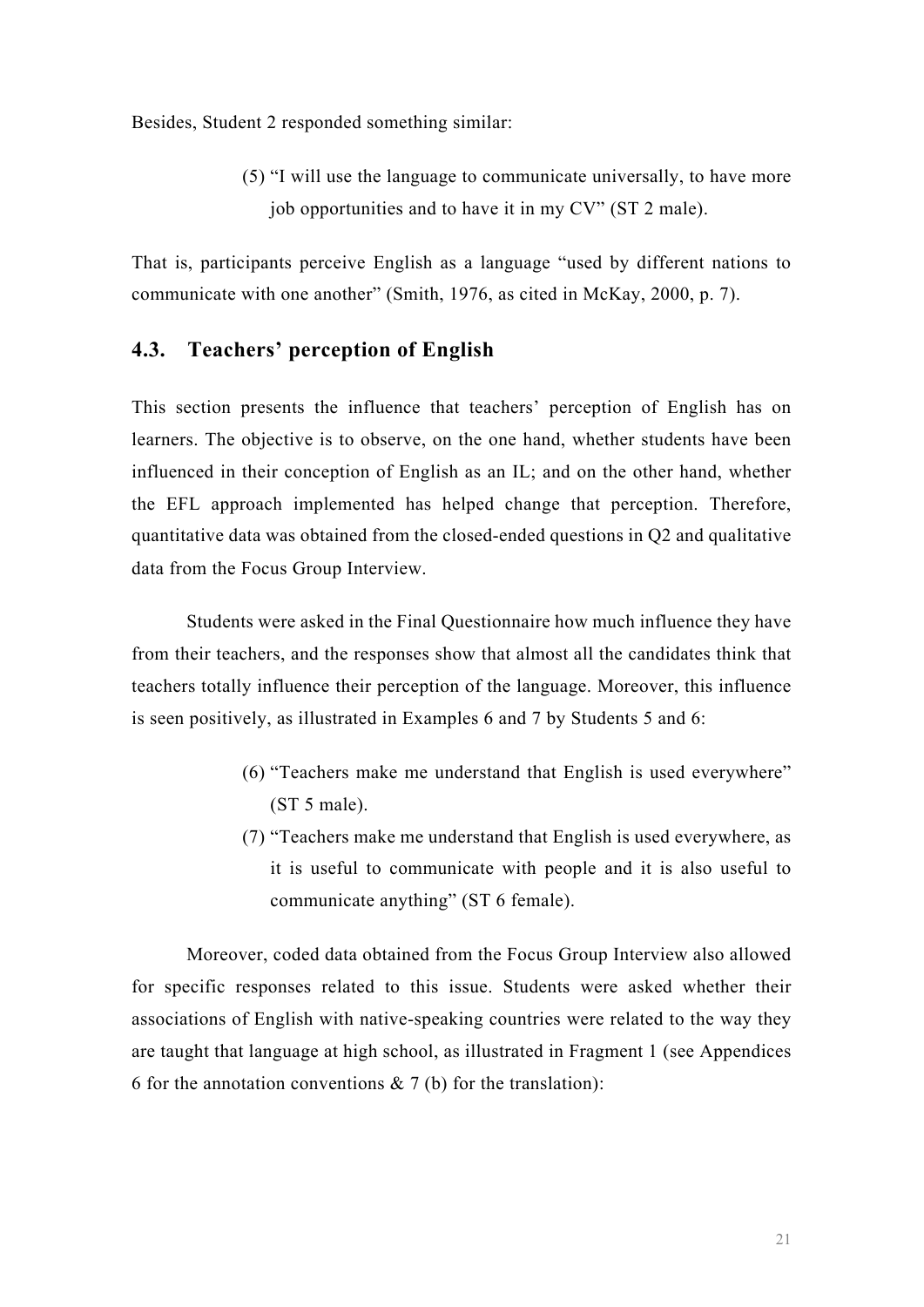- 7. T: A:nd do you think that the fact of  $\leq$  associating the language with that countries  $>$  is relate:d  $\uparrow$  to the way you are taught at school  $\downarrow$
- 8. Ss:  $\lceil \text{Yes} \downarrow \rceil$
- 9. S1: A little bit  $\downarrow$
- 10. T: Yes  $\uparrow$  Why  $\downarrow$ ]
- 11. S1: Because  $\uparrow$  the listenings or the materials that appear in the books  $\downarrow$  all of them are English or American  $\downarrow$  But we have never listened to a Spanish talking in English  $\downarrow$
- 12. T: A:nd you said yes  $\downarrow$  right  $\uparrow$  That you think you are influenced $\downarrow$
- 13. S2: Yes  $\uparrow$  because for example  $\uparrow$  if there are different ways of speaking in English  $\downarrow$  I think they teach you the English of the biggest country  $\downarrow$

Most of the students assured that teachers influence the way they learn English due to the materials used in EFL contexts, which "rely on recordings of English native speakers talking about themselves and carrying out tasks with each other, such as giving directions and identifying photos" (Cook, 1999, p. 199).

Lastly, after the implementation of the cultural activity, students were asked in the Final Questionnaire, with an open-ended question, whether they would like to do these types of activities in EFL contexts, and some of the most repetitive answers were the following:

- "In this way, I can learn more things"
- "I like learning things of other cultures"
- "In this way, I can learn about other cultures and English at the same time".

#### **4.4. Materials used in EFL contexts**

This section presents a description of the materials used by students in EFL contexts. The objective is to observe, on the one hand, whether these materials influence in students' perception of English, and on the other hand, whether participants prefer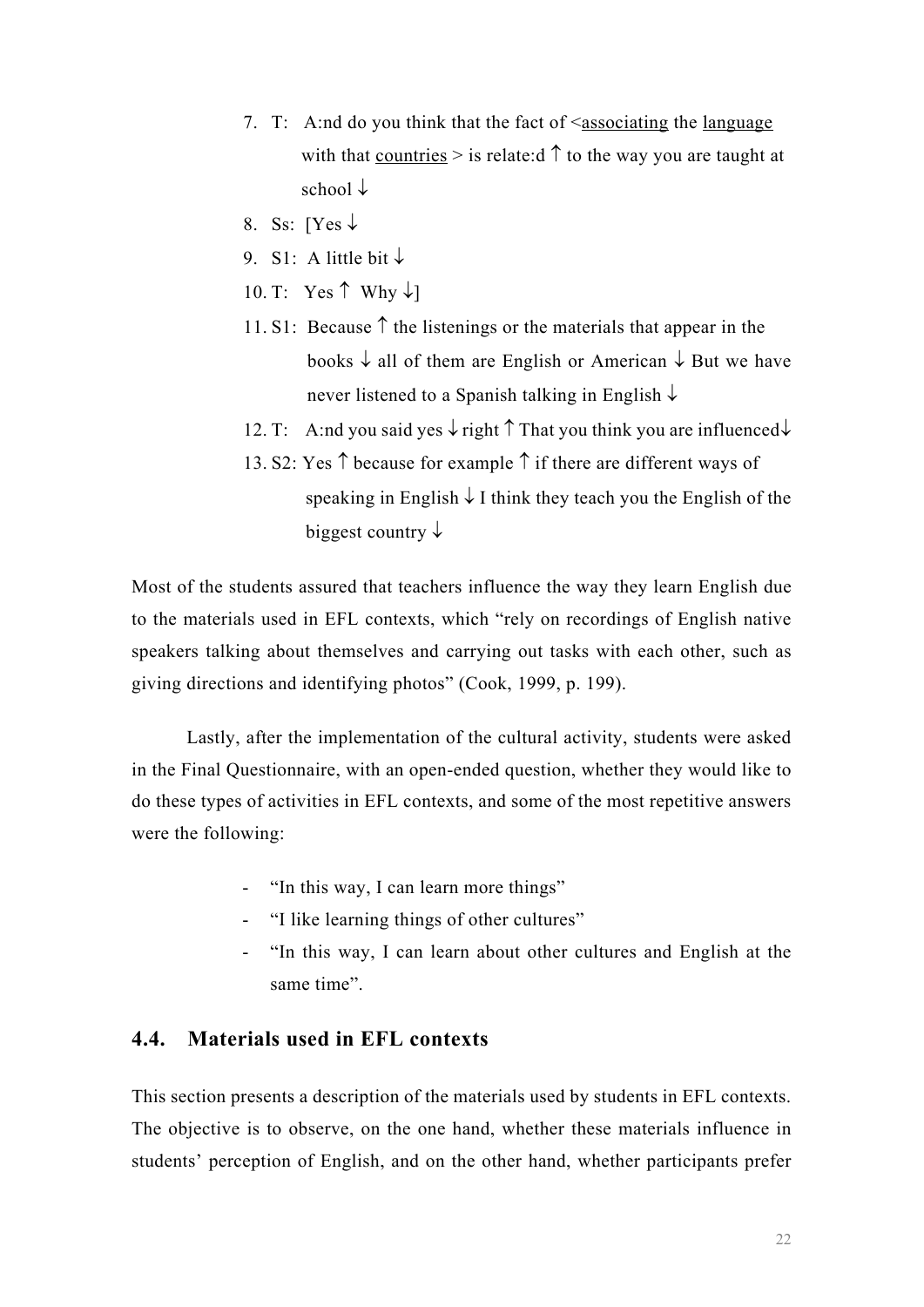using other materials, such as the Cultural Activity implemented. Therefore, this code was analysed by the data obtained from the closed-ended questions in Q1, and qualitative data of the open-ended questions in Q2 and the Focus Group Interview.

To begin with, in the Initial Questionnaire, participants were asked to answer in a Likert scale (1= *very little* to 4= *a lot*) whether they like the materials used in classroom when learning English. The data suggests that most of the participants (59.1%) do not quite like or totally reject using materials such as textbooks, listenings or writings among others. However, there is also a considerable number of students 36.4% who like learning the language in this way, and just one participant agrees on using these materials in English lessons, as illustrated in the following table:

|  | <b>Table 3</b> Materials used in EFL contexts |  |  |  |
|--|-----------------------------------------------|--|--|--|
|--|-----------------------------------------------|--|--|--|

| Do you like the materials used in EFL contexts? |  |  |  |  |
|-------------------------------------------------|--|--|--|--|
| Scale                                           |  |  |  |  |
| $\mathbf{N}^{\mathbf{o}}$ of answers            |  |  |  |  |

However, in the Final Questionnaire participants were asked an open-ended question related to the use of other materials in EFL contexts. Most of the students agreed on changing the way of teaching English and proposed dynamic activities and games in order to make the classes more motivating and entertaining, as it is seen in Examples 8, 9 and 10 by Students 6, 14 and 15:

- (8) "In order to do motivating classes and have fun while learning the language" (ST 6 female).
- (9) "I would like to play games in English" (ST 14 female).
- (10) "I would like to do dialogues and interact with students" (ST 15 male).

Moreover, participants were also asked to answer whether they would learn more English using the materials they proposed. More than half of the students (54.5%) think that English would be easily acquired; however, there is a 40.9% of participants that are not completely sure.

In relation to this, after the implementation of the cultural activity, participants were asked a closed-ended question illustrated in the following table: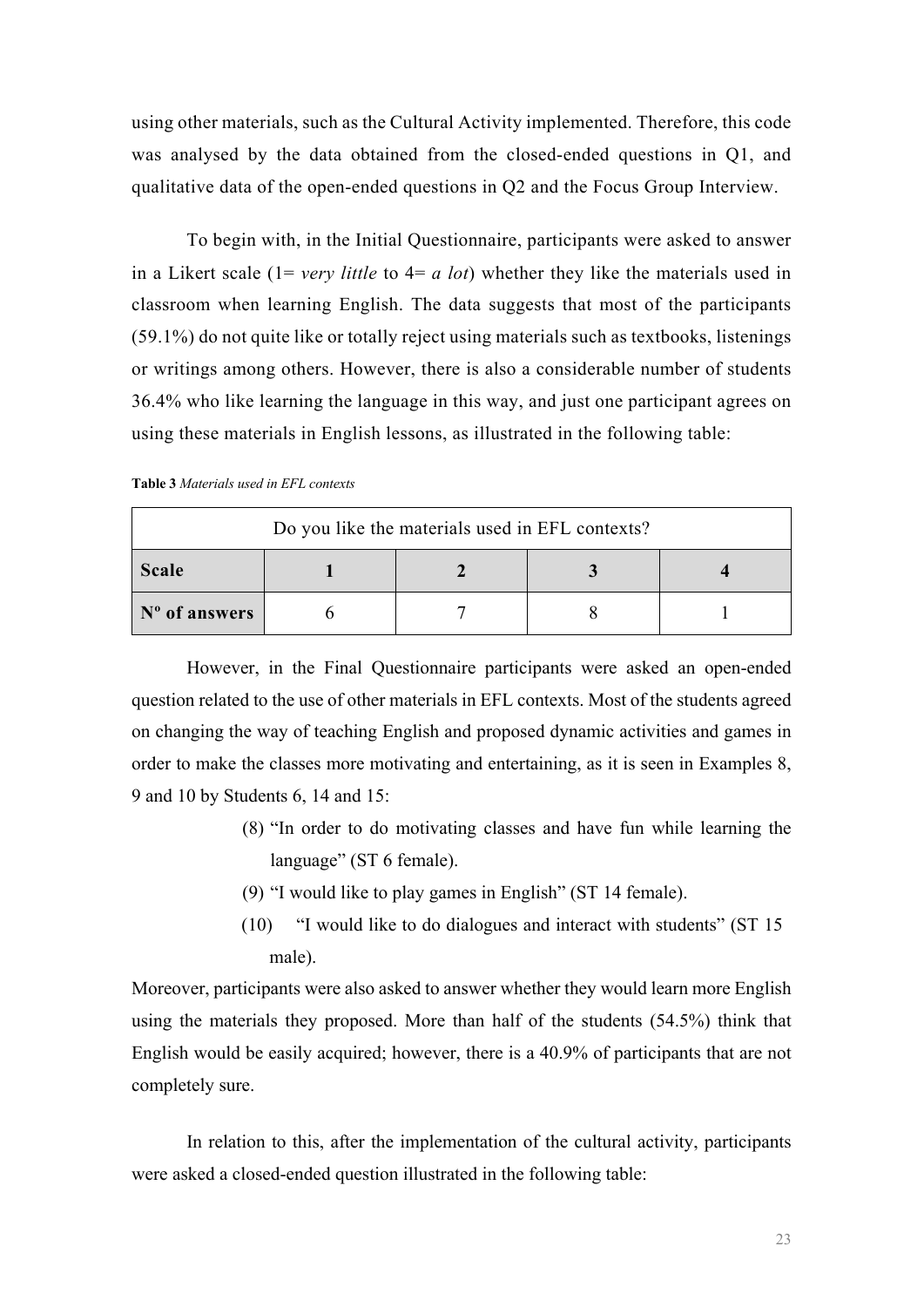**Table 4** *Introducing cultural activities in EFL contexts* 

| In relation to the cultural activity you have done, would you like to learn other<br>cultures or your own culture in EFL contexts? |  |  |  |  |
|------------------------------------------------------------------------------------------------------------------------------------|--|--|--|--|
| Yes<br>I do not mind<br>No                                                                                                         |  |  |  |  |
| 16                                                                                                                                 |  |  |  |  |

Most of the students agree on the fact of including these types of activities in the classroom, as they think they would feel more comfortable and identified when using English. For instance, Student 14 answered the following:

- (11) "In this way, I can learn more things and I can explain my culture in another language" (ST 14 female).
- (12) "We do not need to be native speakers to dominate the language" (ST 14 female).

The data obtained from the Focus Group Interview allowed for similar responses in relation to the questionnaires. Participants were asked whether they like learning English the way they do it, and the responses were unanimous as illustrated below (see Appendices 6 for the annotation conventions  $\& 7$  (c) for the translation):

- 1. S1: Sometimes  $\uparrow$  I think it's boring  $\downarrow$
- 2. T: [But do you think it's boring  $\leq$  the way it is taught hat is  $\uparrow$  doing exercises in the book  $\downarrow$
- 3. S2: We don't always do this  $\downarrow$ ]
- 4. S1: I think it's boring the way we study it  $\downarrow$
- 5. T: Ok  $\downarrow$  And what would you like doing  $\downarrow$
- 6. S3: More talking activities  $\uparrow$  a:nd things like that  $\downarrow$
- 7. T: Ok more interactive activities  $\downarrow$  right  $\uparrow$
- 8. Ss: Yes  $\downarrow$
- 9. S4: Drawing  $\uparrow$

This excerpt shows that students are not comfortable with the materials used in EFL contexts. Therefore, participants contribute other ways of learning English; that is, doing more interactive and dynamic activities in which they can work collaboratively.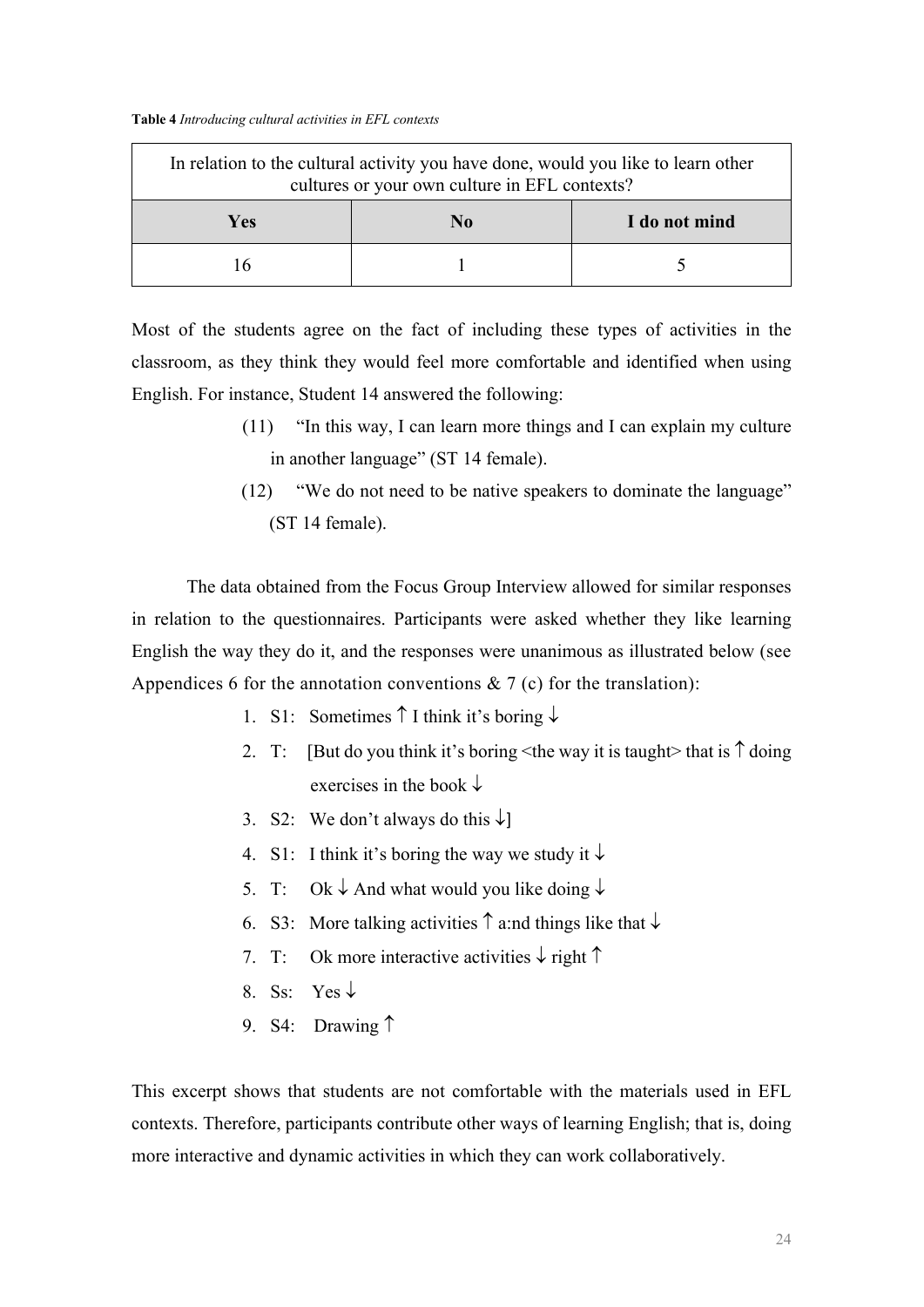#### **5. DISCUSSION**

All the issues discussed in the forgoing section have a close relationship with the role of English as an IL and how participants are aware of this notion. All the instruments used for this research – questionnaires, an interview, and a cultural activity – were designed to discover whether students shared similar conceptions. On these grounds, we can argue that almost all the themes were shared by the participants.

To begin with, participants' answers clearly reflect that English is taught using materials related to native-speaking cultures. As McKay (2000) explains, "many teachers use cultural content in their classroom, believing that such a focus will motivate their students" (p. 7). However, the data provides strong evidence that English is used to communicate with people from non-native speaking countries, that is why it should be better to promote interculturalism rather than bilingualism in EFL contexts (McKay, 2000), due to the role that English has as an IL.

Moreover, these results provide confirmatory evidence that students' degree of legitimacy as regards the use of this language is very low, as they feel that they do not have an appropriate level. This feeling may be caused by the fact that they perceive themselves as L2 speakers rather than users, as "the native speaker model remains firmly entrenched in language teaching" (Cook, 1999, p. 188); that is, students are compared with the native-speaker figure in EFL contexts, and as a consequence, this goal can cause demotivation and/or frustration, as Cook (2007) states, "phrasing the goal in terms of the native speaker means L2 learning can only lead to different degrees of failure, not degrees of success" (p. 240).

Therefore, EFL contexts should promote a different perception of English, by teaching the language as an EIL and, as Caine (2008) states, "the need to eradicate the native speaker model, thereby honouring the current pluricentricity of English" (p. 9). Moreover, it is also important to take into account students' imagined communities in order to increase their participation in class, as Pavlenko & Norton (2007) explain, "if we do not acknowledge the imagined communities of the learners, we may exacerbate their non-participation and impact their learning trajectories in negative ways" (p. 598).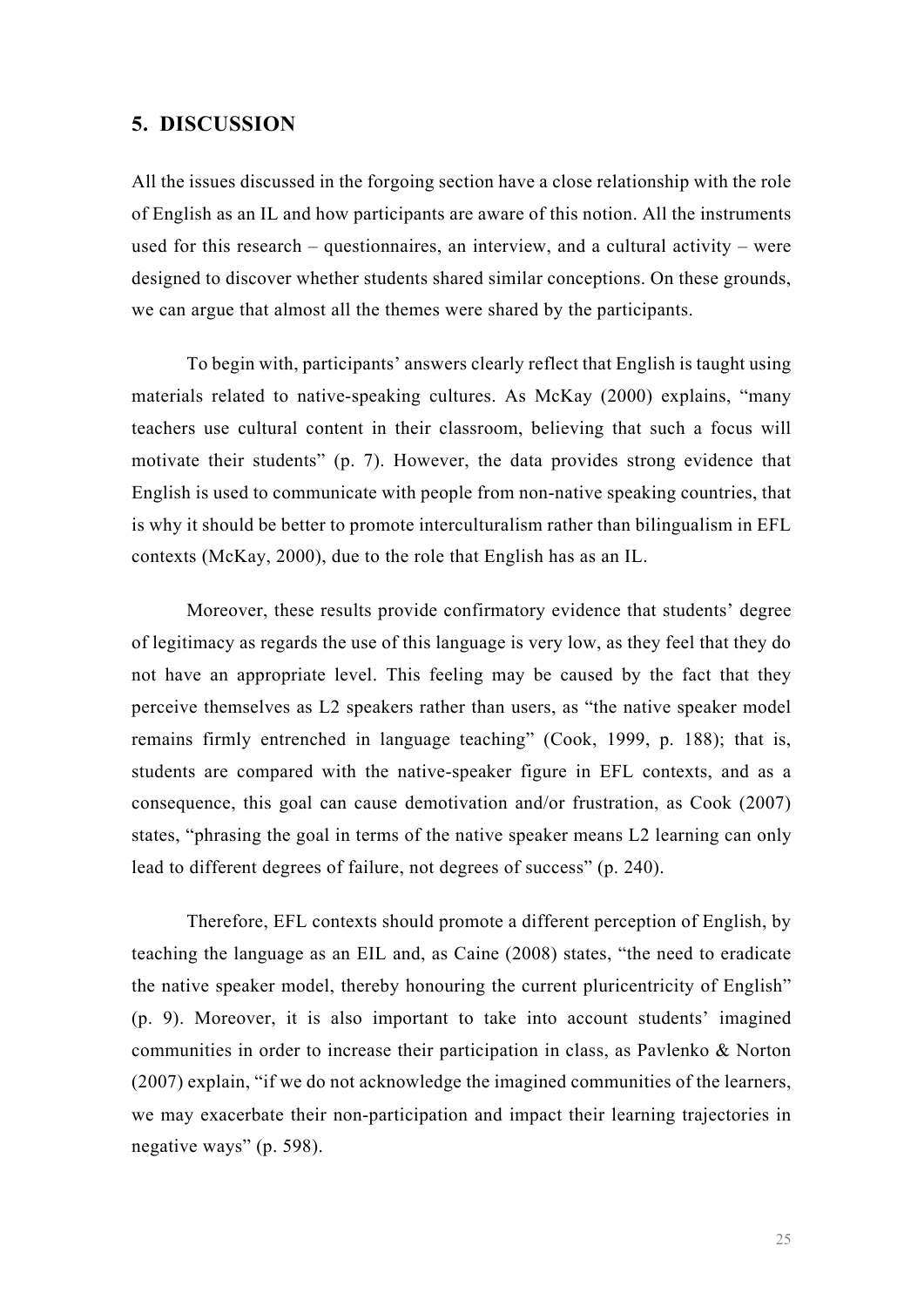In relation to this, students' imagined identities play a crucial role when learning English. The data suggests that participants want to learn this language, mainly, to have better job opportunities, to travel and meet people from other countries and cultures. Therefore, participants are influenced by external goals related to "the students' use of language outside the classroom" (Cook, 2002, as cited in Cook, 2007, p. 238). This conception is related to the role that English has as an IL and to the interconnected world where we live, as Rizvi (2005) states, "globalization disrupts this logic of national 'belonging', as people are able to imagine themselves as belonging to several places at once" (p. 4).

Students' perception of English is also influenced by the materials used in EFL contexts. According to Kachru (1986, 1996), there are three different groups of English. The first group, known as the *Inner Circle*, corresponds to "those countries where English is spoken as a first or native language" (as cited in Caine, 2008, p. 3), such as the UK or the USA. The materials used in classroom are mainly based on the characteristics of these countries. However, in a globalised world where there is a "generalized spread of sociocultural and economic patterns" (Blommaert, 2003, p. 611) there is no need to transmit the cultures and norms of the *Inner Circle* group, on the contrary, "professionals must alter their methods, materials and models to better reflect a sensitivity toward local contexts" (Caine, 2008, p. 5).

Moreover, these findings also suggest that other types of practices based on interactive and dynamic activities should be used in EFL contexts. Participants seem to share two similar goals when learning the language that are the following: an internal goal which is "the promotion of intercultural understanding" and an external goal, "a means of communicating with those who speak another language" (Cook, 2007, p. 238). Therefore, English classes should focus on students' needs to become L2 competent users and "teach the aspects of language appropriate to the students' anticipated uses" (Cook, 2007, p. 246).

In relation to EFL materials, the data seems to suggest that teachers' perception of English also has a direct impact on students. According to McKay (2000), "whether or not the target cultural content should be included in language classrooms is highly dependent on what one sees as the role of culture in language learning" (p. 8); that is, teachers do not transmit the role that English has as an IL, as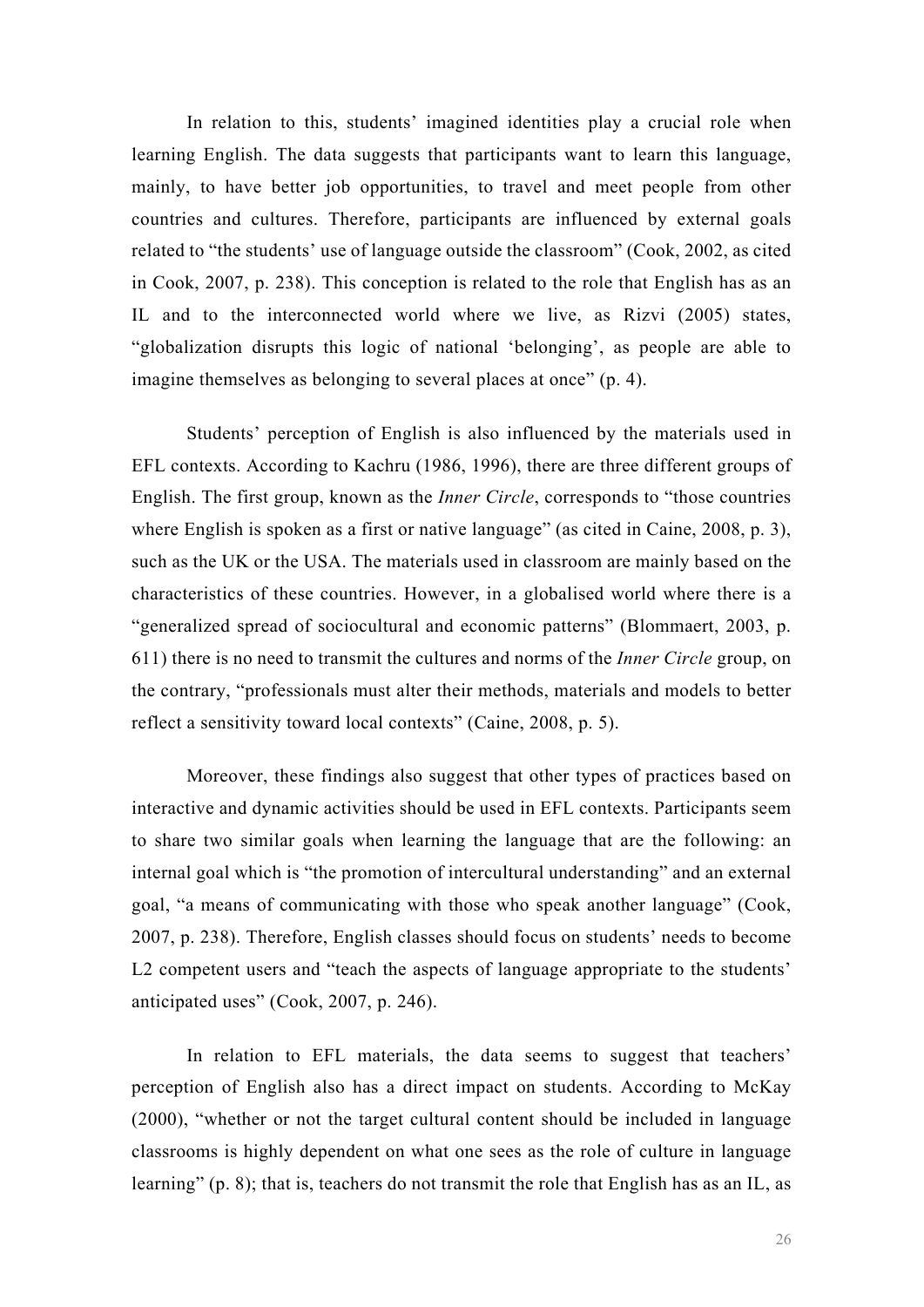the teaching approaches used in the classroom are based on the acquisition of English as a native speaker of the language. However, there is overwhelming evidence corroborating the notion that including students' cultural content in EFL contexts "provides students with the opportunity to learn more about their own culture and to acquire the English to explain their own culture to others" (McKay, 2000, p. 11).

In sum, data indicates that students perceive the importance of learning English as an IL. In other words, acquiring a native speaking accent does not have to be the central point in L2 teaching approaches, as on the one hand, "it is impossible for an L2 user to become a native speaker, since by definition you cannot be a native speaker of anything other than your first language" (Cook, 2007, p. 240); and on the other hand, globalisation has caused a "universal shift in the nature of societies, semiosis or identities" (Blommaert, 2003, p. 611); that is, citizens and cultures live interconnected and English has become the main language used for interaction. As Torras (2006) explains, "the notion of English as a lingua Franca entails that the status that this language has achieved leaves behind the old idea that the learning of English had to be based on native speaker norms, as they were the ones who owned the language" (p. 192).

Lastly, Cook (2007) introduced the term *Multicompetence* defined as "the knowledge of two or more languages in the same mind" (p. 241). That is, the fact of learning a second foreign language and, in this way, be competent in more than one language differs from monolingual people, as the L2 affects directly the L1 knowledge (Cook, 1992). Moreover, "the knowledge of the L2 increases the L2 user's capabilities beyond those of monolingual, rather than being a defective L1 knowledge" (Cook, 1992, p. 578). Therefore, L2 students should be seen as L2 users instead of being taught the language through native-speaking models.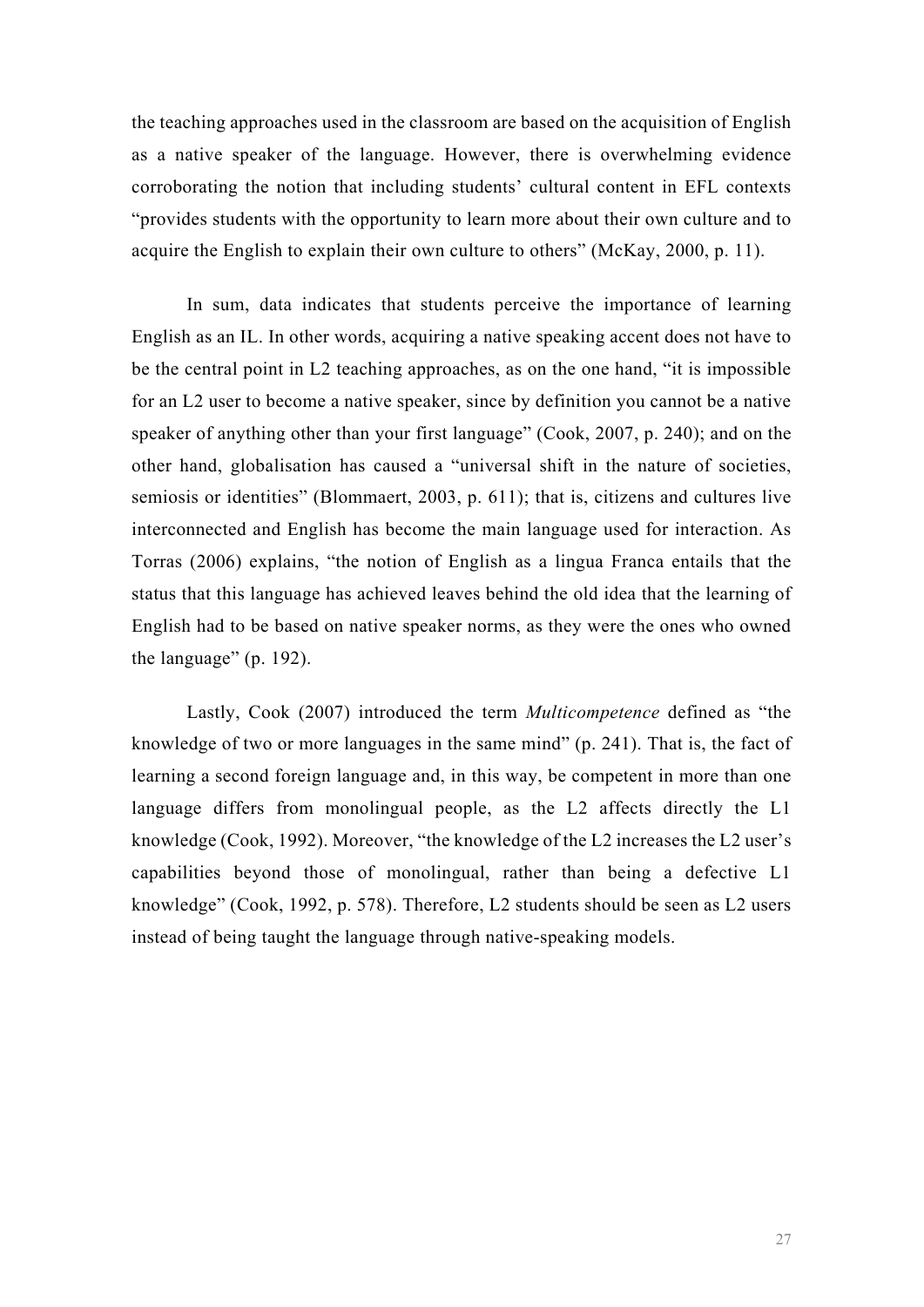#### **6. CONCLUSIONS**

#### **6.1. General issues**

This study was an attempt to address the issue of English as an IL. Therefore, the findings seem to suggest three main issues in this research: the perception of English, the influence of the EFL materials and students' imagined identities.

All participants seem to agree that English is a language associated with native-speaking countries, such as the UK or the USA – before the implementation of the cultural activity –. Therefore, students position themselves as illegitimate L2 users of English, as there is the perception that they are compared with the native speaker figures, as Cook (2007) states, "students are judged on success according to how close they resemble native speakers" (p. 239). This spread of power of the native-speaking countries is mainly political and cultural, which Bhatt (2001) attributes to "the economic conditions that created the commercial supremacy of the United Kingdom and the United States" (p. 533, as cited in Caine, 2008); and consequently, the native-speaking model becomes the center point in many languageteaching approaches. This attempt to convey this model to students has been discovered in this research, as the data clearly states that most of the materials used in EFL contexts are based on British or Americans interacting between each other, as Cook (1999) explains, "the model situations met in course books almost invariably involve native speakers interacting with native speakers, apart from the typical opening lessons in which students introduce each other and exchange personal information" (p. 189).

However, data also demonstrates that students are aware of the important role that English has in globalisation, as there are more non-native speakers of the language than native ones (McKay, 2000). In other words, participants' imagined identities are related to this paradigm of globalised world where people from different cultural backgrounds are interconnected. That is, students see themselves as future L2 users who will have more social, cultural and economic opportunities with the possession of an IL such as English. As Kanno & Norton (2003) explain, "to envision an imagined identity within the context of an imagined community can impact a learner's engagement with educational practices" (p. 246); therefore, teaching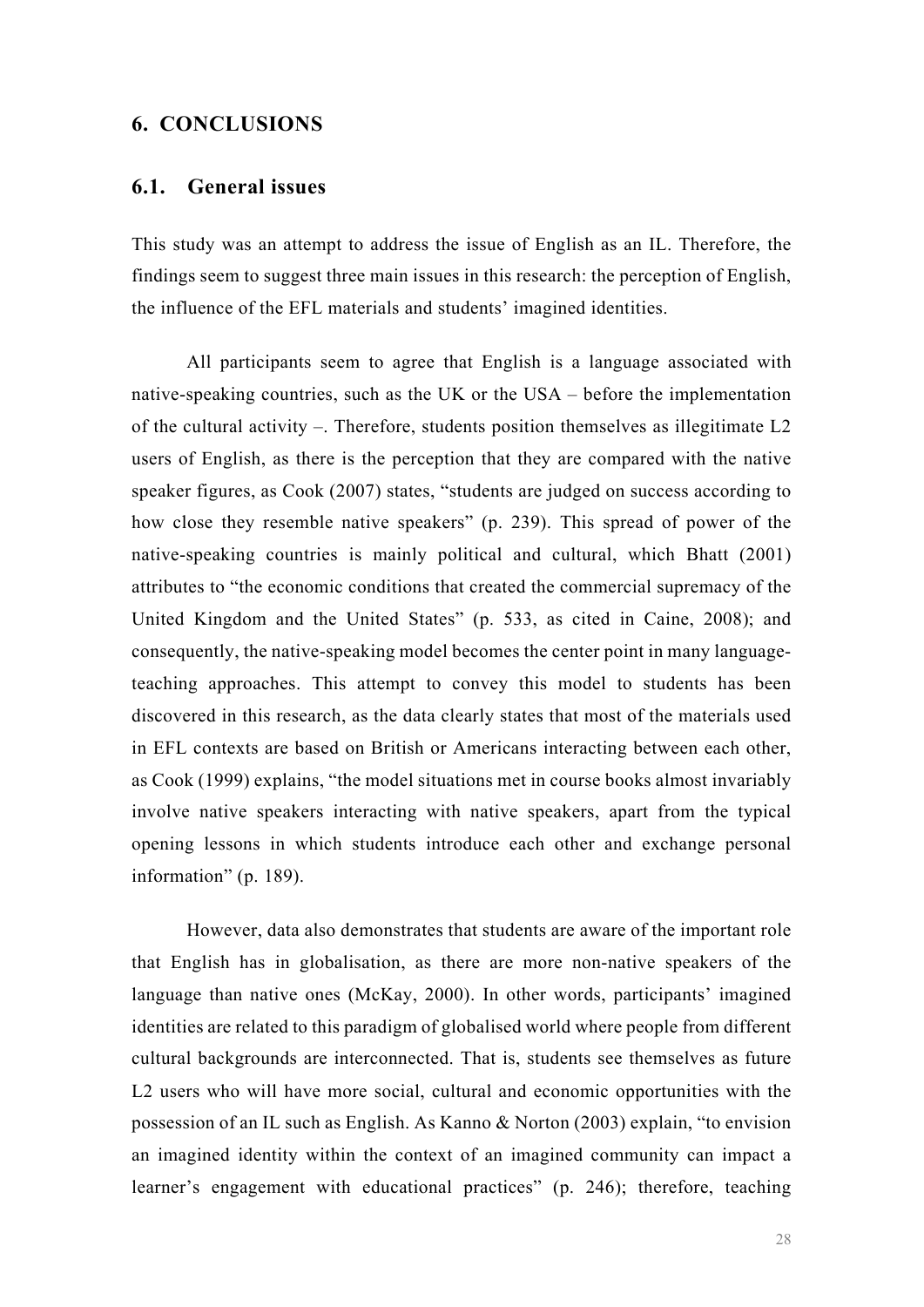approaches should include activities that enable learners to become aware of different cultural backgrounds. After T2 data collection, participants seem to change their perception towards the role of English; that is, there is an increasement in students' degree of legitimacy, as the EFL context establishes a sphere of interculturality (McKay, 2000) in which English becomes the language used to interact. In this way, learners' engagement in learning the language increases and they start perceiving themselves as L2 users rather than L2 speakers.

#### **6.2. Future prospects**

This research arises three main issues which are the following. Firstly, data does not demonstrate whether the fact of introducing cultural materials in EFL contexts improves students' engagements in long-term. However, participants are very critical when discussing about the way English is taught, as students argue it is monotonous. Therefore, this research leads to investigate new teaching approaches based on learners' cultural backgrounds.

On the other hand, this research emphasizes the importance of perceiving English as an IL. In this way, it is important to cease the EFL approaches based on the acquisition of cultural and social traits of the Inner circle groups, and to stop measuring the L2 learner level by their foreign accent (Cook, 1999), as students are L2 users capable to communicate and interact in English. As Torras (2016) states, "EIL is the patrimony of its users and thus, language pedagogies should be based on such premise, as it would allow learners to encounter possibilities of legitimacy that would eventually lead them to invest in the target language" (p. 371).

Moreover, this research is also useful for future teachers. Whether the fact of including different cultural backgrounds or not in EFL contexts depends on each professional. However, the notion of English as an IL is a reality that should be considered when designing teaching materials. To change the materials and the objective of EFL classes should be the most appropriate thing in order to help students "function as multilingual individuals in whatever capacity they choose in the diverse situations of L2 outside the classroom" (Cook, 2007, p. 237).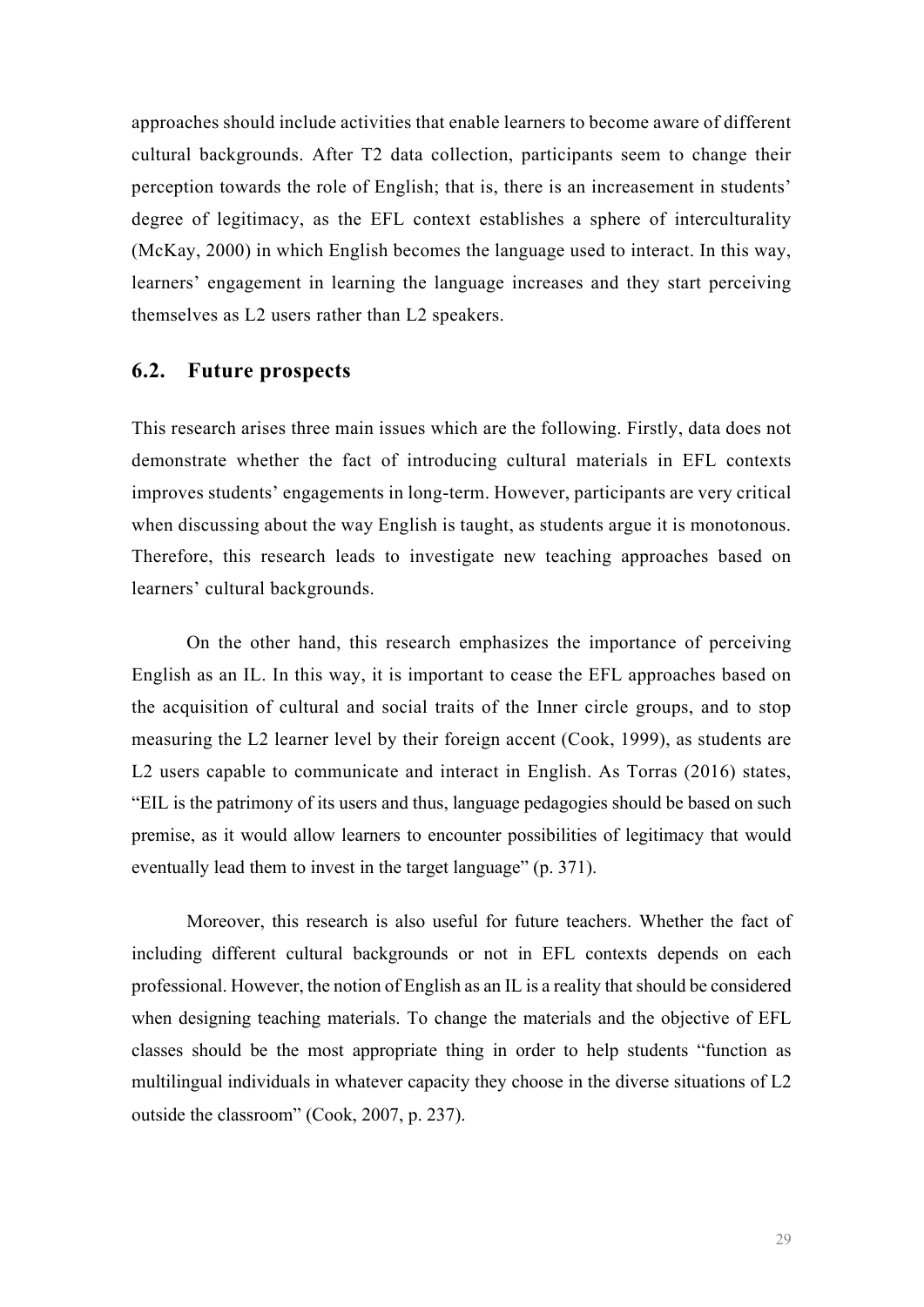Finally, this thesis has also been useful for the researcher for the following reasons. Firstly, it has been proved that EFL classes should focus on the students in order to help them become competent L2 users of English, instead of addressing materials based on native-speaking cultural traits. Secondly, we live in a globalised world where different cultures live together and including teacher approaches based on students' cultural backgrounds can enrich EFL lessons as both the teacher and the students can "understand a particular culture from the perspective of members of that culture" (McKay, 2000, p. 8), and at the same time, acquire the language.

#### **6.3. Limitations**

For the sake of discussion, it is important to notice that this study has some limitations. On the one hand, this research is comprised in a very limited time –less than a year– that is the reason why the data collected has not provided all the information needed for the research. That is, RQ 1.3 (see section 1) related to the changes in the degree of legitimacy at T2 has only been analysed in short-term. More extra sessions could have been useful in order to see the progression of the participants.

On the other hand, the questionnaires used for data collection were totally anonymous, and this has always limited the research. Students' answers could not have been compared with the ideas that arose from the Focus Group Interview. In this way, general and most repetitive ideas have been used to analyse and discuss the data. However, the Focus Group Interview provided richer information than the questionnaires, as both were mainly composed by closed-ended questions.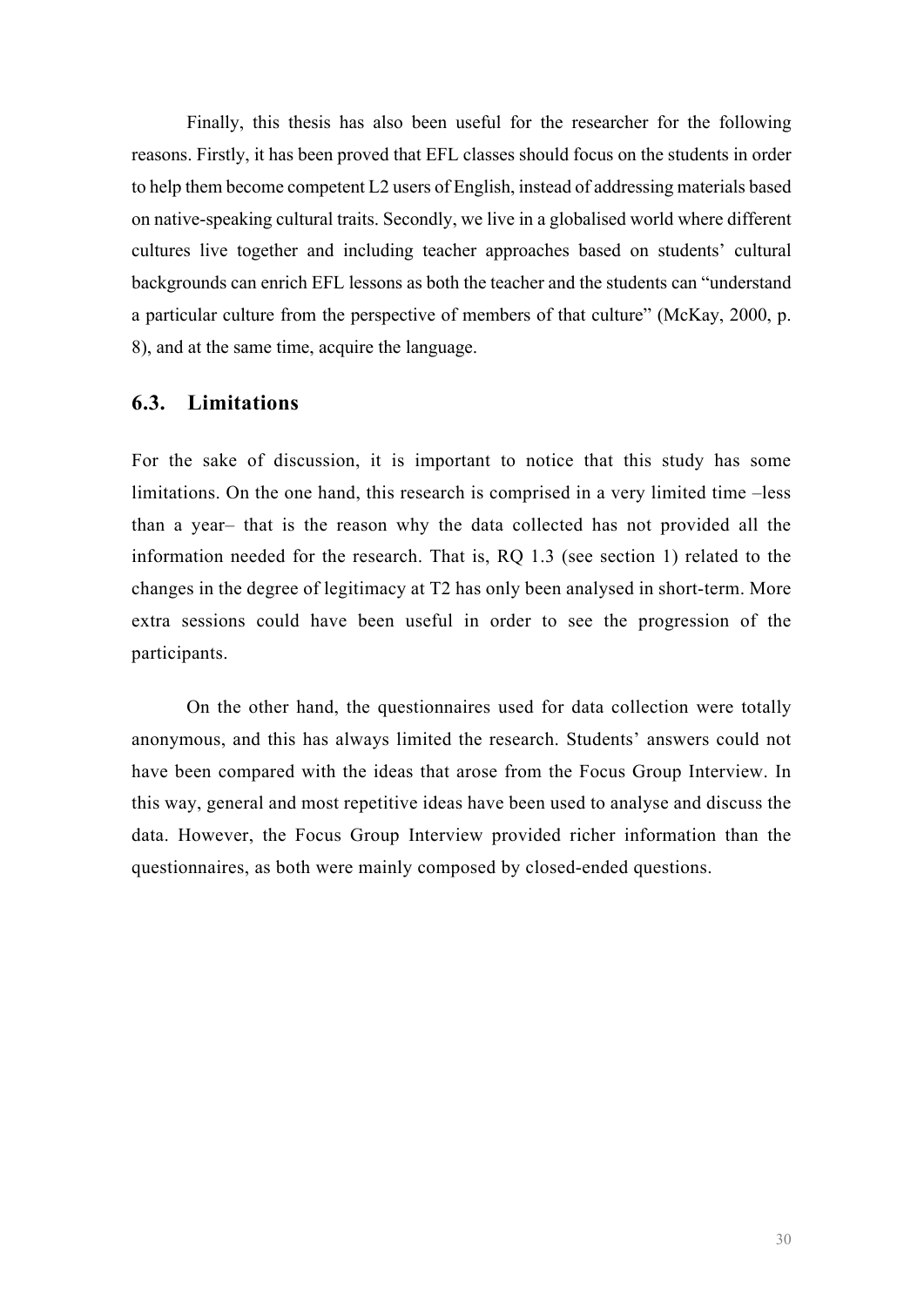#### **REFERENCES**

Block, D. (2004). Globalization and Language Teaching. *ELT Journal*, *58*(1), 75–77.

- Blommaert, J. (2003). Commentary: A sociolinguistics of globalization. *Journal of Sociolinguistics*, *7*(4), 607–23. https://doi-org.are.uab.cat/10.1111/j.1467- 9841.2003.00244.x
- Butina, M. (2015). A narrative approach to qualitative inquiry. *Clinical Laboratory Science*, *28*(3), 190-196. https://doi.org/10.29074/ascls.28.3.190
- Caine, T. M. (2008). Do you Speak Global?: The Spread of English and the Implications for English Language Teaching. *Canadian Journal for New Schools in Education*, *1*(1), 1–11.
- Cohen, L., Manion, L., & Morrison, K. (2017). *Research methods in education*. Routledge.
- Cook, V. (1992). Evidence for Multicompetence. *Language Learning*, *42*, 557–591.
- Cook, V. (1999). Going Beyond the Native Speaker in Language Teaching. *TESOL Quarterly*, *33*(2), 185–209. https://doi-org.are.uab.cat/10.2307/3587717
- Cook, V. (2007). The goals of ELT: Reproducing Native-Speakers or Promoting Multicompetence among Second Language Users? In J. Cummins & C. Davison (Eds.), *International handbook of English Language Teaching* (pp. 237–248). New York: Springer.
- Kanno, Y., & Norton, B. (2003). Imagined Communities and Educational Possibilities: Introduction. *Journal of Language, Identity, and Education*, *2*(4), 241–249. https://doi-org.are.uab.cat/10.1207/S15327701JLIE0204\_1
- Mason, J. (2002). *Qualitative researching*. SAGE Publications.
- Mason, J. (2002). *Qualitative researching*. Licensing Agency.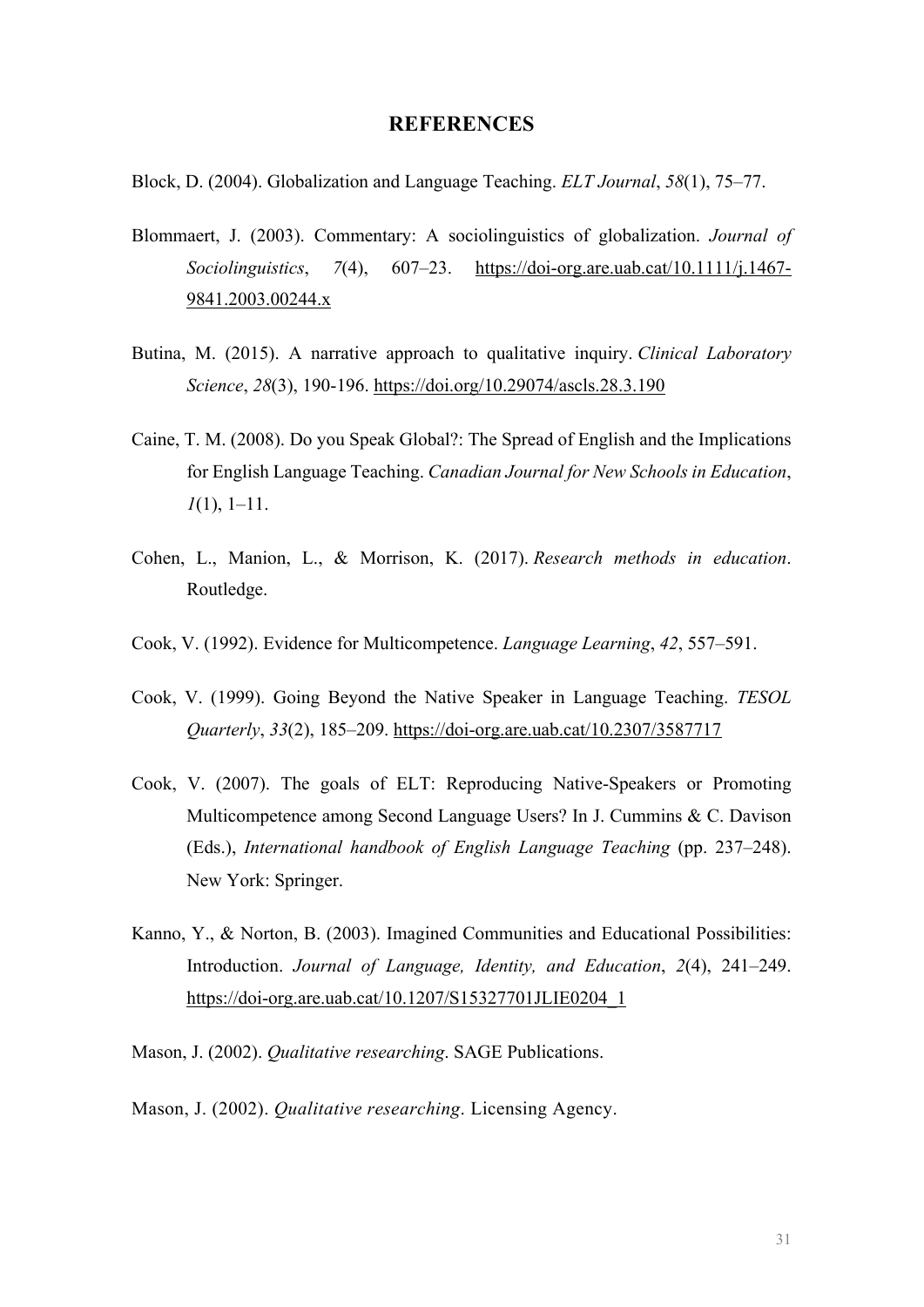- McKay, S. (2000). Teaching English as an International Language: Implications for Cultural Materials in the Classroom. *TESOL Journal*, *9*(4), 7–11.
- *Oferta educativa*. (n.d.). Institut Francesc Ferrer i Guàrdia. Retrieved January 16, 2021, from https://iesffg.cat/presentacio/oferta-educativa
- Pan, Y. C., & Pan, Y. C. (2010). The use of L1 in the foreign language classroom. *Colombian Applied Linguistics Journal*, *12*(2), 87-96. Retrieved May 8, 2021, from https://revistas.udistrital.edu.co/index.php/calj/article/view/85/125
- Pavlenko, A. (2003). "I Never Knew I Was a Bilingual": Reimagining Teacher Identities in TESOL. *Journal of Language, Identity, and Education*, *2*(4), 251–268. https://doi-org.are.uab.cat/10.1207/S15327701JLIE0204\_2
- Pavlenko, A., & Norton, B. (2007). Imagined communities, identity, and English language learning. In J. Cummins & C. Davison (Eds.), *International handbook of English language Teaching* (pp. 669–680). New York, NY: Springer.
- *PGAC Institut Francesc Ferrer i Guàrdia.* Institut Francesc Ferrer i Guàrdia. (2019). Retrieved January 16, 2021, from https://iesffg.cat/sites/default/files/media/documents/pgac\_11-02-20\_web.pdf
- *Projectes d'Innovació Educativa.* (n.d.). Institut Francesc Ferrer i Guàrdia. Retrieved January 16, 2021, from https://iesffg.cat/el-centre/projectes-dinnovacioeducativa
- Rizvi, F. (2005). International education and the production of cosmopolitan identities. *Transnational seminar series*. Retrieved May 17, 2021, from https://192.17.174.8/handle/2142/3516
- Şahin, M. D. & Öztürk, G. (2019). Mixed method research: Theoretical Foundations, Designs and Its Use in Educational Research. *International Journal of Contemporary Educational Research, 6*(2), 301-310. https://doi.org/10.33200/ijcer.574002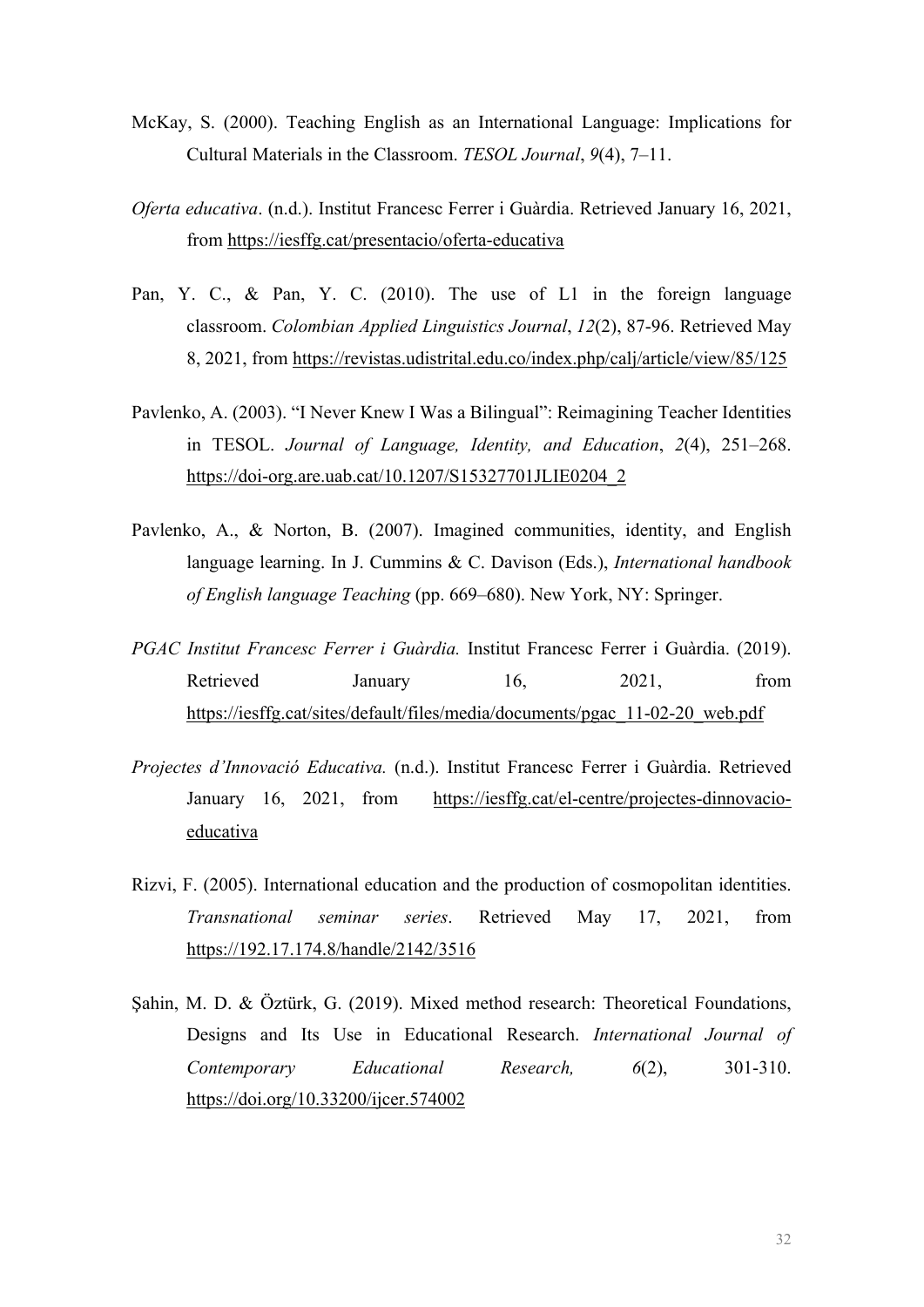Torras, B. (2016). *The role of student-teachers' imagined identities in their investments in English in an" Integrating Content and Language in Higher Education"(ICLHE) Catalan pre-service teacher education context*. [Doctoral dissertation, Universitat Autònoma de Barcelona]. TDX.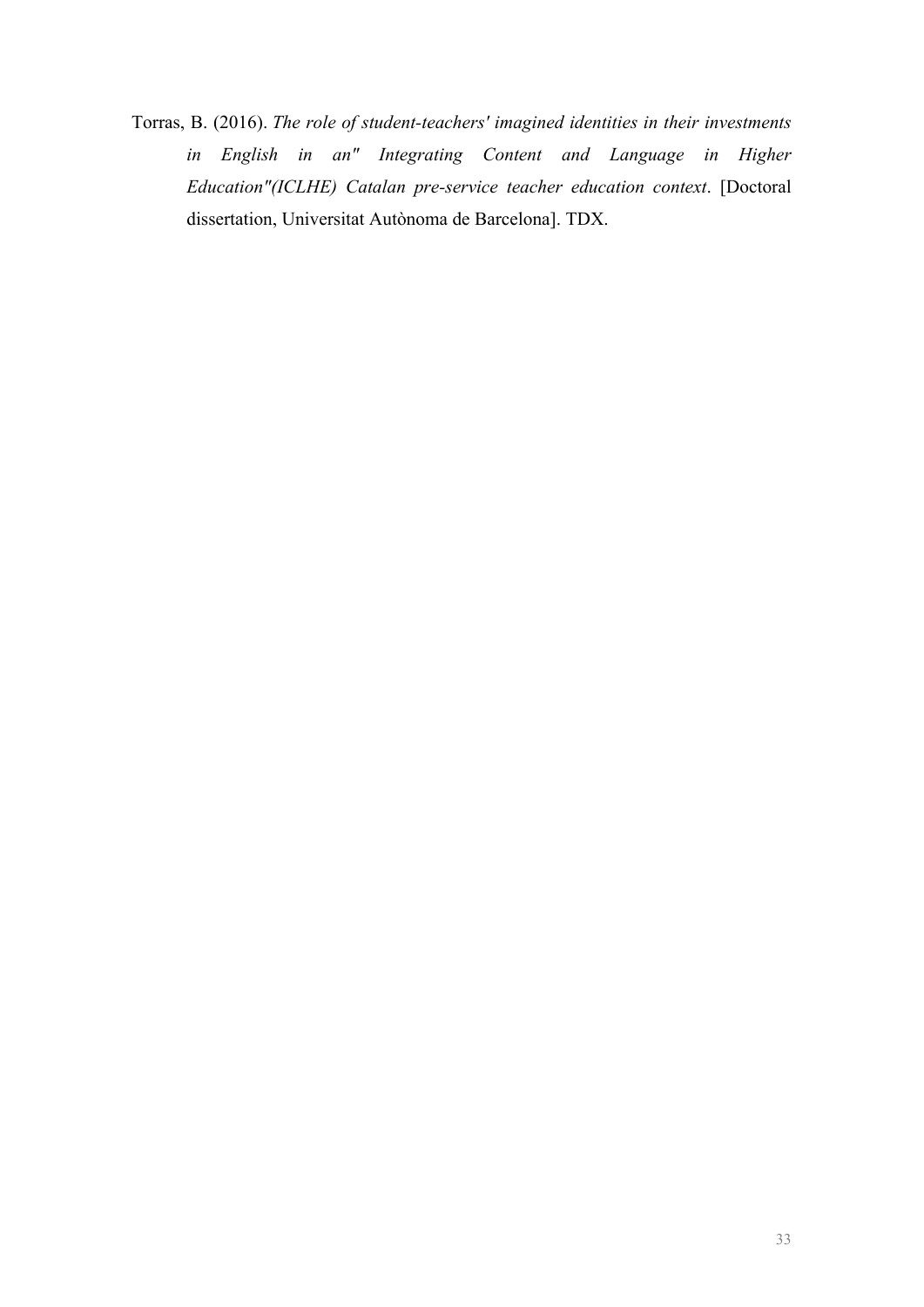# **Appendix 1 – Cultural Activity**

**Group 1:** Write a short letter about the Sagrada Familia with the information provided below:

- Roman Catholic Basilica
- Designer: Antoni Gaudí
- Location: district of Eixample (Barcelona)
- Style: Gothic and Modernism
- Your own opinion

**Group 2:** Write a short letter about the Sant Jordi with the information provided below:

- Traditional festivity in Catalonia
- Date: 23rd of April
- Tradition: boys give girls a red rose & girls give boys a book
- Roses and books sold in the streets (mention the Rambles of Barcelona)
- Your own opinion

**Group 3:** Write a short letter about the Sardana with the information provided below:

- Traditional dance in Catalonia
- Origin:  $16<sup>th</sup>$  century in the province of Girona
- Danced in circles following some steps
- Espardenyes (traditional shoes used to dance it)
- Your own opinion

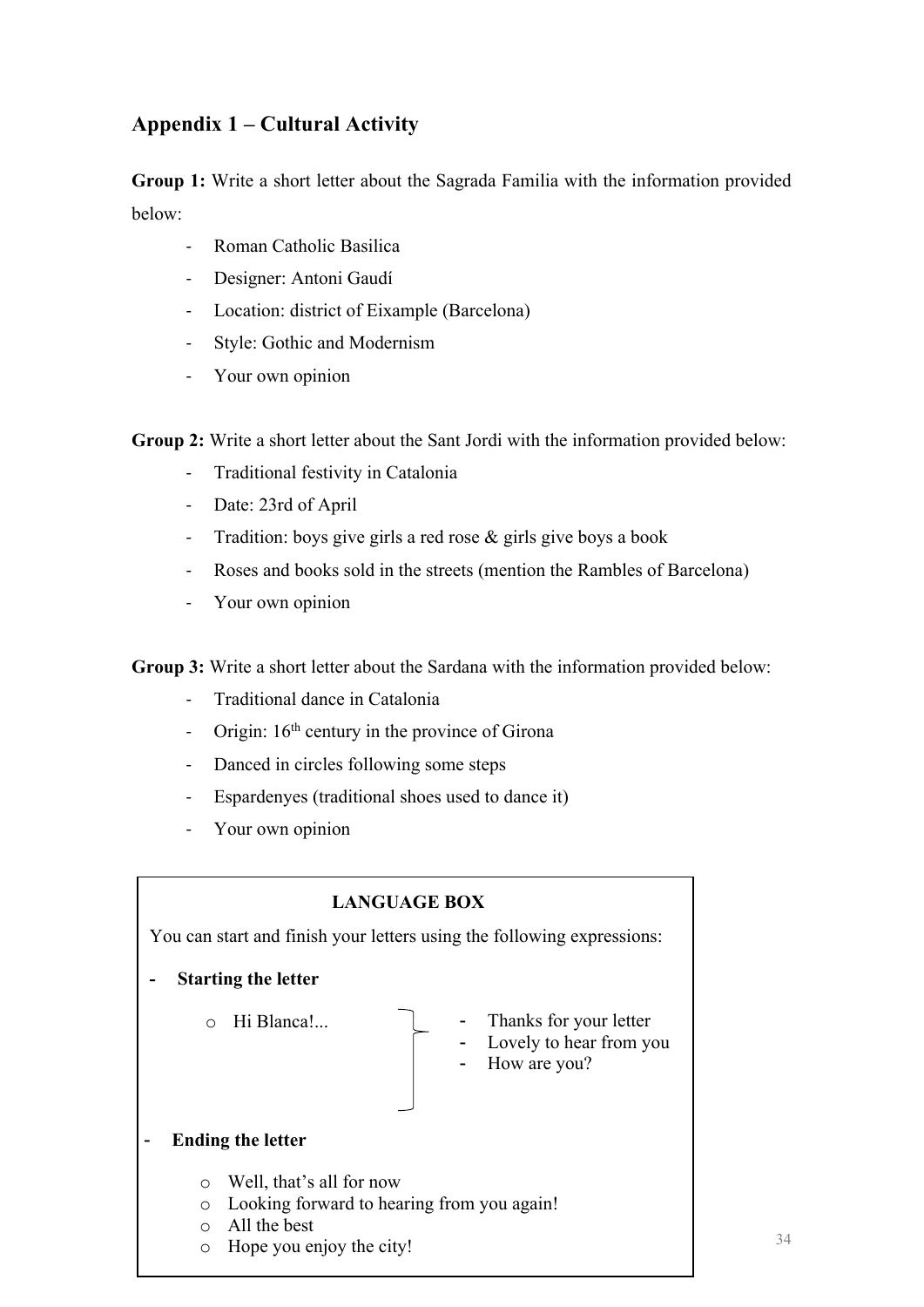# **Appendix 2 – Cultural Activity: Letters**

#### **Session 1**

#### **Group 1:**

Hi Blanca! How are you?

We listened that you want to know things about the Sagrada Familia.

The Sagrada Familia is located in the district of Eixample (in the centre of Barcelona).

The designer was Antoni Gaudí, a very important architect in Barcelona.

It is a Roman catholic basilica, a Gothic and Modernism monument.

In general, we think it's a very beautiful and it's important monument in the history of Barcelona.

Hope you enjoy the city!

#### **Group 2:**

Hi Blanca! How are you?

We're going to explain to you the festivity of Sant Jordi. It's a traditional festivity in Catalonia, that it celebrated the 23<sup>rd</sup> of April.

The legend says that a knight killed a dragon, and from the blood was born a rose and from this day, men give roses to women, and women give books to men.

In our opinions, it is a beautiful festivity because it is a story of love.

Hope you enjoy the city!

#### **Group 3:**

Hi Blanca! How are you? I hope you are fine.

The origin of the Sardana is in the province of Girona at the  $16<sup>th</sup>$  century. It is the traditional dance in Catalonia. The espardenyes are the traditional shoes used to dance it. The Sardana is danced in circles following some steps.

I like the Sardana, it's my favourite activity.

Well, that's all for now!

All the best.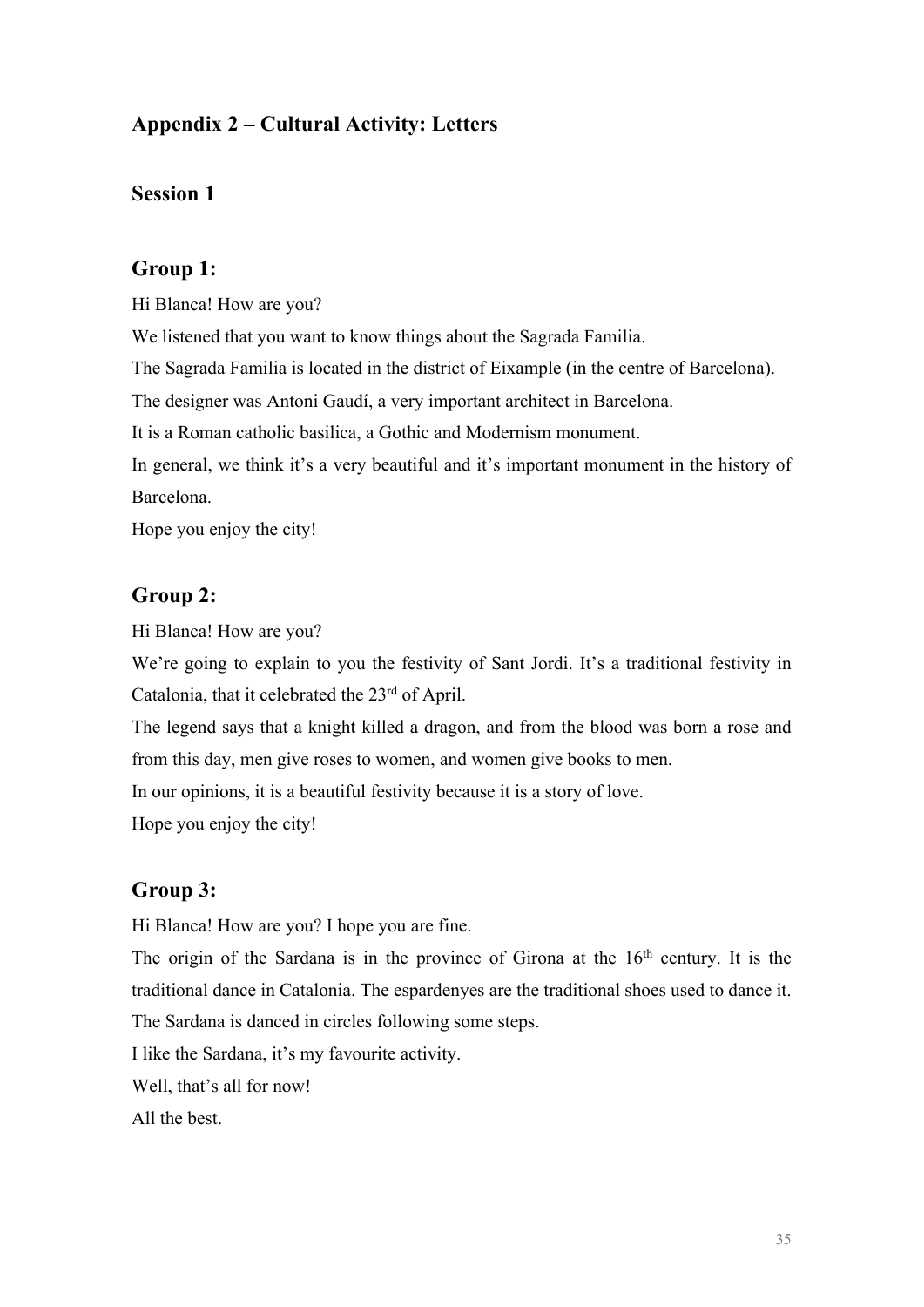# **Session 2**

### **Group 1:**

Hi Blanca! How are you? We are going to explain you ideas about "The Sagrada Familia". It is located in the district of Eixample. Sagrada Familia is a Roman Catholic basilica and it style is gothic and Modernist. The designer of it is Antoni Gaudí. We think that it's a very beautiful cathedral and a very interesting place to visit. Well, that's all for now, Hope you enjoy the city.

# **Group 2:**

Hi Blanca,

How are you?

We are going to talk of Sant Jordi. It is traditional festivity in Catalonia, it's celebrated on the 23rd of April.

We celebrate it in the streets, people sell roses and books. The tradition says that boys give girls a red rose and girls give boys a book.

We think that Sant Jordi is a good tradition of Catalonia.

Lots of love.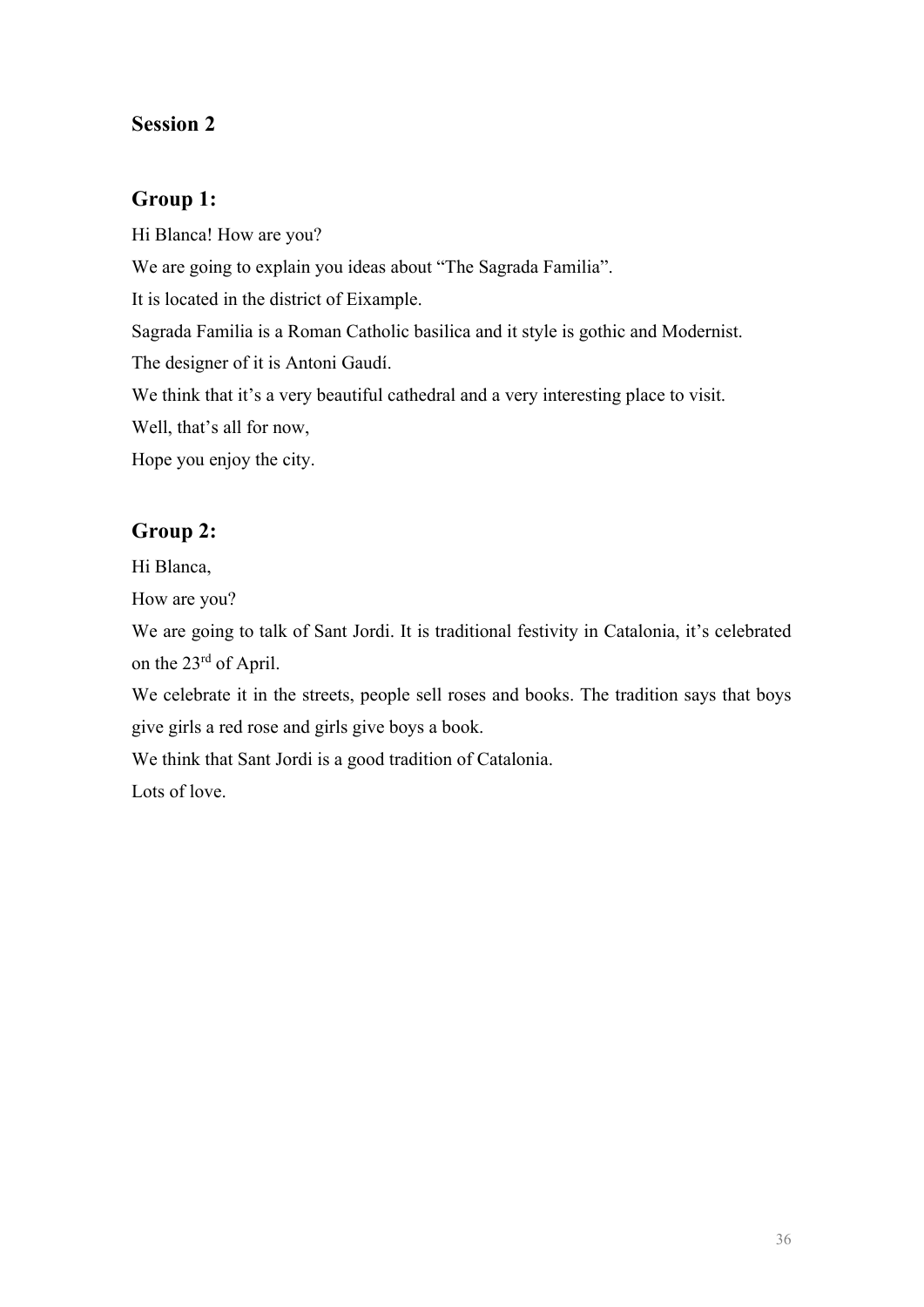# **Appendix 3 – Questionnaires**

### **Initial Questionnaire (Q1)**

- 1. Edat
- 2. Gènere
- 3. Quins idiomes saps parlar? Esmenta'ls
- 4. Dels idiomes que has mencionat abans, amb quin us sentiu més còmode?
- 5. Quin idioma parles amb els amics/amigues?
- 6. Quan vas començar a estudiar anglès?
- 7. Estudies anglès com activitat extraescolar?
- 8. Practiques l'anglès fora de l'institut?
- 9. Si el practiques, com ho fas?
- 10. Creus que és important estudiar anglès?
- 11. Per què?
- 12. Creus que l'anglès només està relacionat amb països on es parla aquest idioma (Estats Units, Regne Unit...)?
- 13. T'agrada aprendre la cultura d'aquests països a les classes d'anglès?
- 14. T'agradaria aprendre altres cultures o la teva pròpia cultura a les classes d'anglès?
- 15. T'agraden les classes d'anglès?
- 16. T'agraden els materials que s'utilitzen a les classes d'anglès? (Llibres de text, listenings, readings, activitats...)
- 17. Creus que estàs aprenent molt amb els materials que s'utilitzen a classe?
- 18. Et sents còmode/a quan has de parlar en anglès?
- 19. Per què?
- 20. Et sents identificat amb l'anglès?
- 21. Per què?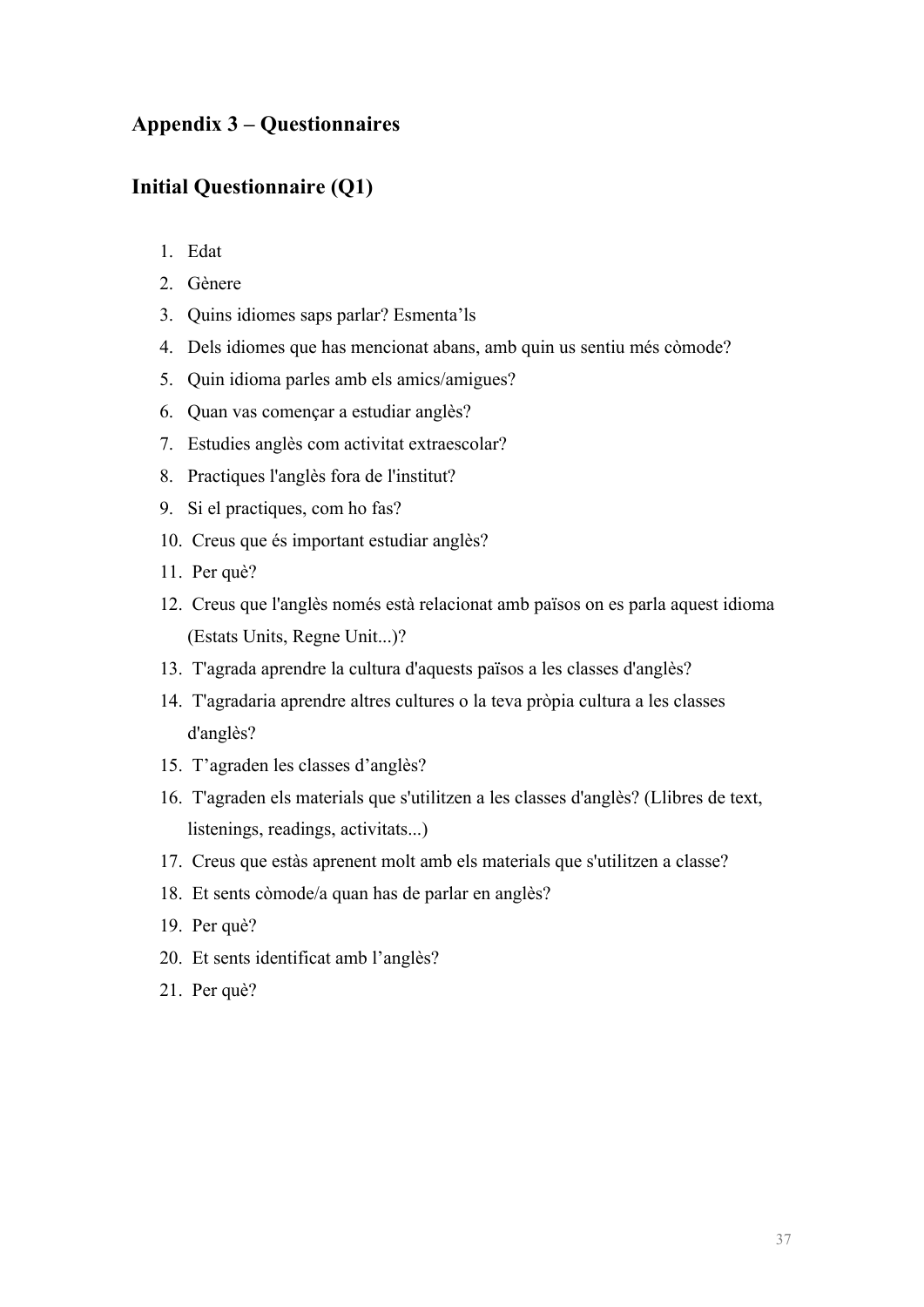# **Final Questionnaire (Q2)**

- 1. Gènere
- 2. Com practiques l'anglès fora de l'institut?
- 3. Si has triat "Altres", explica com el practiques.
- 4. Per què creus que és important estudiar anglès?
- 5. Si has triat "Altres", explica per què creus que és important.
- 6. T'agradaria utilitzar altres materials a les classes d'anglès? Per què?
- 7. Creus que aprendries amb més facilitat?
- 8. Creus que l'anglès només està relacionat amb països on es parla aquest idioma (Estats Units, Regne Unit...)?
- 9. T'agrada aprendre la cultura d'aquests països a les classes d'anglès?
- 10. Creus que els professors t'influencien a l'hora d'aprendre l'anglès?
- 11. Per què?
- 12. T'ha agradat l'activitat que hem realitzat?
- 13. A partir de l'activitat que has fet en grup, t'agradaria aprendre altres cultures o la teva pròpia cultura a les classes d'anglès?
- 14. Per què?
- 15. Si es realitzessin activitats com la que has fet, et sentiries més còmode/a parlant en anglès?
- 16. Per què?
- 17. Si es realitzessin activitats com la que has fet, et sentiries més identificat amb l'anglès?
- 18. Per què?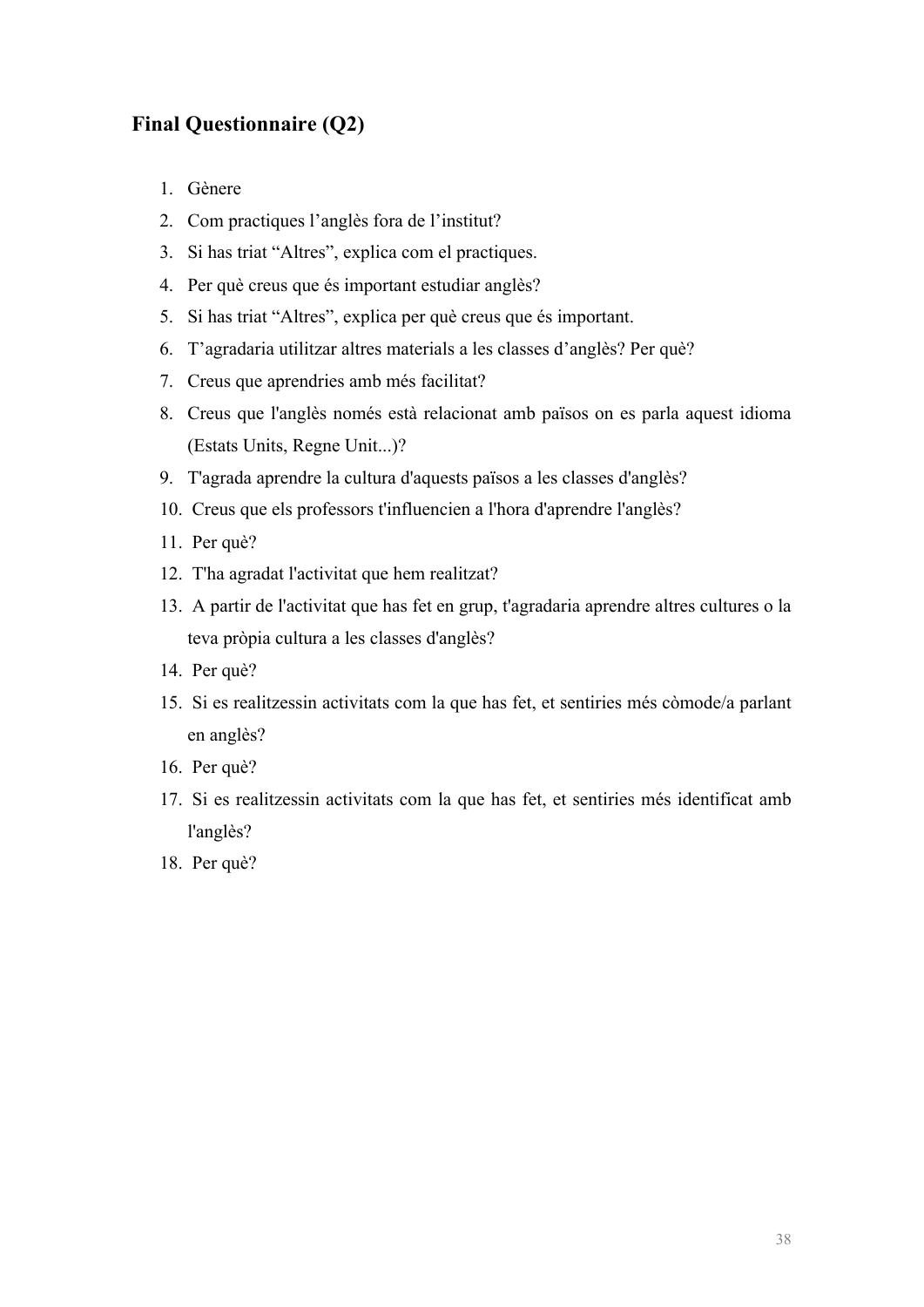# **Appendix 4 – Focus Group Interview Questions**

- Us agrada aprendre l'anglès?
	- o Us agrada la manera com l'apreneu?
	- o Us agraden els materials i els llibres que s'utilitzen a classe?
- Us sentiu a gust aprenent l'idioma?
	- o Percebeu que l'esteu aprenent?
- De quina altra manera us agradaria aprendre l'anglès?
- Quan sentiu alguna persona parlant l'anglès, quina és la primera cultura que us ve al cap, és a dir, amb quin país o països relacioneu l'anglès?
	- o Per què creieu que feu aquestes associacions?
	- o Creieu que els professors us influencien a fer-vos pensar això?
- Creieu que és important introduir altres cultures a les classes d'anglès? Per què?
	- o Exemple: us agradaria ser capaços d'explicar la vostra pròpia cultura a través de l'anglès?
- Per a què creieu que utilitzareu l'anglès?
	- o L'utilitzareu només per comunicar-vos amb gent anglesa o creieu que l'utilitzareu amb més gent que no és anglesa?
	- o Creieu que us servirà per tenir un millor futur professional, és a dir, creieu que l'anglès us obrirà més portes?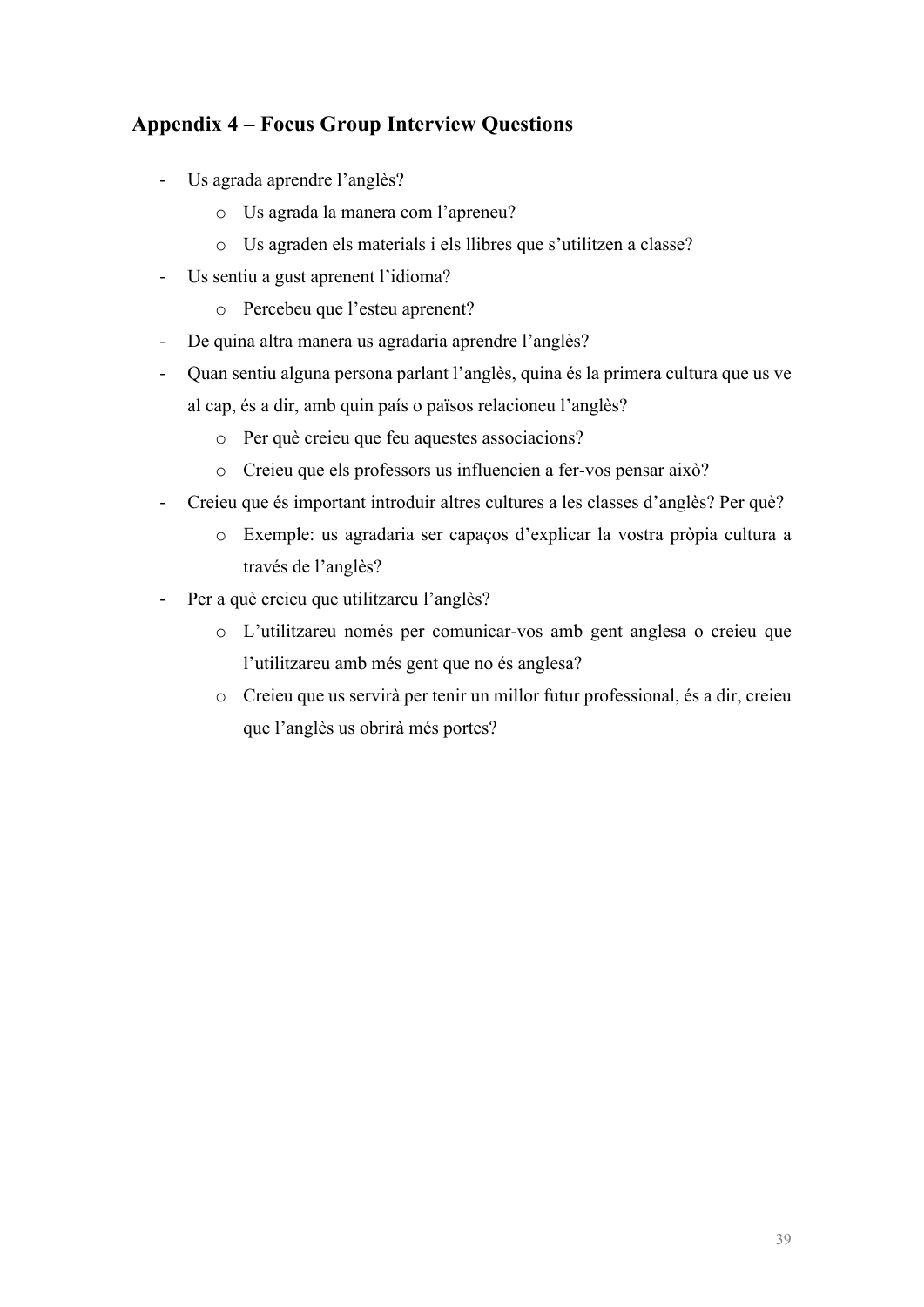# **Appendix 5 – Informed Consent**

*Hola! He dissenyat aquest qüestionari per un treball que estic fent al màster. M'agradaria saber la vostra opinió en relació a l'assignatura d'anglès. Si us plau sigueu sincers amb totes les vostres respostes! I no us preocupeu, aquesta informació només la veuré jo i la meva professora! Un cop acabat el treball, aquest qüestionari s'eliminarà un cop hagi acabat el treball. Si teniu qualsevol dubte, podeu preguntar el que vulgueu! Gràcies.* 

Hi! I have designed a questionnaire for a research project I am doing at university. I would like to know your opinion on the English subject. Please, be honest with all your answers! And do not worry, this information will only be seen by me and my university teacher! Once the research is done, I will delete this form. If you have any doubt, you can ask whatever you want! Thank you.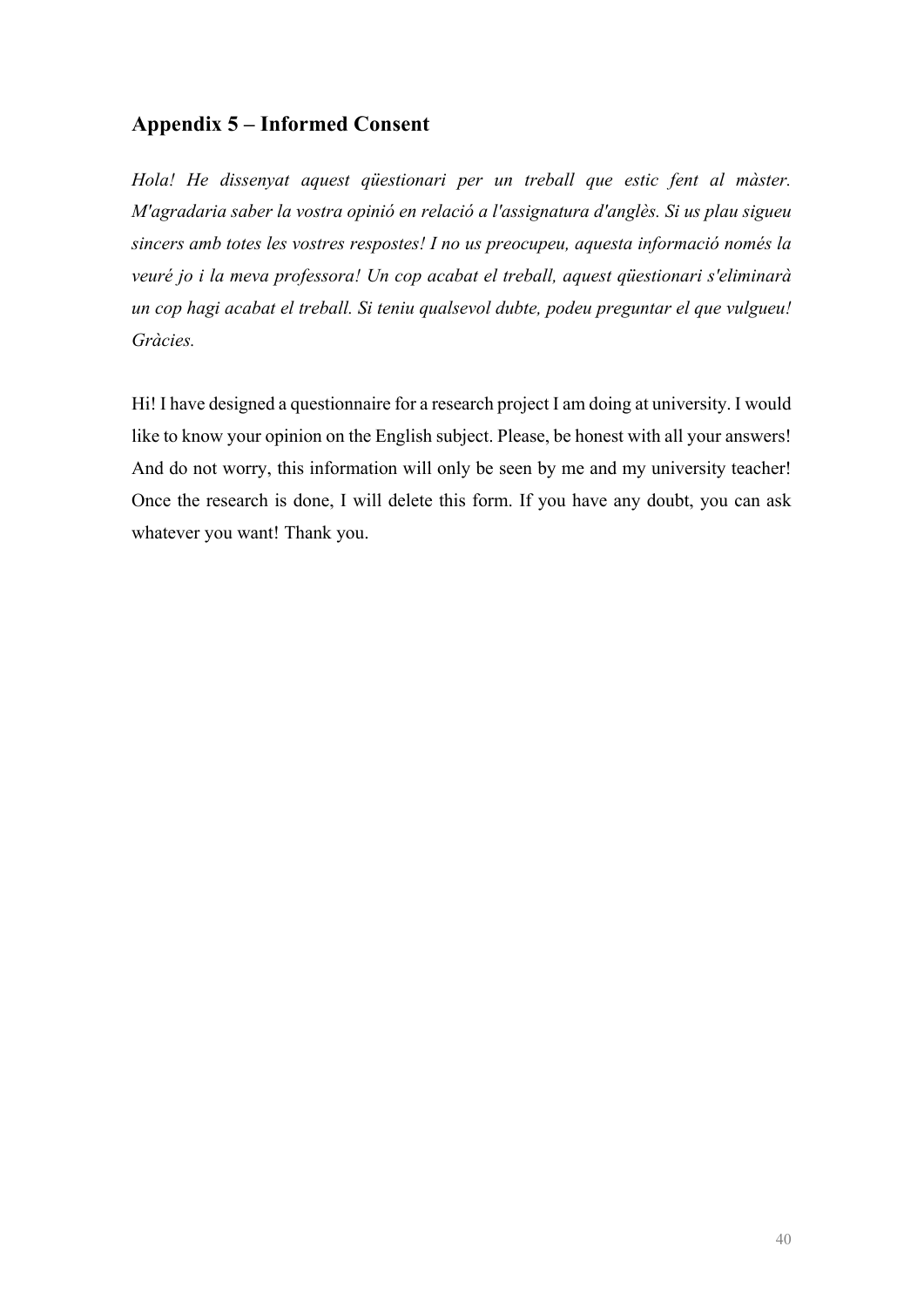# **Appendix 6 – Jeffersonian Transcript Notation**

| <b>Symbol</b>     | <b>Meaning</b>                                                          |
|-------------------|-------------------------------------------------------------------------|
| T                 | Teacher                                                                 |
| S <sub>1</sub>    | Student 1                                                               |
| S <sub>2</sub>    | Student 2                                                               |
| S <sub>3</sub>    | Student 3                                                               |
| S <sub>4</sub>    | Student 4                                                               |
| <b>Ss</b>         | <b>Students</b>                                                         |
| ↑                 | Rising pitch or intonation                                              |
|                   | Falling pitch or intonation                                             |
| $\lceil$ $\rceil$ | Overlapping speech                                                      |
| Underline         | Emphasized word                                                         |
| $\vdots$          | Lengthening of sound                                                    |
| $<$ word $>$      | The enclosed speech was delivered more<br>slowly than usual for speaker |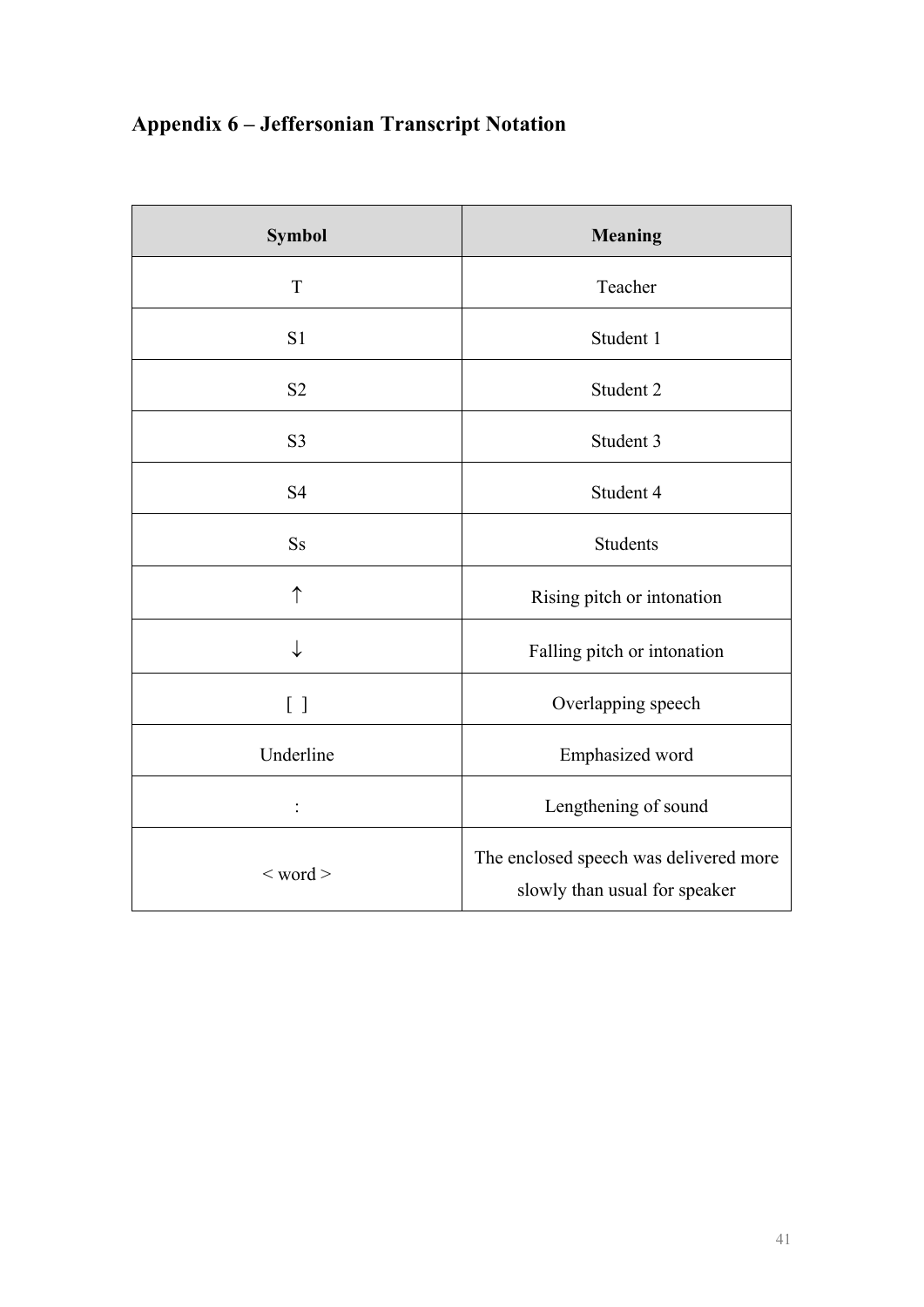### **Appendix 7 – Translation of the fragments**

#### **(a)**

- 1. T: Quan sentiu alguna persona parlant l'anglès  $\uparrow$  quina és la primera cultura que us ve al cap, és a dir, amb quin país o països relacioneu l'anglès  $\downarrow$
- 2. S1: Anglaterra  $\uparrow$
- 3. T: Anglaterra  $\downarrow$
- 4. S2: Estats Units
- 5. T: Estats Units  $\downarrow$
- 6. Ss: Estats Units

#### **(b)**

- 7. T: Creieu que el fet  $\leq d$ 'associar l'idioma amb aquests països està relaciona: t<sup> $\uparrow$ </sup> amb la manera com us ensenyen a l'institut  $\downarrow$
- 8. Ss:  $\sqrt{S}$
- 9. S1: Una mica  $\downarrow$
- 10. T: Sí  $\uparrow$  per què  $\downarrow$ ]
- 11. S1: Perquè  $\uparrow$  els *listenings* o els materials que apareixen als llibres  $\downarrow$  tots són anglesos o americans  $\downarrow$  Però mai hem sentit a un espanyol parlar en anglès $\downarrow$
- 12. T: I: tu has dit que sí  $\downarrow$  veritat  $\uparrow$  Que penses que esteu influenciats  $\downarrow$
- 13. S2: Sí  $\uparrow$  perquè per exemple  $\uparrow$  si hi ha diferents maneres de parlar l'anglès  $\downarrow$  jo penso que t'ensenyen l'anglès del país més gran  $\downarrow$